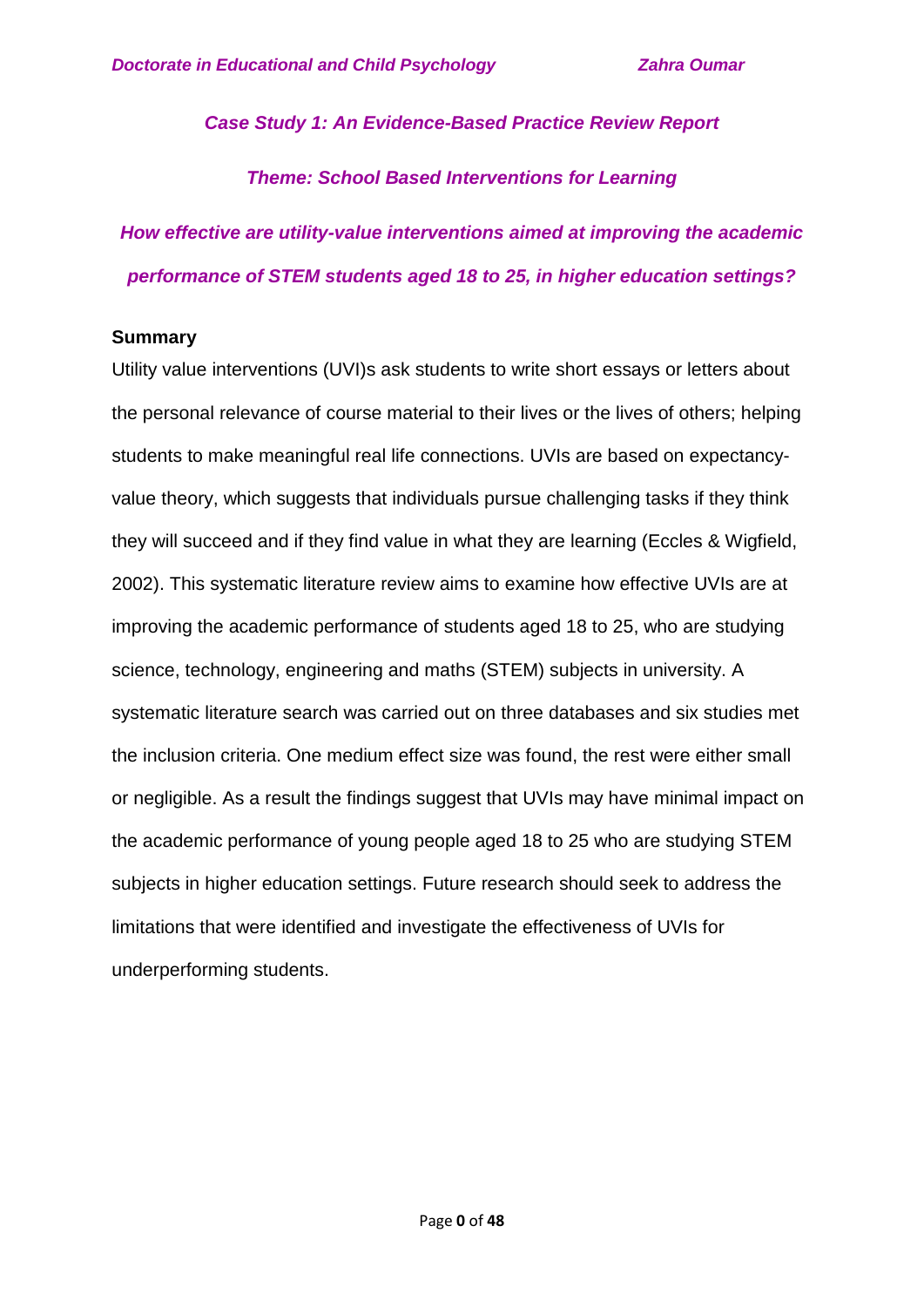### **Introduction**

### *What are utility value interventions?*

Utility value interventions (UVI)s target different psychological processes that are crucial for achievement. They are the perceived value of the course material and the engagement with course material (Brown, Smith, Thoman, Allen, & Muragishi, 2015). Researchers have employed various strategies for communicating utility value (UV) information. UVIs ask students to write about the relevance of academic content in the curriculum and how it may be relevant or useful to achieve personal goals (Hulleman, Durik, Schweigert, & Harackiewicz, 2008; Wigfield & Cambria, 2010). Another variation of a UVI entails evaluating UV quotations from other students (Gaspard et al., 2015). Becoming aware of the relevance of the curriculum and building connections helps students to appreciate the value of the course material, thus leading to a deeper level of engagement with the content and in turn improving performance (Klebanov, Burstein, Harackiewicz, Priniski, & Mulholland, 2017). For example, a student studying content about the skeletal system is likely to find greater value in the content if they are able to connect what they are learning to their future aspiration of becoming a physiotherapist. Whilst there are variations in the method, all interventions aimed at increasing student's self-perceived UV are considered as UVIs.

### *Psychological relevance*

UVIs are based on Eccles' expectancy-value theory (Eccles & Wigfield, 2002) that posits it is an individual's expectations of success and subjective task value that determines their motivation, persistence and performance (Canning & Harackiewicz, 2015). To the extent that if individuals see value in a field of study and have the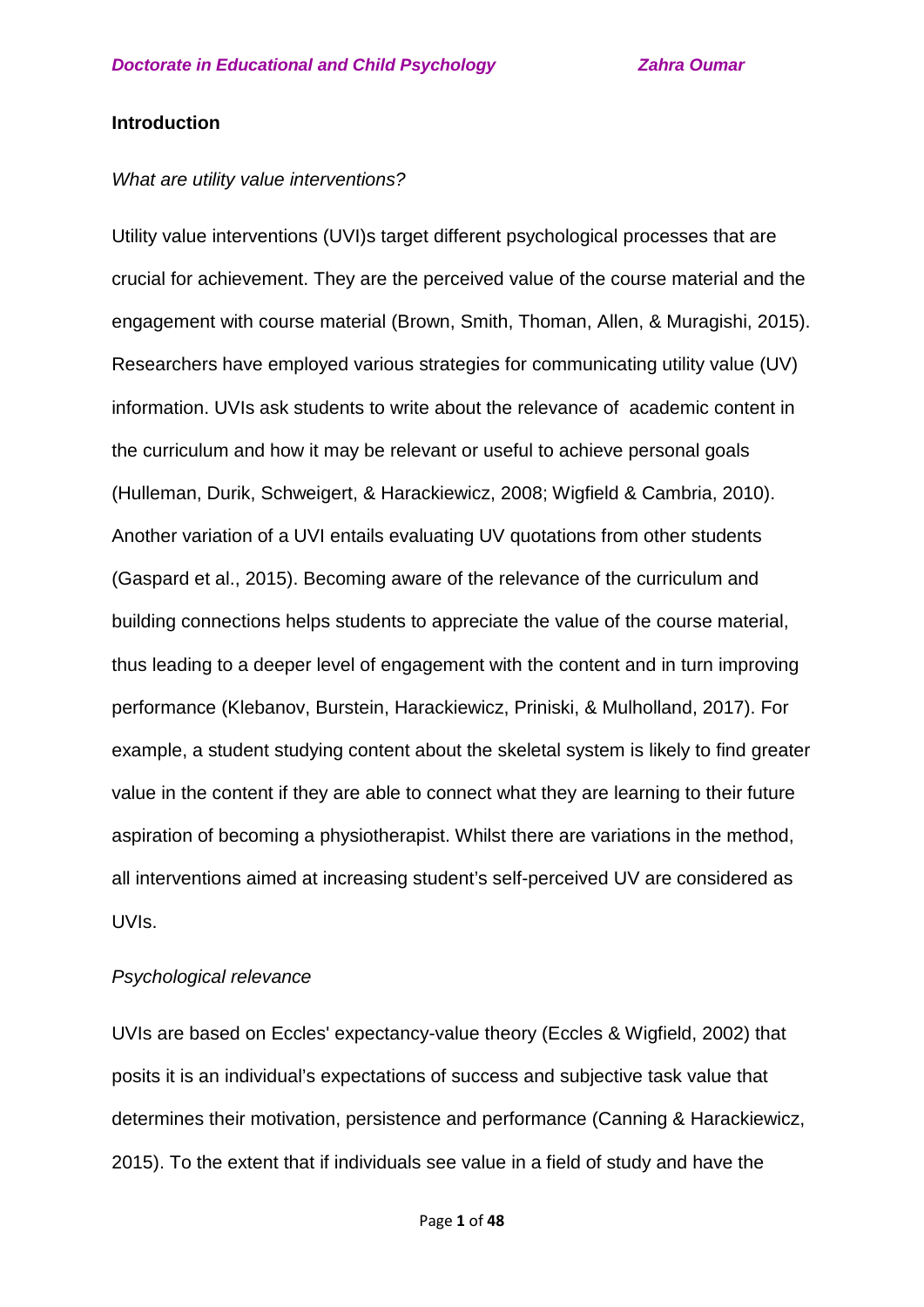belief that they will succeed in it, they are more likely to try to pursue that field of study. However, it may be easier to influence the subjective task value of students, rather than their expectations of success (Pajares, 1996). Eccles and Wigfield (1995) define utility as "the value a task acquires because it is instrumental in reaching a variety of long and short-range goals" (p.216). They believed that utility was 'extrinsic' as it can extend beyond the task at hand, as connections can be made with other tasks, activities or goals (Wigfield & Eccles, 1992). As a result UVIs attempt to promote perceptions of utility, as a means of facilitating learning, whilst also raising academic achievement, effort and interest (Hulleman et al., 2008; Wigfield & Cambria, 2010). Hulleman and Harackiewicz (2009) carried out a UVI that was embedded within science lessons. Over a semester, students were asked to write essays about how the curriculum was relevant to their lives. They found that it not only increased interest in science, but it also improved the academic performance of students who had low expectations of their success.

### *Rationale*

UVIs should be used to promote the pursuit of study of science, technology, engineering and maths (STEM) subjects at university level (Hecht et al., 2019). Increasing the supply of the next generation of STEM professionals has been a political priority across the world (Marginson, Tytler, Freeman & Roberts, 2013), particularly due to high attrition rates in STEM fields (Organisation for Economic Cooperation and Developments, 2015). The Green Paper recognised that there is a technical skills shortage within the UK, with the UK ranking 16 out of 20 OECD countries who have people with technical qualifications (HM Government, 2017). According to a Confederation of British Industry (CBI) /Pearson (2016) survey 40% of UK employers report difficulties recruiting staff due to a shortage of STEM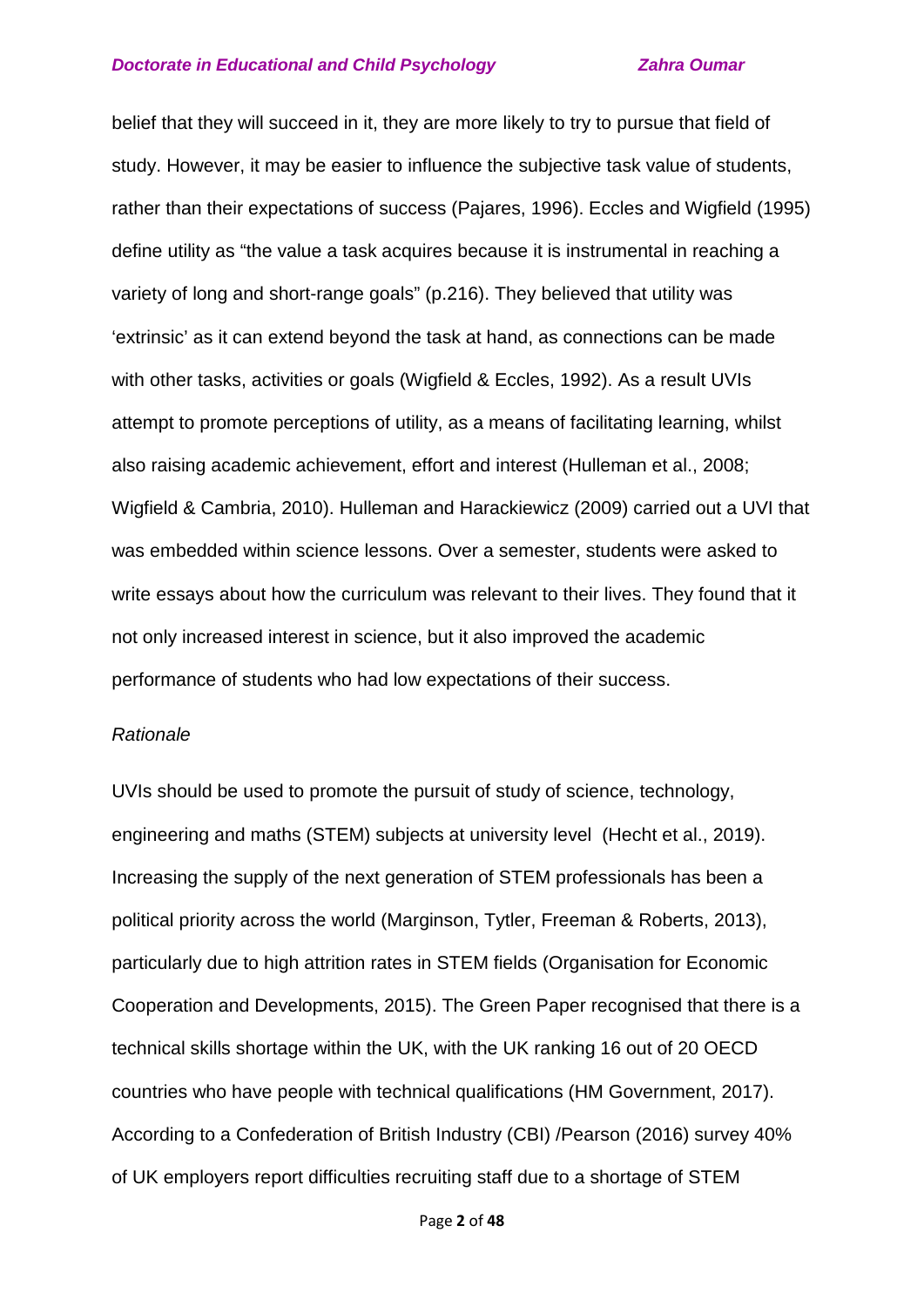graduates. This failure to close the STEM skills gap has been attributed to a range of explanations: the perceived difficulties of STEM subjects, high dropout levels from sciences courses in higher education, low pay and poor career prospects (Seymour & Hewitt, [1997;](https://www.tandfonline.com/doi/full/10.1080/01411926.2010.515019?needAccess=true&instName=UCL+%28University+College+London%29) Prados, [1998;](https://www.tandfonline.com/doi/full/10.1080/01411926.2010.515019?needAccess=true&instName=UCL+%28University+College+London%29) Butz et al., [2006\)](https://www.tandfonline.com/doi/full/10.1080/01411926.2010.515019?needAccess=true&instName=UCL+%28University+College+London%29). In the US 48% of students who begin studying STEM majors in university change to a non-STEM field (Chen & Soldner, 2013). These stark figures highlight the importance of increasing interest and retaining university students who are studying STEM subjects worldwide.

### *Relevance to Educational Psychology*

According to research conducted by the Department for Education (2019) 26% of males and 34% of females want to pursue a STEM subject at A Level. This highlights that there is a desire to pursue STEM subjects. STEM subjects have high attrition rates, particularly at university so it is fundamental that EPs try to support universities, young people's wellbeing and academic performance to try and reduce this problem. Through doing so EPs will be making a valuable contribution to the life outcomes of young people. As a result of the Children and Families Act (2014) the role of Educational Psychologists (EPs) has been extended to cover up to 25 years of age (Department for Education, 2014). This is a significant change for EPs whom will need to develop practice and knowledge in order to meet the needs of the post-16 population (Atkinson, Dunsmuir, Lang & Wright, 2015). Baxter and Frederickson (2005) emphasise the need for EPs to widen their practice in order to promote the positive developmental outcomes for all children and young people not just those with special needs. Promoting the wellbeing and academic achievement of typically developing young people aged 18-25 in university is vital. If EPs increase their knowledge about the needs and required support of young people in university, their valuable contribution to higher education will be recognised. In addition, educational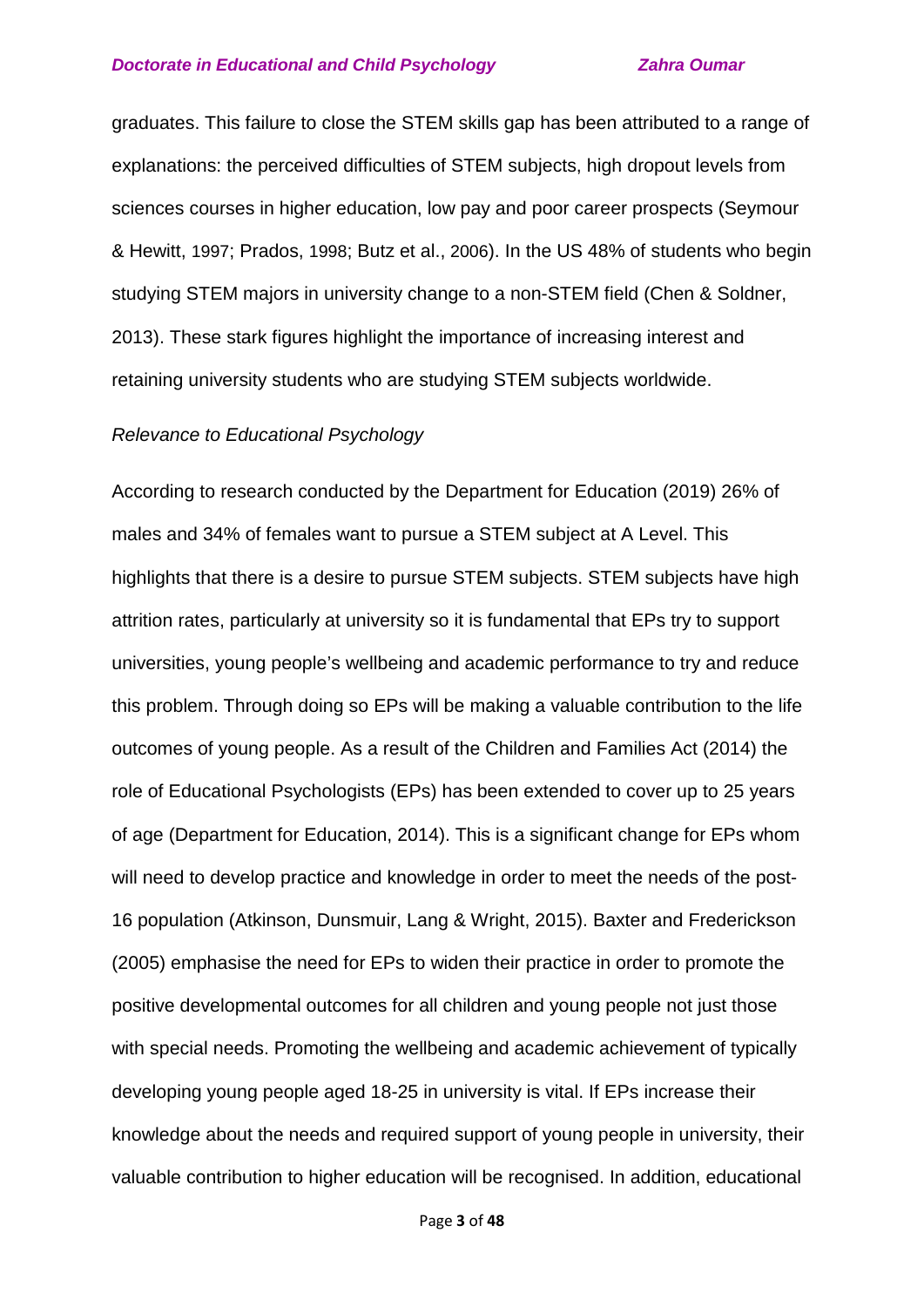psychology is considered a STEM profession, so by supporting students' pursuit of STEM subjects, EPs can support the future generation of the profession. To date EPs have been limited in how their role can be utilised within higher education settings in the UK. This review intends to inform EPs of UVIs that can support typically developing young people within higher education.

## *Use of terminology*

Please note: In the USA higher education institutions are commonly called 'college', whereas in the UK they are called 'university'. This review will refer to 'university' to represent all higher education institutions. This review will also use The Higher Education Classification of Subjects (HECoS) listing of subject areas in the STEM, this outlines a wide range of subjects that are considered as STEM subjects, from biological sciences to psychology (Higher Education Statistics Agency, 2018).

## *Review Question*

How effective are utility-value interventions aimed at improving the academic performance of STEM students aged 18 to 25, in higher education settings?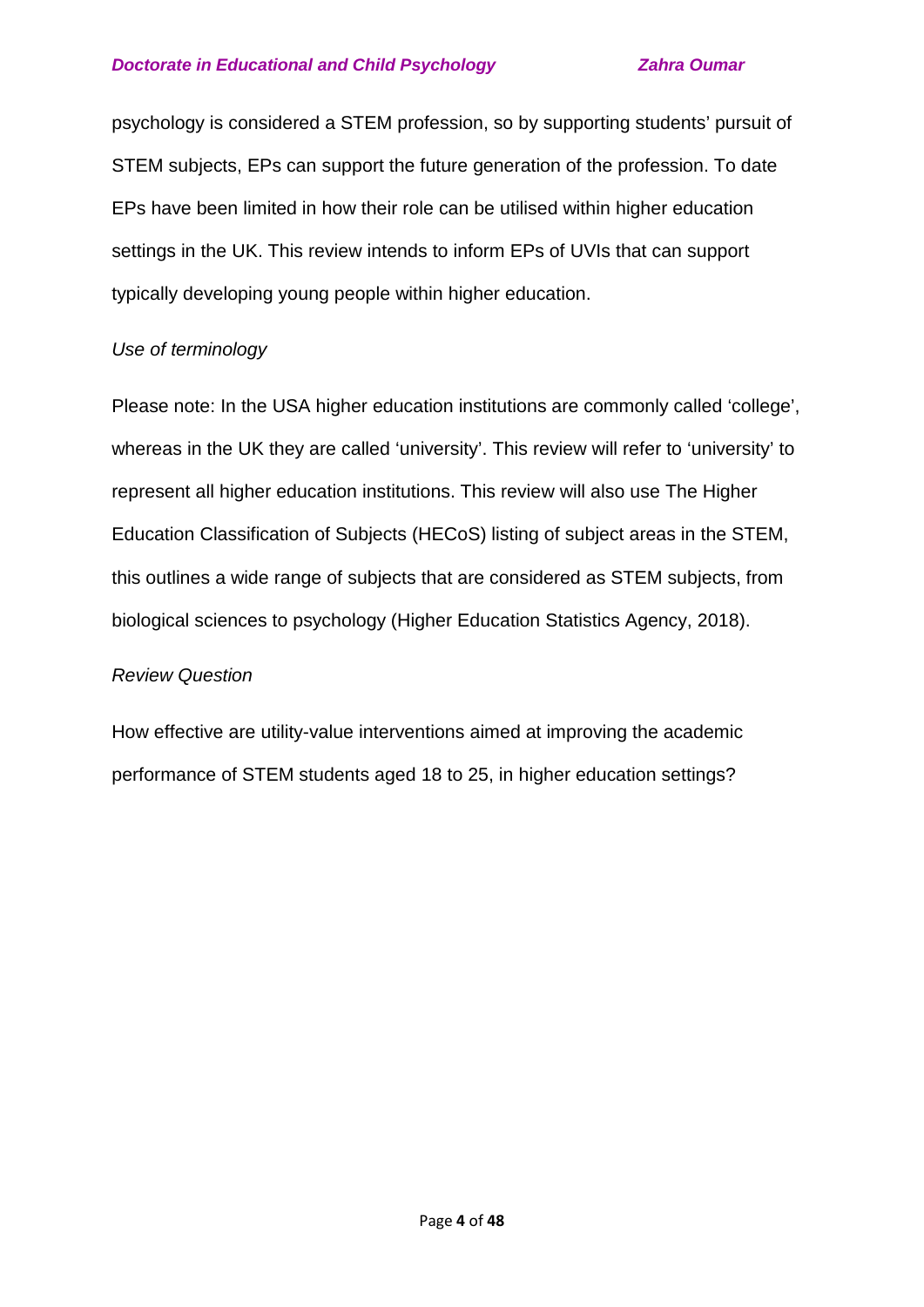## **Critical Review of the Evidence Base**

## *Inclusion and Exclusion Criteria*

A comprehensive systematic literature search was carried out on 12/01/2020 using the electronic databases PsychINFO, Education Resources Information Centre (ERIC) and Medline. The search terms that were used are presented in Table 1. A filter was applied to include peer reviewed journals.

## **Table 1**

*Search Terms* 

| $\overline{1}$    |            | $\overline{2}$ |            | $\overline{\mathbf{3}}$ |
|-------------------|------------|----------------|------------|-------------------------|
| utility value     |            | intervention*  |            | <b>STEM</b>             |
|                   | <b>AND</b> | <b>OR</b>      | <b>AND</b> | <b>OR</b>               |
|                   |            | strateg*       |            | biology                 |
|                   |            | <b>OR</b>      |            | <b>OR</b>               |
|                   |            | program*       |            | chemistry               |
|                   |            |                |            | <b>OR</b>               |
|                   |            |                |            | physics                 |
|                   |            |                |            | <b>OR</b>               |
|                   |            |                |            | science*                |
|                   |            |                |            | <b>OR</b>               |
|                   |            |                |            | technolog*              |
|                   |            |                |            | <b>OR</b>               |
|                   |            |                |            | engineer*               |
|                   |            |                |            | <b>OR</b>               |
| *Denotes wildcard |            |                |            | math*                   |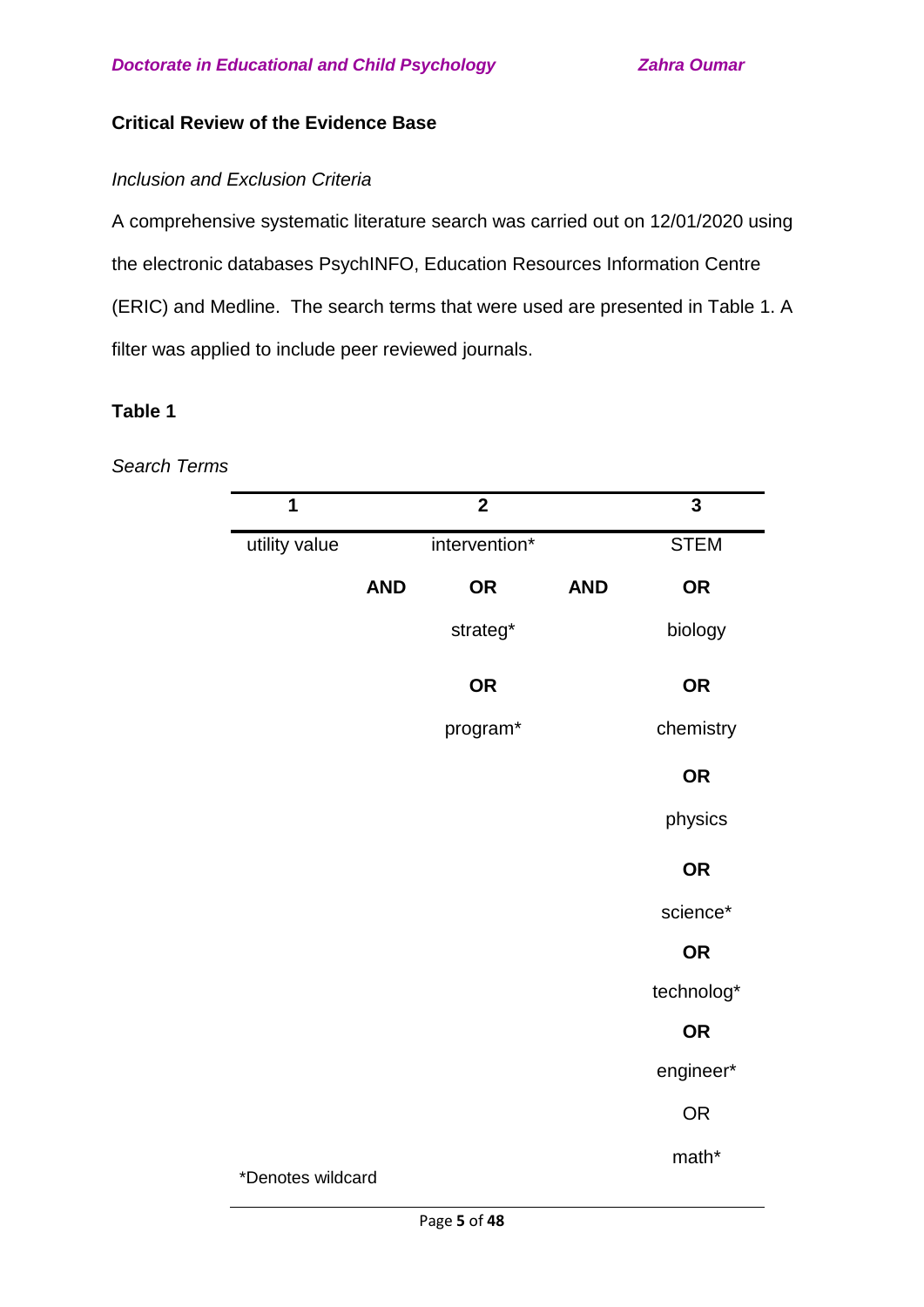The search yielded 91 results in total. 34 from PsychINFO, 40 from ERIC and 17 from Medline. 19 duplicates were removed and a further 62 journal articles were removed after the title and abstracts were screened according to the inclusion and exclusion shown in table 2. 10 journal articles were read in full and 4 were excluded with rationale (see Appendix A). The PRISMA flow chart (Figure 1) outlines the inclusion and exclusion process. 6 journal articles were selected for this review, these are summarised in Table 3 and are described in further detail in Appendix B.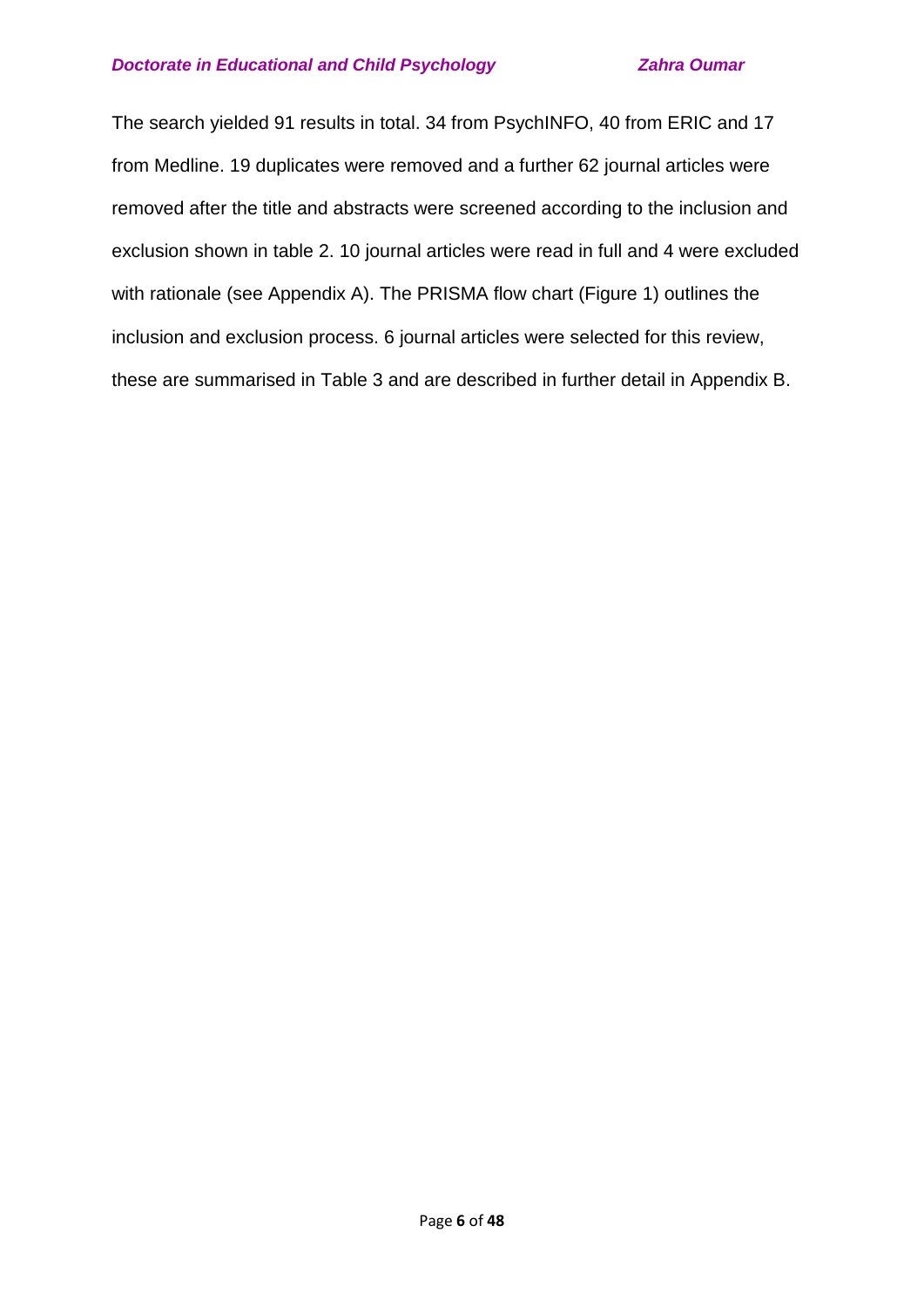# **Table 2:**

*Exclusion and Inclusion Criteria* 

| <b>Criteria</b>           | <b>Inclusion</b><br><b>Criteria</b>                                                                                | <b>Exclusion</b><br><b>Criteria</b>                                                                                                                                    | <b>Rationale</b>                                                                                                                                                                                                                                                                                                                                        |
|---------------------------|--------------------------------------------------------------------------------------------------------------------|------------------------------------------------------------------------------------------------------------------------------------------------------------------------|---------------------------------------------------------------------------------------------------------------------------------------------------------------------------------------------------------------------------------------------------------------------------------------------------------------------------------------------------------|
| 1. Type of<br>publication | Articles from<br>peer reviewed<br>journals                                                                         | Articles that are<br>not peer<br>reviewed                                                                                                                              | To ensure a minimum<br>standard of<br>methodological quality                                                                                                                                                                                                                                                                                            |
| 2. Intervention           | Intervention<br>aims to<br>increase self-<br>perceived utility<br>value of STEM<br>subjects                        | Intervention<br>does not aim to<br>increase self-<br>perceived utility<br>value of STEM<br>subjects                                                                    | The purpose of the review<br>is to critically evaluate<br>utility value interventions<br>of STEM subjects.                                                                                                                                                                                                                                              |
| 2. Language               | <b>Publications</b><br>are produced in<br>English                                                                  | <b>Publications</b><br>that are not<br>produced in<br>English                                                                                                          | Resources are not<br>presently available to<br>translate research studies                                                                                                                                                                                                                                                                               |
| 3. Setting                | Intervention<br>targets<br>students who<br>are studying<br><b>STEM</b> degrees<br>that are taught<br>at university | Intervention<br>does not target<br>students who<br>are studying<br><b>STEM</b> degrees<br>that are taught<br>at university                                             | To consider the<br>effectiveness of UVIs for<br>students who are studying<br>STEM degrees in higher<br>education                                                                                                                                                                                                                                        |
| 4. Design                 | Randomized<br>Control or<br>Group-based<br>experimental<br>design                                                  | Any other<br>designs which<br>is not group-<br>based or<br>publications<br>which are not<br>experimental<br>e.g. reviews.<br>Follow up<br>studies are also<br>excluded | To compare the<br>effectiveness of utility<br>value interventions<br>between or within groups,<br>Petticrew and Roberts,<br>(2003) recommend using<br>RCTs or group based<br>experimental designs for<br>effectiveness studies.<br>Follow up studies are<br>excluded as the focus of<br>the review is not on<br>developmental/longitudinal<br>processes |
| 5. Outcome<br>variable    | Study has<br>outcome<br>variable<br>measuring                                                                      | Study has<br>outcome<br>variable which<br>does not<br>measure                                                                                                          | To assess the<br>effectiveness of the utility<br>value interventions in<br>raising academic                                                                                                                                                                                                                                                             |
|                           |                                                                                                                    | Page 7 of 48                                                                                                                                                           |                                                                                                                                                                                                                                                                                                                                                         |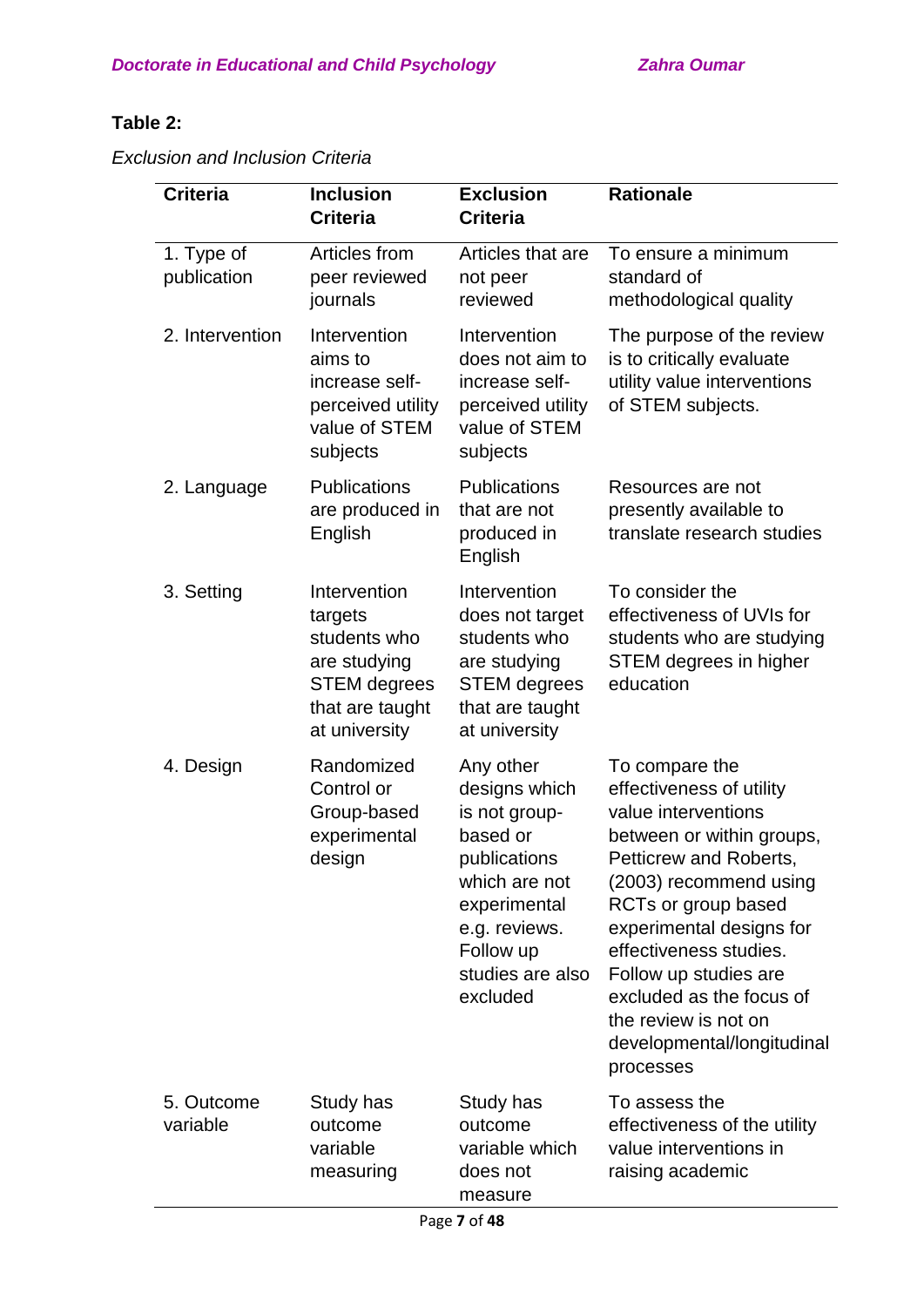| <b>Criteria</b> | <b>Inclusion</b><br><b>Criteria</b> | <b>Exclusion</b><br><b>Criteria</b> | <b>Rationale</b>           |
|-----------------|-------------------------------------|-------------------------------------|----------------------------|
|                 | academic                            | academic                            | achievement as part of the |
|                 | achievement                         | achievement                         | review question            |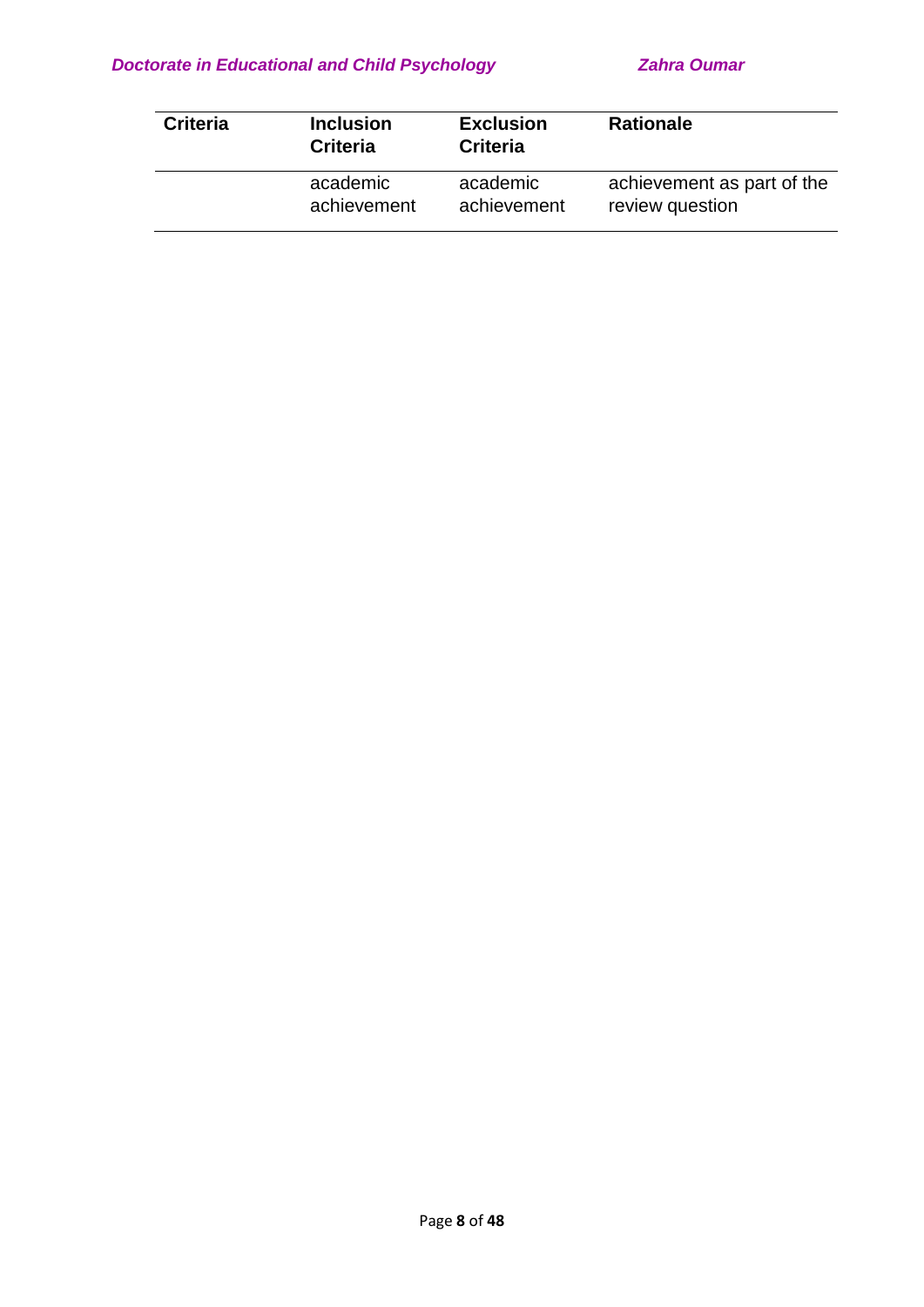## **Figure 1:**

*Flow Chart of Search Results:* 

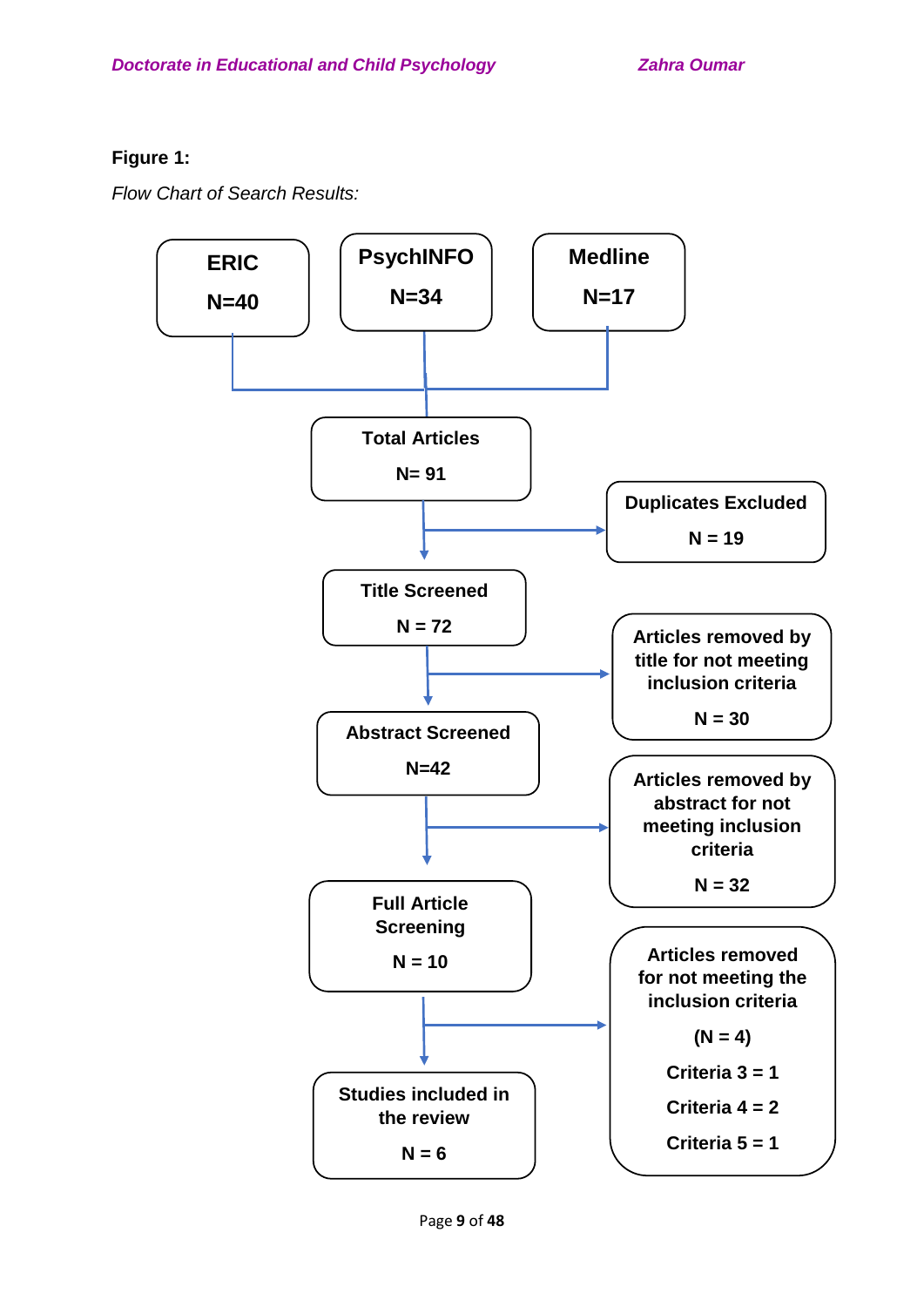## **Table 3:**

*Summary of Studies Included in Review* 

## **Included studies**

Canning, E. A., Harackiewicz, J. M., Priniski, S. J., Hecht, C. A., Tibbetts, Y., & Hyde, J. S. (2018). Improving performance and retention in introductory biology with a utility-value intervention. *Journal of Educational Psychology*, *110*(6), 834–849.

Harackiewicz, J. M., Canning, E. A., Tibbetts, Y., Priniski, S. J., & Hyde, J. S. (2016). Closing achievement gaps with a utility-value intervention: Disentangling race and social class. *Journal of personality and social psychology*, *111*(5), 745.

Hulleman, C. S., Kosovich, J. J., Barron, K. E., & Daniel, D. B. (2017). Making connections: Replicating and extending the utility value intervention in the classroom. *Journal of Educational Psychology, 109* (3), 387–404.

Priniski, S. J., Rosenzweig, E. Q., Canning, E. A., Hecht, C. A., Tibbetts, Y., Hyde, J. S., & Harackiewicz, J. M. (2019). The benefits of combining value for the self and others in utility-value interventions. *Journal of Educational Psychology, 111*(8), 1478–1497.

Rosenzweig, E. Q., Harackiewicz, J. M., Priniski, S. J., Hecht, C. A., Canning, E. A., Tibbetts, Y., & Hyde, J. S. (2019). Choose your own intervention: Using choice to enhance the effectiveness of a utility-value intervention. *Motivation Science, 5*(3), 269–276.

Rosenzweig, E. Q., Wigfield, A., & Hulleman, C. S. (2020). More useful or not so bad? Examining the effects of utility value and cost reduction interventions in college physics. *Journal of Educational Psychology, 112*(1), 166–182.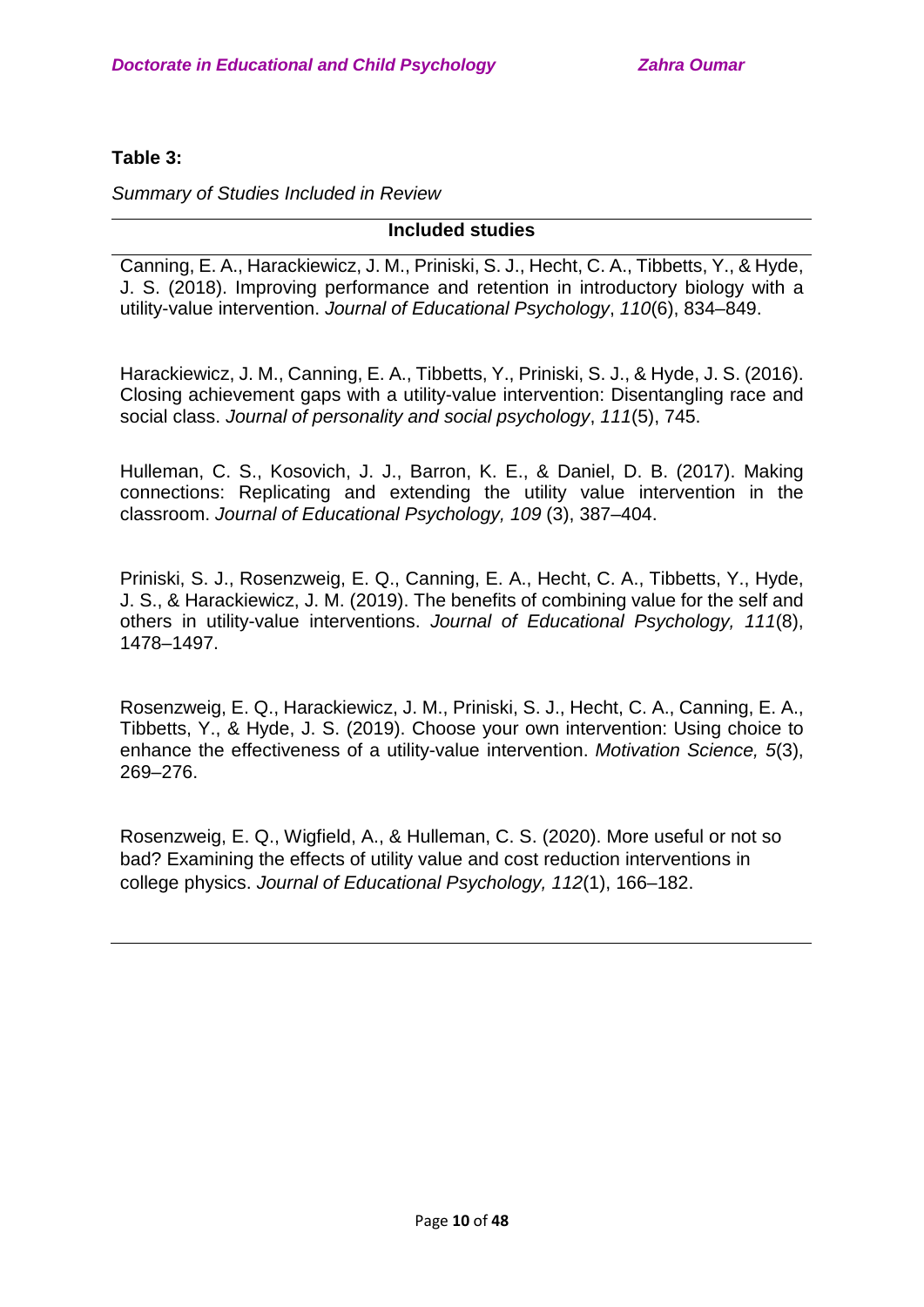## **Quality and Relevance of the studies**

Gough's (2007) Weight of Evidence (WoE) framework was used to evaluate the quality and the relevance of the studies included in the review. The framework outlines three dimensions which in total create an overall judgement of the suitability and quality of the studies. WoE A judgements consider the quality of the methodology, WoE B judgements consider the appropriateness of the methodology for answering the research question and WoE C judgements consider the appropriateness of the studies that have been included in answering the review question. These judgements were combined and averaged to create an overall assessment, which is WoE D. The combined WoE data is shown in Table 4, a further breakdown of the WoE criteria can be found in Appendix C. The Gersten et al. (2005) coding protocol was used to critically appraise the methodological quality of the studies that were included, as this was deemed the most fitting.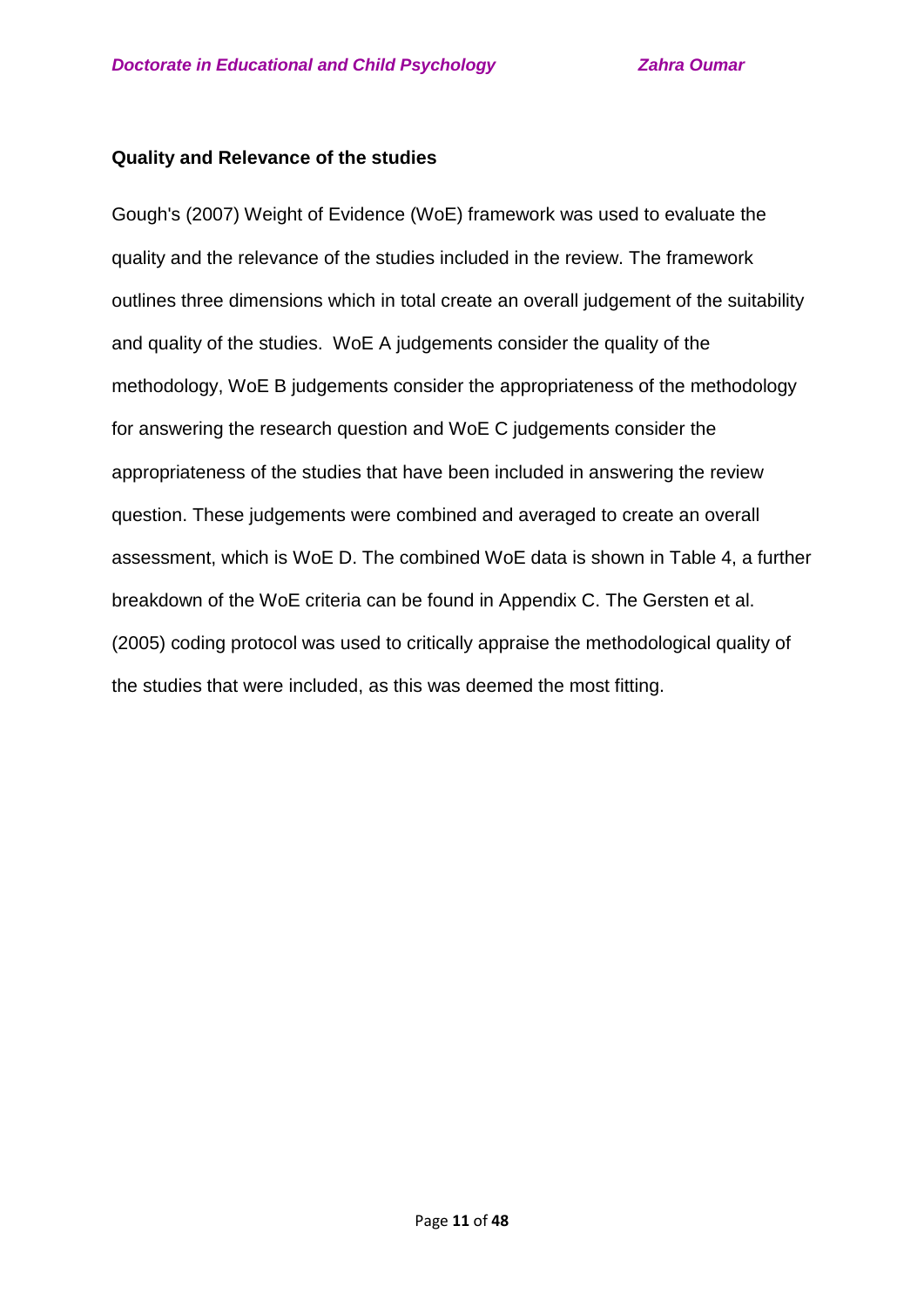## **Table 4**

*Weight of Evidence*

| <b>Research</b>                                           | <b>WoE A</b> | <b>WoEB</b> | <b>WoEC</b>    | <b>WoED</b> |
|-----------------------------------------------------------|--------------|-------------|----------------|-------------|
| Canning et al. (2018)                                     | 3            | 3           | $\overline{2}$ | 2.7         |
|                                                           | (high)       | (high)      | (medium)       | (high)      |
| Harackiewicz,                                             | 3            | 3           | $\overline{2}$ | 2.7         |
| Canning, Tibbetts,<br>Priniski & Hyde<br>(2016)           | (high)       | (high)      | (medium)       | (high)      |
| Hulleman, Kosovich,                                       | 3            | 3           | 2.3            | 2.8         |
| Barron & Daniel<br>(2017)                                 | (high)       | (high)      | (medium)       | (high)      |
| Priniski et al. (2019)                                    | 3            | 3           | 2.5            | 2.8         |
|                                                           | (high)       | (high)      | (high)         | (high)      |
| Rosenzweig et al.                                         | 1            | 3           | 2.3            | 2.1         |
| (2019)                                                    | (low)        | (high)      | (medium)       | (medium)    |
| Rosenzweig,                                               | 3            | 3           | 2.5            | 2.8         |
| Wigfield, & Hulleman<br>(2020)                            | (high)       | (high)      | (high)         | (high)      |
| Please note: <1.4 (low), 1.5-2.4 (medium) and >2.4 (high) |              |             |                |             |

## *Participants*

Page **12** of **48** All research studies were conducted in the United States of America (USA). As a result they were all given a medium rather than high WoE C rating for 'Setting', whilst the USA has similar cultural norms to the UK and students in both countries may experience similar university stressors, the findings may not be completely generalizable to the UK context. In total there were 3,118 participants across the 6 studies. Three of the studies reported the mean age of the participants (Hulleman et al., 2007; Priniski et al., 2019 and Rosenzweig et al., 2019), these ranged from 18.7 to 19.61. Priniski et al. (2019) and Rosenzweig et al. (2019) received a high rating on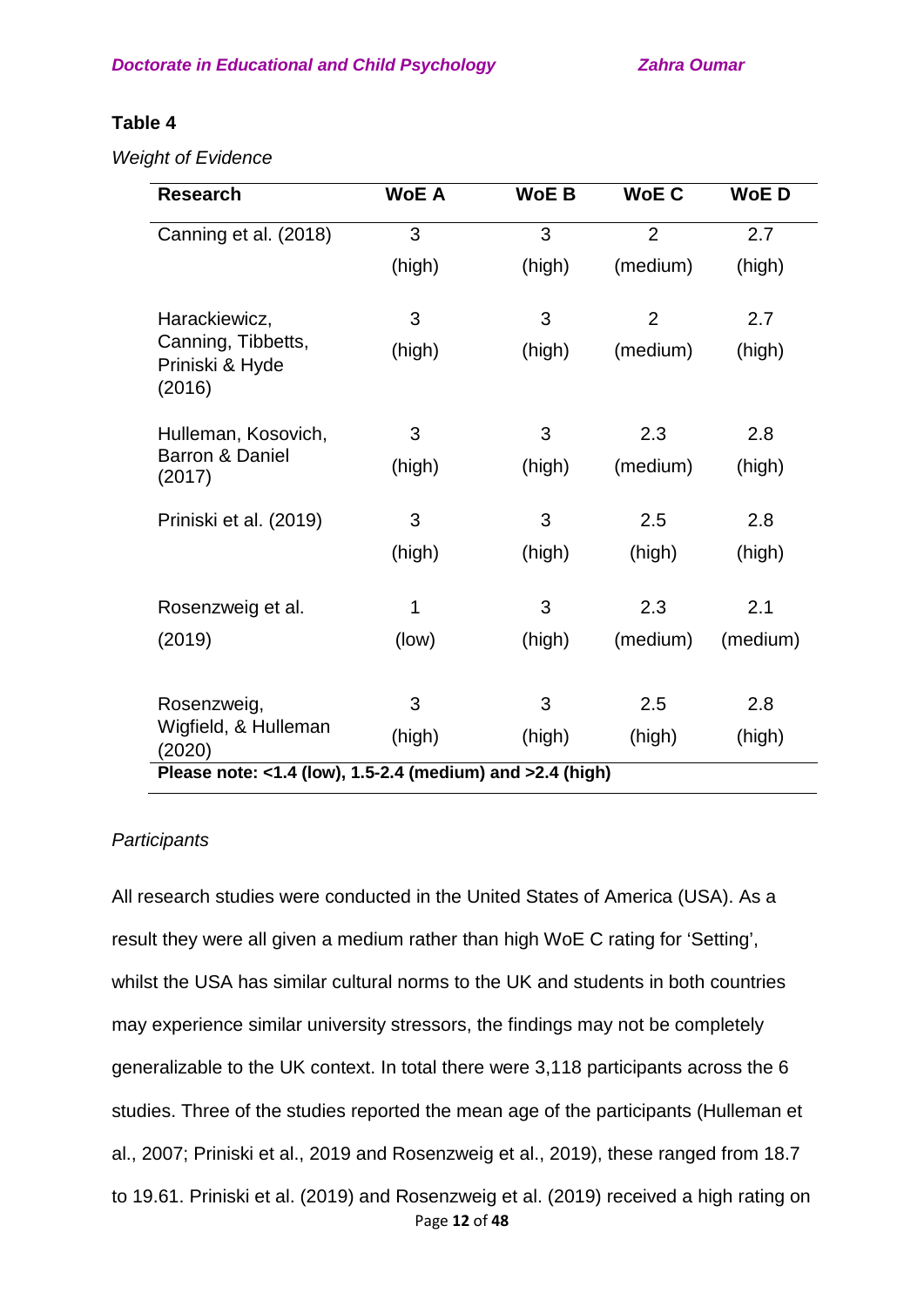WoE C, under 'Age of participants' as they also included the standard deviations for age, these ranged from 0.76 to 1.16. From this we can infer that all of the participants were close to this age range, this is important as the focus of the review was for young people between18 to 25. Harackiewicz et al. (2016) and Canning et al. (2018) did not include the ages of participants so they received a low rating for the 'Age of participants' element of WoE C, however their overall WoE C was still 'medium'. Rosenzweig et al. (2020) received a medium WoE C rating as they included first to fourth year university students, although they did not include the specific ages of participants, from this we can conclude that the students were most likely to be between 18 to 25 as students who are enrolled in college on a 4 year course in the USA are typically of this age range (Bustamante, 2019). All of the studies included information about the ethnic make-up of participants, however not all studies included an ethnically diverse range of participants, this affected the WoE C rating that they were given as it may not be generalizable to a wide range of evidence. Canning et al. (2018), Rosenzweig et al. (2019) and Hulleman et al. (2017) received a medium WoE C rating as they did not include participants from any underrepresented minority (URM) students. Harackiewicz et al. (2016) received a medium WoE C rating as the focus of the study was only URM students. Priniski et al. (2019) and Rosenzweig et al. (2019) both included students from a range of different ethnic backgrounds and thus they were given a high WoE C rating.

### *Design*

Page **13** of **48** All of the studies used a randomized pre-test post-test design. All of the participants were randomly assigned to either an experimental group or to a control group. Thus allowing us to infer that any observed differences between the students in the interventions group and the control group were due to the intervention, rather than participant variables. Randomised control trials are considered the gold standard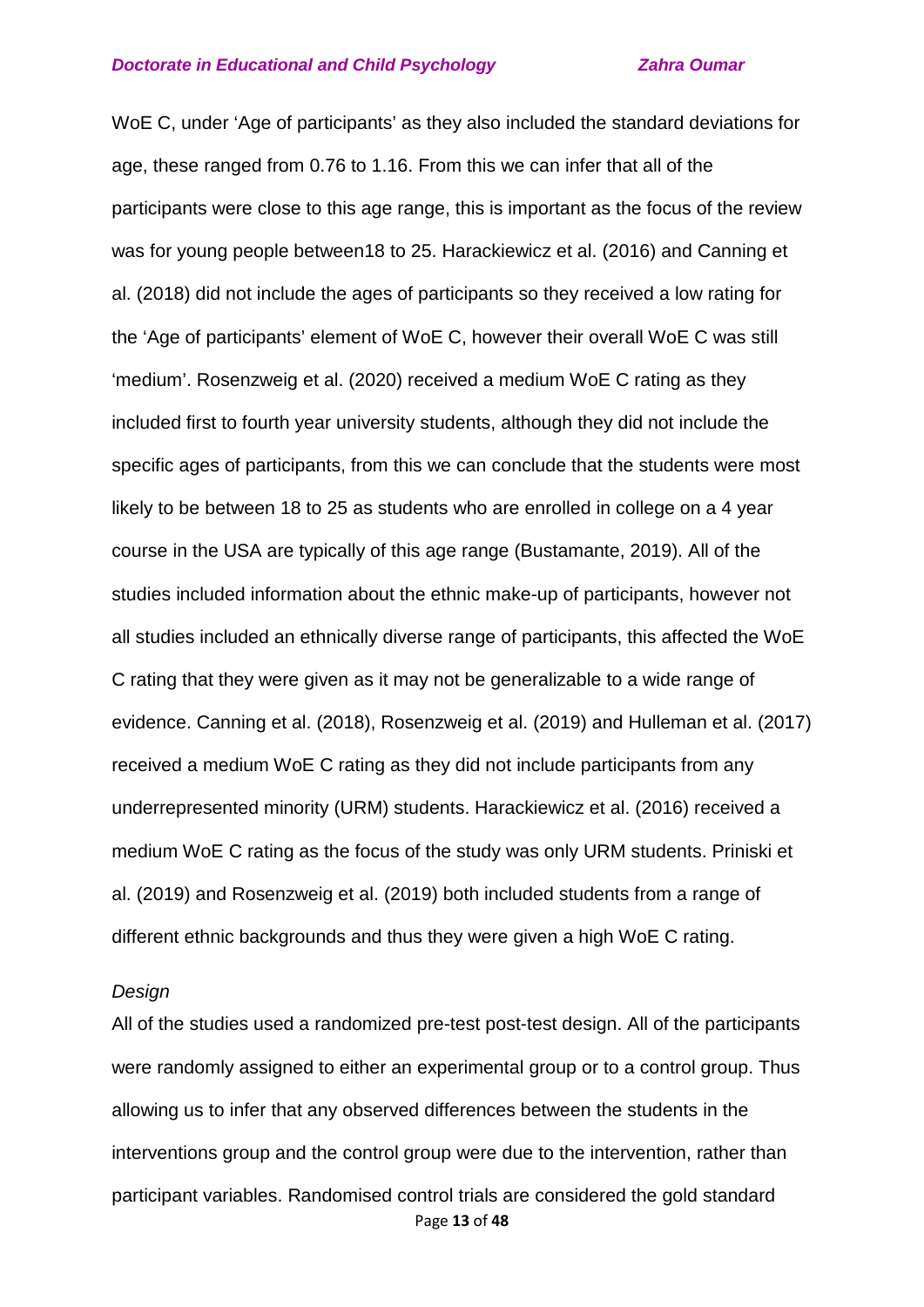research design for evaluating treatments (Cochrane Collaboration, 2011). As a result all of the studies received high WoE B ratings.

### *Intervention*

All of the studies varied, either due to the population that they used, when they were carried out during the university school year or the procedure that was used. Harackiewicz et al. (2016) investigated whether self-focused UVI can close the achievement gap for first generation (FG) and URM students. Students in the UV condition were asked to write self-focused essays. Priniski et al. (2019) investigated whether self-focused UVIs, other-focused UVI, a combination of both or a choice of UVI was more effective. Canning et al. (2018) investigated whether the dosage of UV assignments (0, 1, 2 or 3) as well as the timing of the UVI (at the beginning of the semester or the end of the semester) had an effect. Rosenzweig et al. (2019) investigated whether the choice of format of the UVI had an impact. Students were told either to write a letter or an essay, they were given a mixture of both or they were given the option to choose which format they wanted to use. Rosenzweig et al. (2020) investigated whether a self-focused UVI would be more effective than a costreduction intervention (CRI). Hulleman et al. (2017) compared an enhanced UVI which was designed to increase the frequency of connections made between the students' lives to a traditional self-focused UVI. All of the studies included meet the definition of UV originally given by Eccles and Wigfield (1995). As a result they received a high WoE C ratings under the 'level of description' heading unless, the procedures were not detailed enough. Rosenzweig et al. (2019), received a medium WoE C rating as no information was given about the number of participants in each condition and examples of the intervention instructions were not provided. Similarly, Priniski et al. (2019) also received a medium WoE C rating as examples of the instructions were not provided.

Page **14** of **48**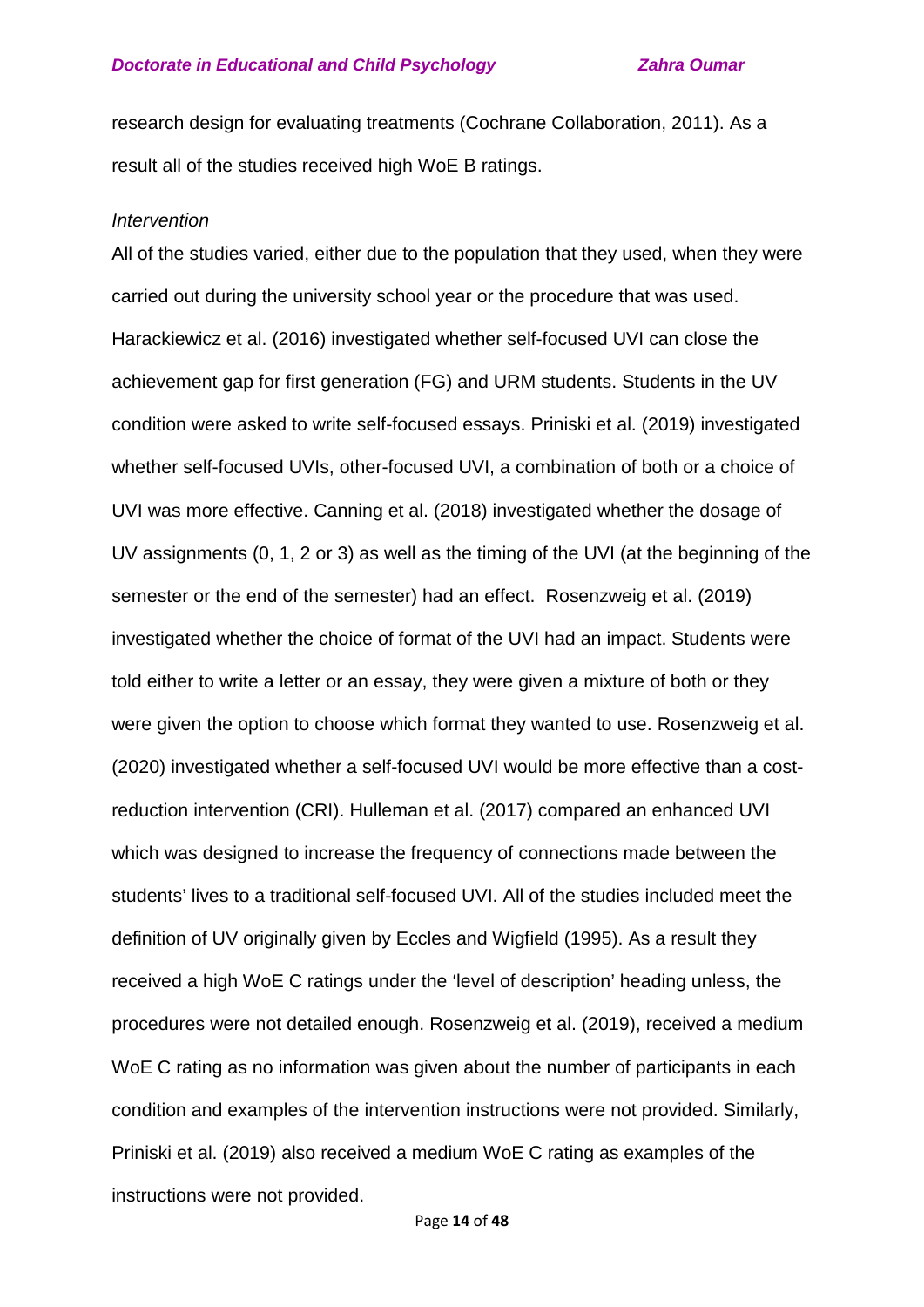### *Fidelity of Implementation*

Fidelity of implementation is fundamental in order to prevent potentially false conclusions being drawn (Carroll, Patterson, Wood, 2007), about the UVI's effectiveness. All of the studies except Rosenzweig et al. (2019) attempted to monitor the fidelity of implementation, so they all received high WoE A ratings. Canning et al (2018) and Harackiewicz et al. (2016) both state that biology graduate students were hired to grade the UV assignments and to assess whether the students followed instructions. The other three studies assessed intervention fidelity in even greater depth. Hulleman et al. (2017) trained independent raters to asses writing quality, personalisation of connections and implementation intention. Priniski et al. (2019) assessed response frequency (assignment completion rates) and response quality (level of UV that is articulated). Rosenzweig et al. (2019) assessed engagement with task, time spent reading, ranking and evaluating the quotations.

### *Measures*

All of the studies collected pre and post intervention data, this contributed to the high WoE B rating that they received. Pre and post measures are important as they allow us to infer that any change in academic performance is as a result of the UVI. All of the studies reported the measures that were used to collect the data (Appendix B). Hulleman et al. (2017) and Rosenzweig et al. (2020) both used class exams scores as pre and post intervention measures for academic performance. Canning et al (2018), Priniski et al. (2019), Rosenzweig et al. (2019) and Harackiewicz et al. (2016) used prior grade-point average scores (GPA) as pre-intervention measures of academic performance and they used biology course grades as post intervention measures of academic performance. GPA is calculated by averaging accumulated final grades over time. It is commonly used as a predictor of academic performance, thus the operational validity of GPA can be measured as the degree to which it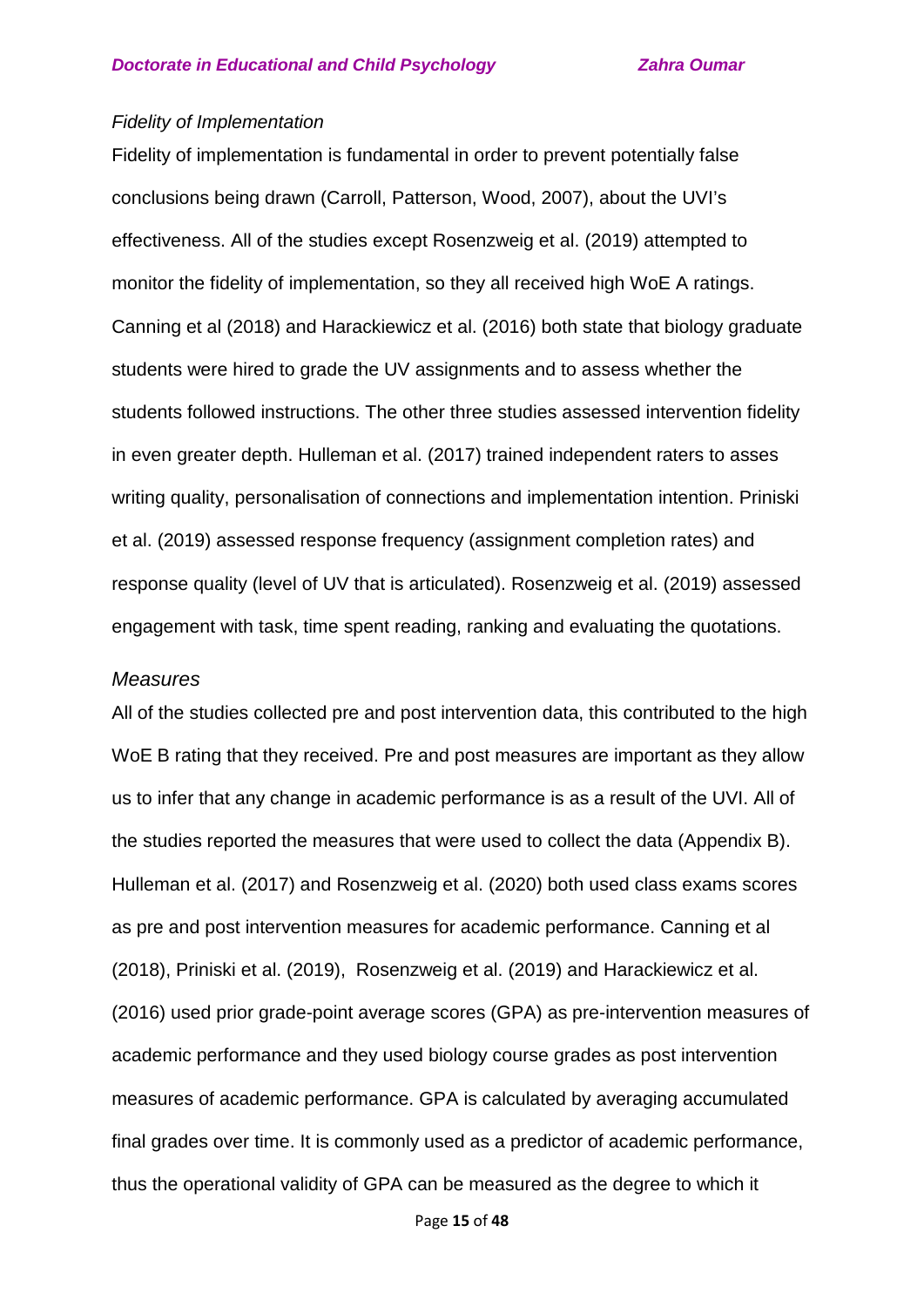correlates with academic performance (Bacon & Bean, 2006). Bacon and Bean (2006) found that overall GPA is highly correlated with academic performance (r.94), suggesting that it is a valid measure of academic performance. Ideally pre and post measures would be the same, however as achievement is the dependant variable it is not unusual that GPA is used as the pre-measure. There is no other measure of academic performance that rivals GPA (Richardson, Abraham & Bond, 2012), thus making it a useful pre-intervention measure to use.

### *Outcomes*

All of the effect sizes are presented in Table 5, they were calculated using the Beta values, if they were not included in the publications. The effect sizes were interpreted using Cohens *d* (1988) criteria which states a small effect is (0.2), a medium effect is (0.5) and a large effect is (0.8). Hulleman et al. (2017) reported the effect size. They combined the results of two UVIs, there was a small effect on the final exam scores of students (0.30), and individual UVI scores were not reported. Harackiewicz et al. (2016) reported a significant result of the UVI on academic performance, they also included the effect size, however it was considered negligible (0.06). This suggests that the effect of UVI was too small to infer that it had an effect on course grades for all students. Harackiewicz et al. (2016) also reported the effect of the UVI on FG-URM students and found a medium effect (0.55), suggesting that UVI may be more effective for URM and FG students. Rosenzweig et al. (2020) reported that there was a positive effect of the UVI on final exam scores, however they only reported a combined effect size of the UVI and the cost reduction intervention. As a result the effectiveness cannot be established independently for the UVI. In addition, as their study was underpowered the findings must be approached with caution.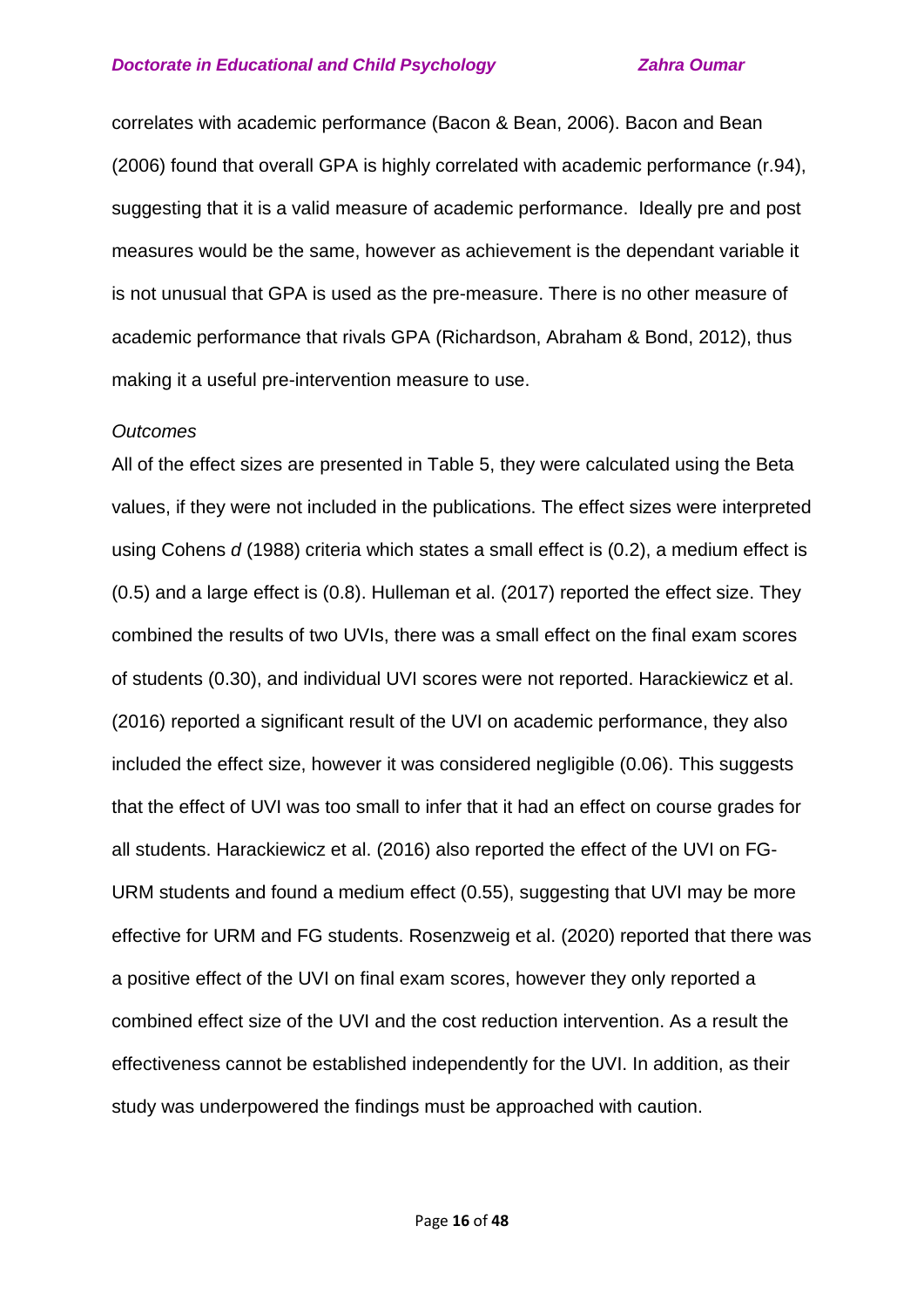Canning et al. (2018) reported that there was a significant effect of the UVI on biology course grades, however effect sizes were not reported, but through calculation, they were found to be small (0.24). This suggests that there may have been a small effect of the UVI on course grades. Priniski et al. (2019) reported that there was no overall effect of the UVI on course grades. After calculation, the effects was also negligible (0.06). Priniski et al. (2019) also reported that there was a main effect of choice on course grades, with students who were given a high choice UVI performing better than students in the low choice UVIs. After calculation, it was also considered negligible (0.16). The effect size indicates that the difference between the high choice and low choice UTI conditions are too small to infer that being in a high choice UVI will have an effect on course grades, compared to being in a low choice UVI. Rosenzweig et al. (2019) reported that there were no significant effect of any of the UVIs on final grades, effect sizes were also not reported. They combined the results from the high choice and low choice UVIs. After calculation, this effect was negligible (-0.04). This suggests that the effect was too small to infer that the UVI had an effect on course grades. This was the only study that received a 'low' WoE A rating, part of the reason for this was because effect sizes were not reported. It may be due to the poor methodological quality of the study that no effect was found. This contributed to the 'medium' WoE D rating that the study received. The rest of the studies received 'high' WoE D ratings as they were considered to be of higher methodological quality, more methodologically relevant and appropriate for investigating the review question.

All of the studies received either 'high' or 'medium' overall WoE D ratings, however none of them appear to have achieved large effect sizes. Only Harackiewicz et al. (2016) reported a medium effect of the UVI on FG-URM students. The rest of the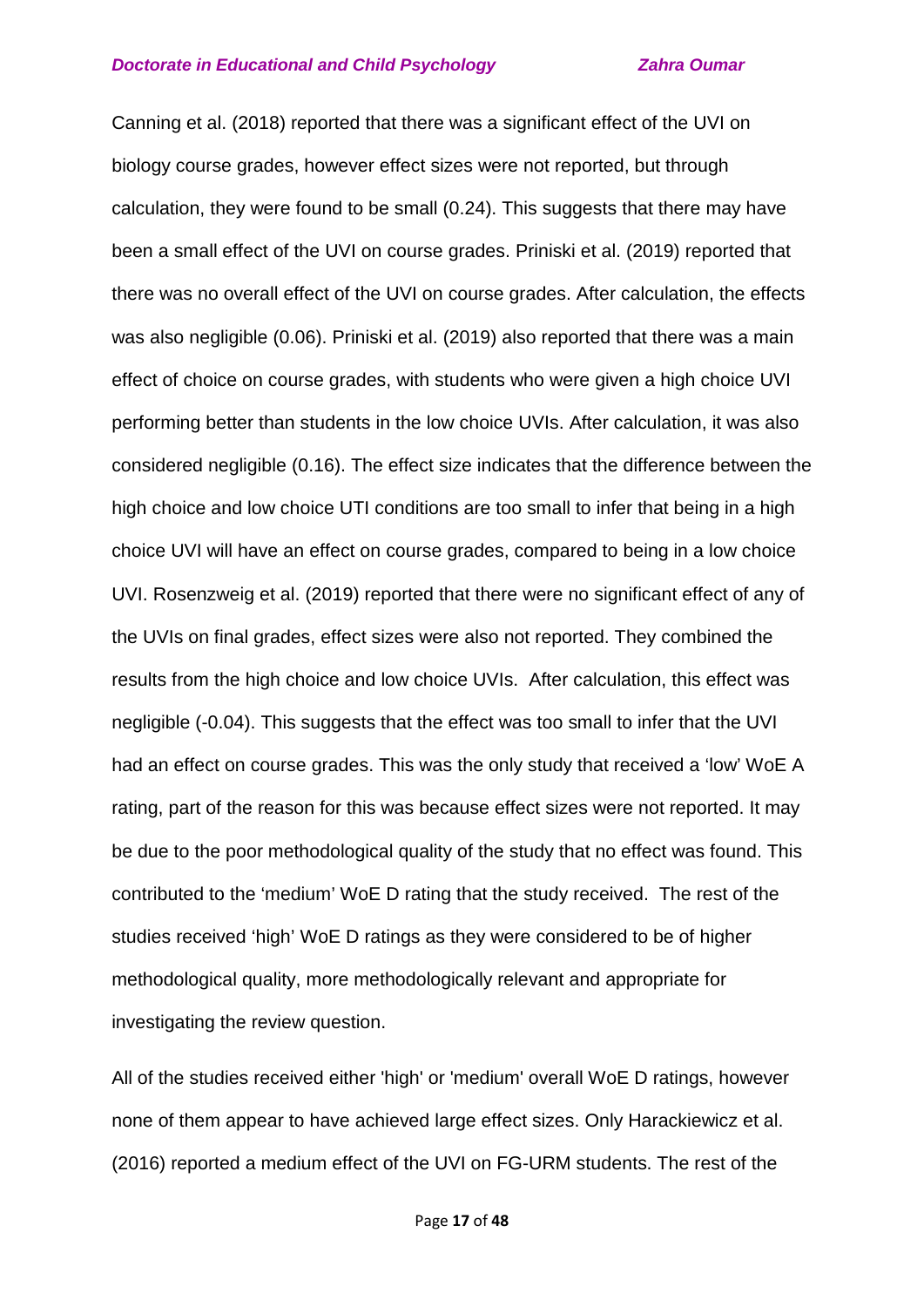studies either found no effect, a negligible effect or a small effect. Consequently we cannot infer that UVIs influence the academic performance of all STEM students in higher education.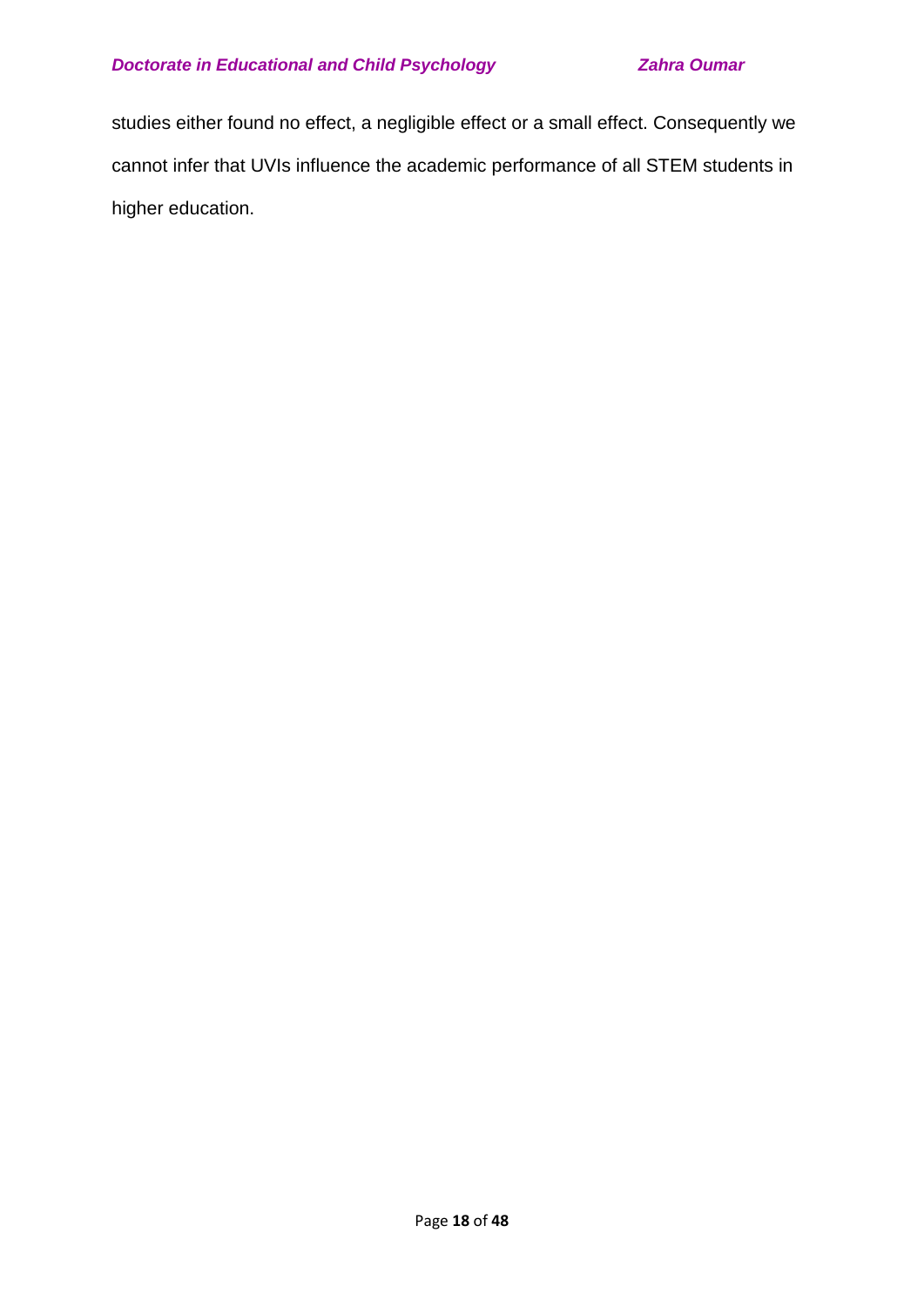## **Table 5**

*Effect sizes of studies* 

|                               |                              |                                    | <b>Post-test outcome</b>                                    |                                      |                                      |                  |                                       |  |
|-------------------------------|------------------------------|------------------------------------|-------------------------------------------------------------|--------------------------------------|--------------------------------------|------------------|---------------------------------------|--|
| <b>Research</b>               | <b>Sample</b><br><b>Size</b> | <b>Design</b>                      | <b>Outcome Measure</b><br>(Academic<br>Performance)         | <b>Effect Size</b><br>(Cohen's<br>d) | <b>Effect size</b><br>interpretation | $\boldsymbol{p}$ | <b>Weight of</b><br><b>Evidence D</b> |  |
| Canning et al.<br>(2018)      | 577                          | Randomised<br><b>Control Trial</b> | Final biology course<br>grades                              | 0.24                                 | Small effect                         | 0.009            | High                                  |  |
| Harackiewicz et<br>al. (2016) | 1040                         | Randomised<br><b>Control Trial</b> | Final biology course<br>grades for all<br>students combined | 0.06                                 | Negligible effect                    | 0.24             | High                                  |  |
|                               |                              |                                    | Final biology course<br>grades for URM<br>and FG groups     | 0.55                                 | Medium effect                        | $\star$          |                                       |  |
| Hulleman, et al.<br>(2017)    | 357                          | Randomised<br><b>Control Trial</b> | <b>Class Exam Scores</b>                                    | 0.25                                 | Small effect                         | 0.03             | High                                  |  |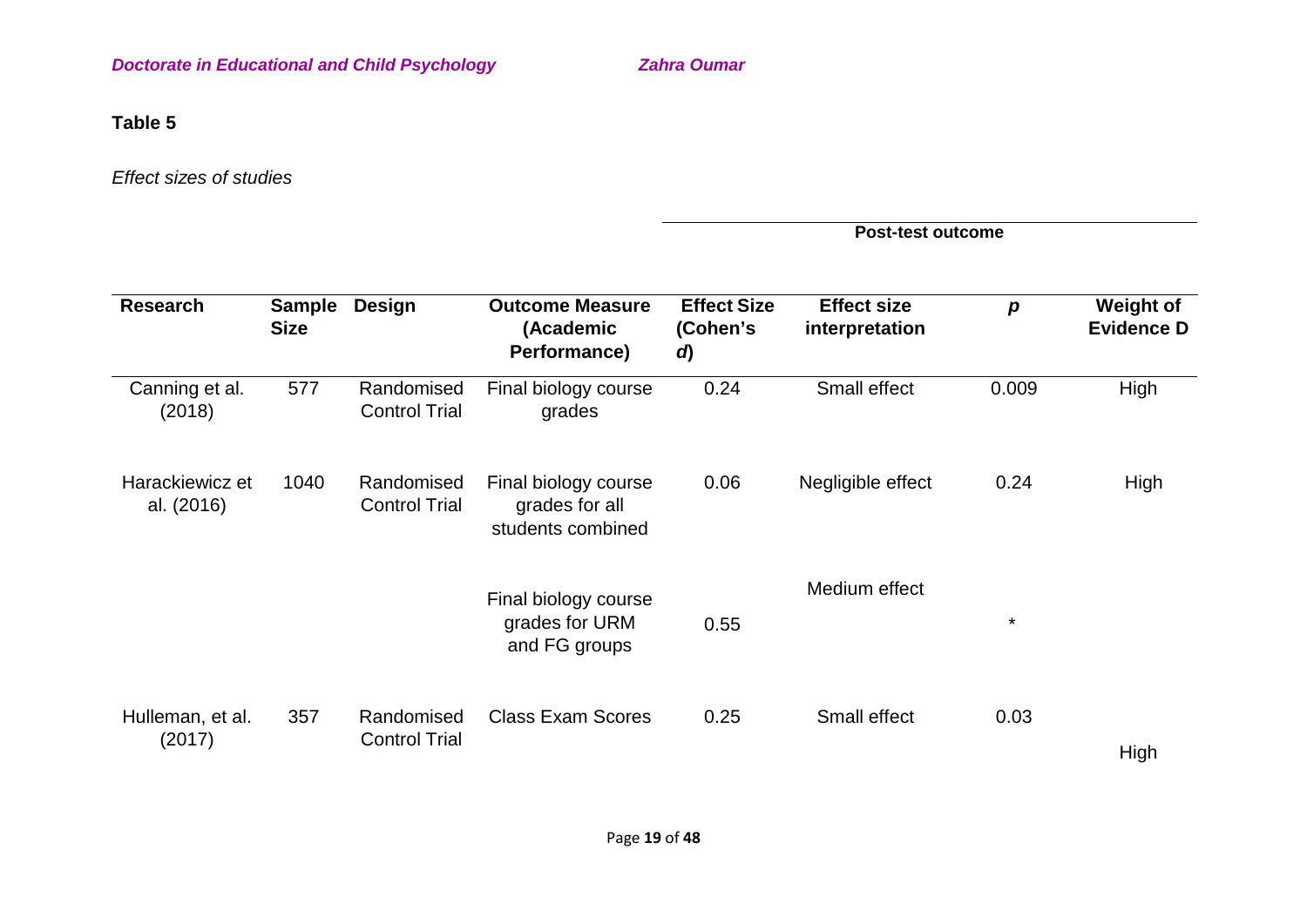**Post-test outcome**

| <b>Research</b>             | <b>Sample</b><br><b>Size</b> | <b>Design</b>        | <b>Outcome Measure</b><br>(Academic<br>Performance) | <b>Effect Size</b><br>(Cohen's<br>d)                   | <b>Effect size</b><br>interpretation               | $\boldsymbol{p}$ | <b>Weight of</b><br><b>Evidence D</b> |
|-----------------------------|------------------------------|----------------------|-----------------------------------------------------|--------------------------------------------------------|----------------------------------------------------|------------------|---------------------------------------|
|                             |                              |                      |                                                     | (All UV<br>conditions<br>combined)                     | (most effective for<br>low performing<br>students) |                  |                                       |
| Priniski et al.             | 590                          | Randomised           | Final biology course                                | 0.03                                                   | Negligible effect                                  | 0.68             | High                                  |
| (2019)                      |                              | <b>Control Trial</b> | grades                                              | (All UV<br>conditions<br>combined)                     | Negligible effect                                  |                  |                                       |
|                             |                              |                      |                                                     | 0.16 (High<br>choice UVIs<br>vs low<br>choice<br>UVIs) | 0.40                                               |                  |                                       |
| Rosenzweig et<br>al. (2019) | 406                          | Randomised           | Final biology course                                | $-0.04$                                                | Negligible effect                                  | >0.05            | Medium                                |
|                             |                              | <b>Control Trial</b> | grades                                              | (Overall UVI<br>effect of<br>high and                  |                                                    |                  |                                       |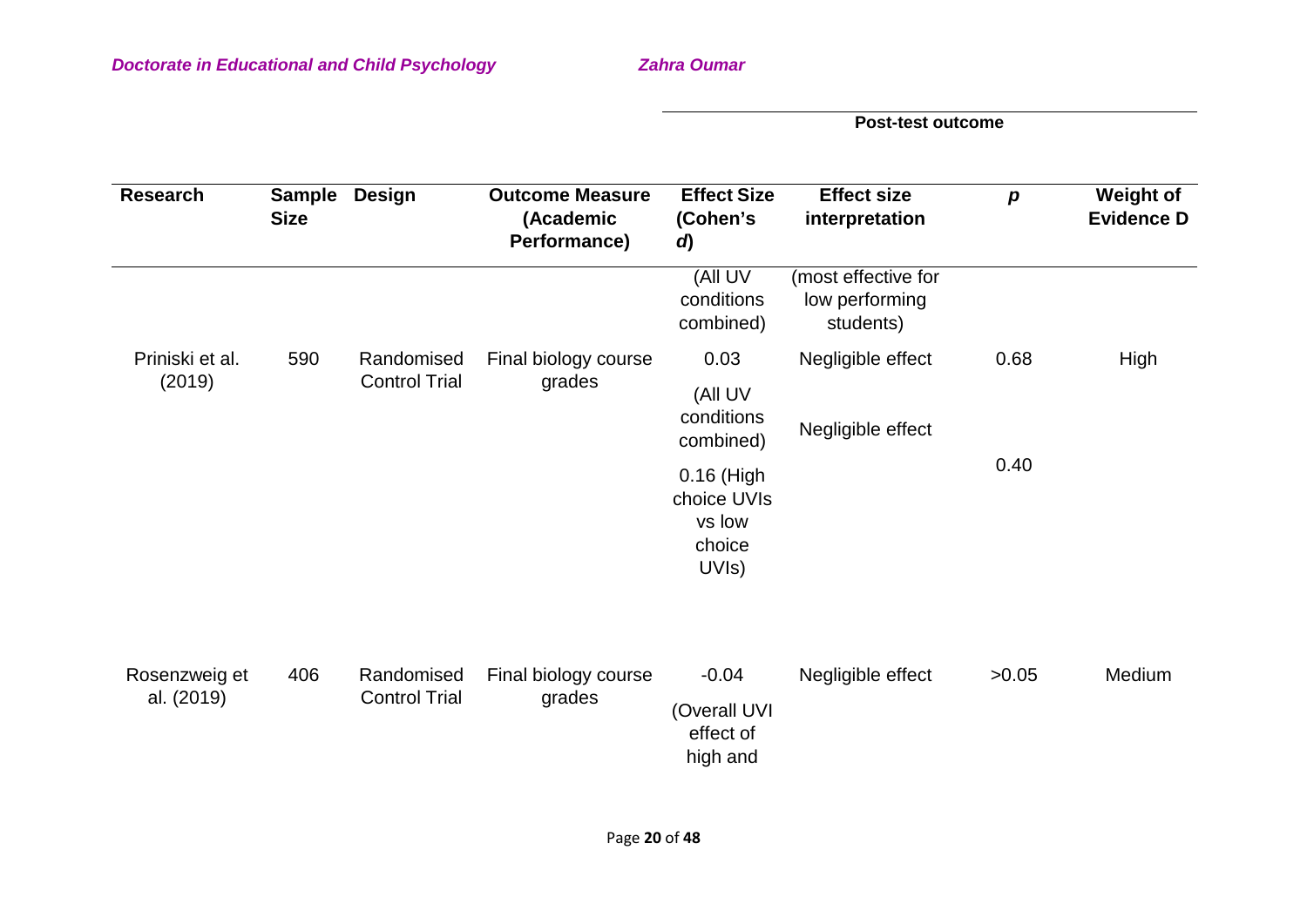**Post-test outcome**

| <b>Research</b>             | <b>Sample</b><br><b>Size</b> | <b>Design</b>                      | <b>Outcome Measure</b><br>(Academic<br>Performance)                                                                                                                   | <b>Effect Size</b><br>(Cohen's<br>d)                                              | <b>Effect size</b><br>interpretation                                   | p    | <b>Weight of</b><br><b>Evidence D</b> |
|-----------------------------|------------------------------|------------------------------------|-----------------------------------------------------------------------------------------------------------------------------------------------------------------------|-----------------------------------------------------------------------------------|------------------------------------------------------------------------|------|---------------------------------------|
|                             |                              |                                    |                                                                                                                                                                       | low choice<br>conditions)                                                         |                                                                        |      |                                       |
| Rosenzweig et<br>al. (2020) | 148                          | Randomised<br><b>Control Trial</b> | Average score from<br>two physics exams.<br>Exam 2 after the<br>first session of the<br>intervention and<br>Exam 3 after the<br>third session of the<br>intervention. | 0.30<br>(UVI and<br>cost<br>reduction<br>intervention<br>combined<br>effect size) | Small effect<br>(most effective<br>with low<br>performing<br>students) | 0.01 | High                                  |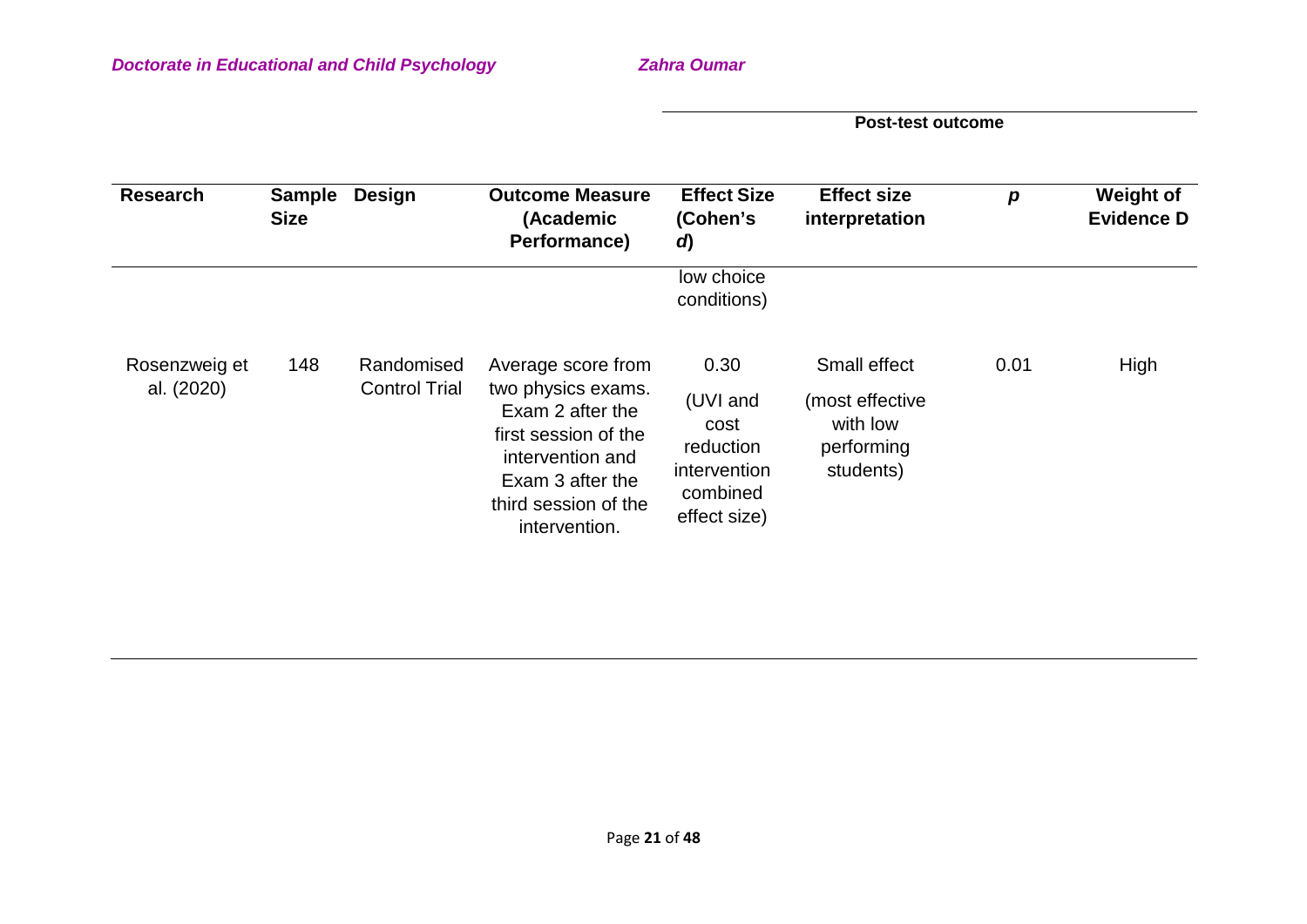## **Conclusion and Recommendations**

The aim of the systematic review was to assess the effectiveness of utility value interventions that were aimed at improving the academic performance of 18 to 25 year old students, studying STEM subjects in higher education. Little evidence was found to support the effectiveness of UVIs with only two studies having a small effect (Canning et al., 2019; Hulleman et al., 2017) and one study with a medium effect (Harackiewicz et al., 2016). As previously noted, the study by Rosenzweig et al. (2020) combined the results of the UVI with a CRI, so the effect size for this study was not considered, although they did report significant results. There was a medium effect of the UVI for FG-URM groups in one study (Harackiewicz et al., 2016) .This group had the lowest grades prior to entering university and highest levels of high school poverty. This may explain why the study by Rosenzweig et al. (2019) was not effective and the study by Canning et al (2018) and Hulleman et al. (2017) only had small effect sizes, as the samples used did not include underrepresented groups. This is a major the limitation of all of these studies as the lack of diversity means they cannot be generalised to the general population.

### *Strengths and limitations*

Most of the studies received high WoE D ratings, except for Rosenzweig et al. (2019) which received a medium WoE rating, suggesting that the research overall was of high quality and relevant to the review question. Power calculations identified that the majority of the studies had good samples sizes, except for Rosenzweig et al. (2020) which was underpowered. In addition most of the studies reported that the findings were both significant and effective, so it was expected that there would be greater effects, however upon further exploration of the effect sizes, they were either small or negligible.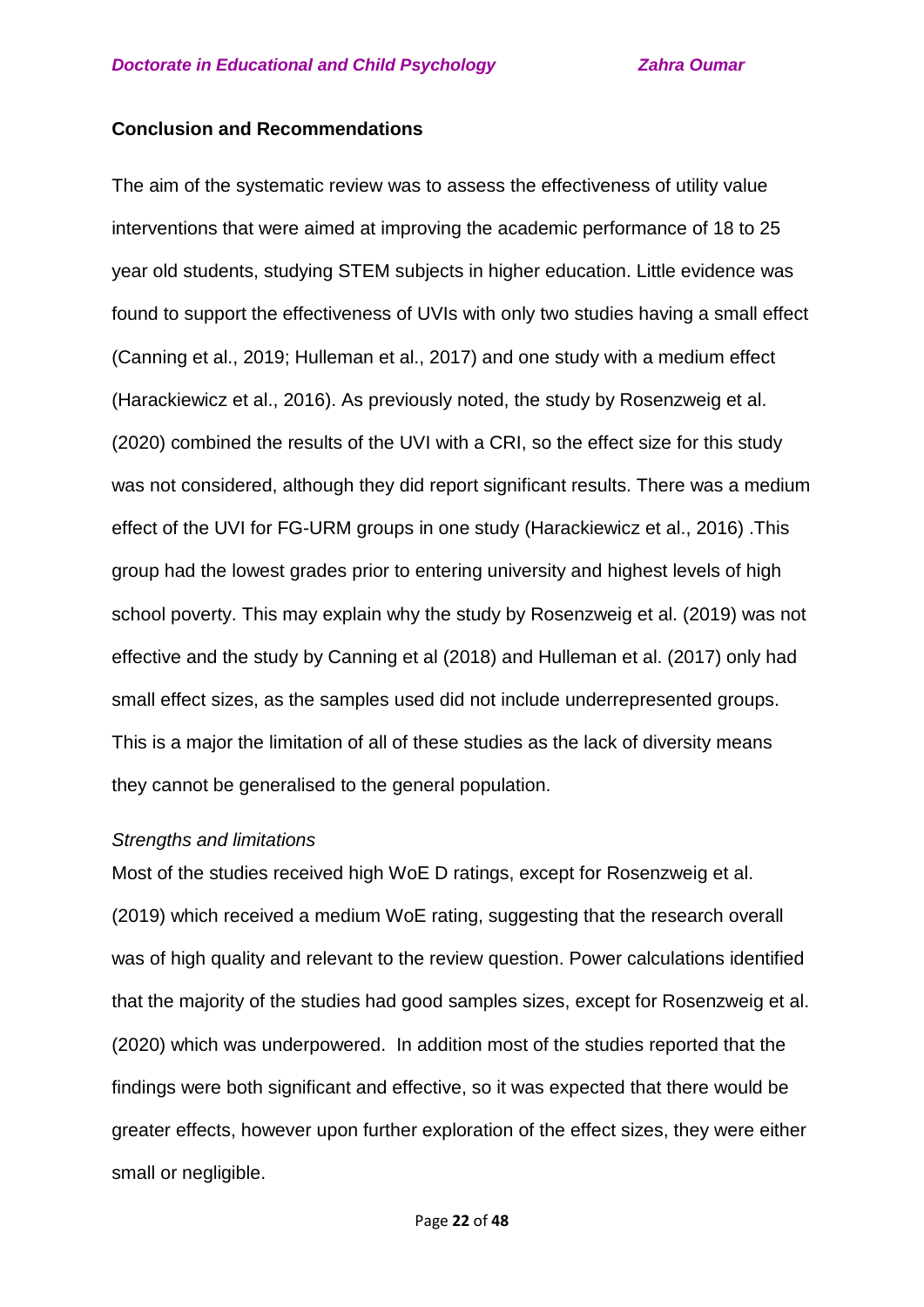All of the UVIs were fully integrated into the course curriculums and they were issued as assignments which were completed outside of the university sessions. This does increase the ecological validity of the research, however it also raises questions about fidelity. This is because students in the different conditions may have communicated about the specific conditions that they were in, therefore influencing the answers that were given, or the level of impact of the UVI. It may be helpful to get the students to complete the assignments, in class and under controlled conditions in order to increase the validity of the findings. Another explanation for the small/negligible effect sizes may have been because students in the control groups were asked to summarise the material that they were using. Dunlosky, Rawson, Marsh, Nathan and Willingham (2013) found that summarising course material enhances learning. The control group task was essentially a cognitive intervention that also raises achievement. Future research should seek to use a more inert comparison group. All of the studies were conducted in the USA, they were conducted by common researchers and reportedly conducted in large or medium universities. This suggests that the studies may lack generalizability to the UK and smaller sized universities.

Strengths of the UVIs were that the course instructors were blind to the condition that the students were in, they were inexpensive to administer as they were issued online, the online delivery meant that students were randomized with ease and the data was easily available and accessible. In addition, UVIs can be easily adapted so that they can be used with different STEM subjects, the studies in this review alone, looked at UVIs used with biology, physics and psychology students.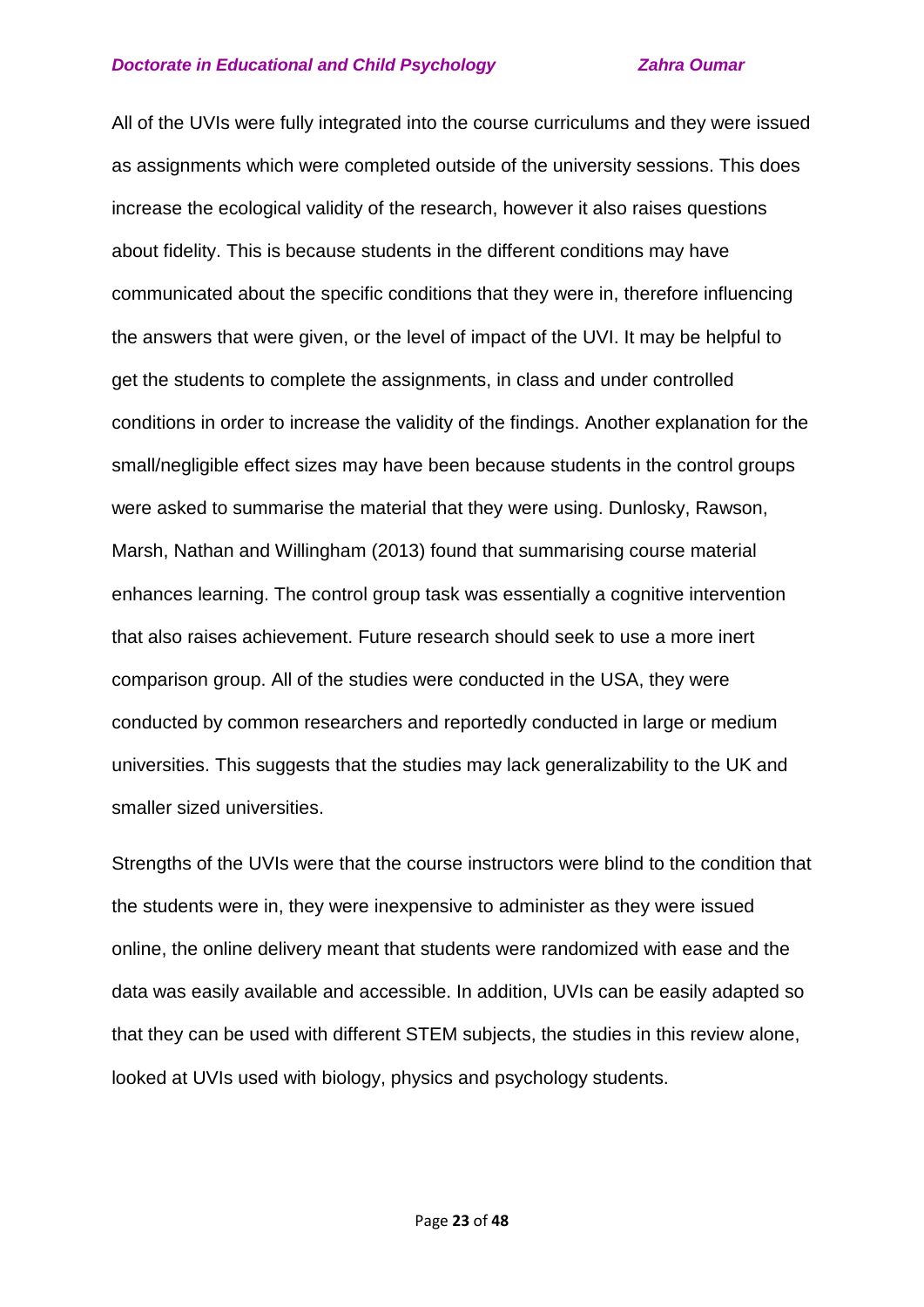## *Recommendations for future research*

The studies by Hulleman, et al. (2017) and Rosenzweig et al. (2020) had small effects however they both reported that the UVI was most effective for low performing students. Similarly the FG-URM students in the study by Harackiewicz et al. (2016) were the lowest performing group and the UVI had a medium effect on their academic performance. This suggests that UVI may be more effective for low performing students. As a result EPs may be able to use UVIs to support low performing students in higher education, if the methodological issues are addressed. It would also be helpful to investigate the role of UVI for underperforming groups in secondary settings, as this has not been previously investigated. This would extend previous research by Harackiewicz and Hulleman (2009) who found that a UVI was more effective with students in high school who had low performance expectations.

Future research should ensure that good sample sizes are used, diverse populations are included, control group tasks do not aid course performance, UVIs are investigated in a range of higher education settings, as well as the UK and UVI assignments are completed in controlled settings. EPs have a duty to support young people up to age of 25, so research must continue in order to understand which interventions, strategies and techniques are most effective for the post 16 population.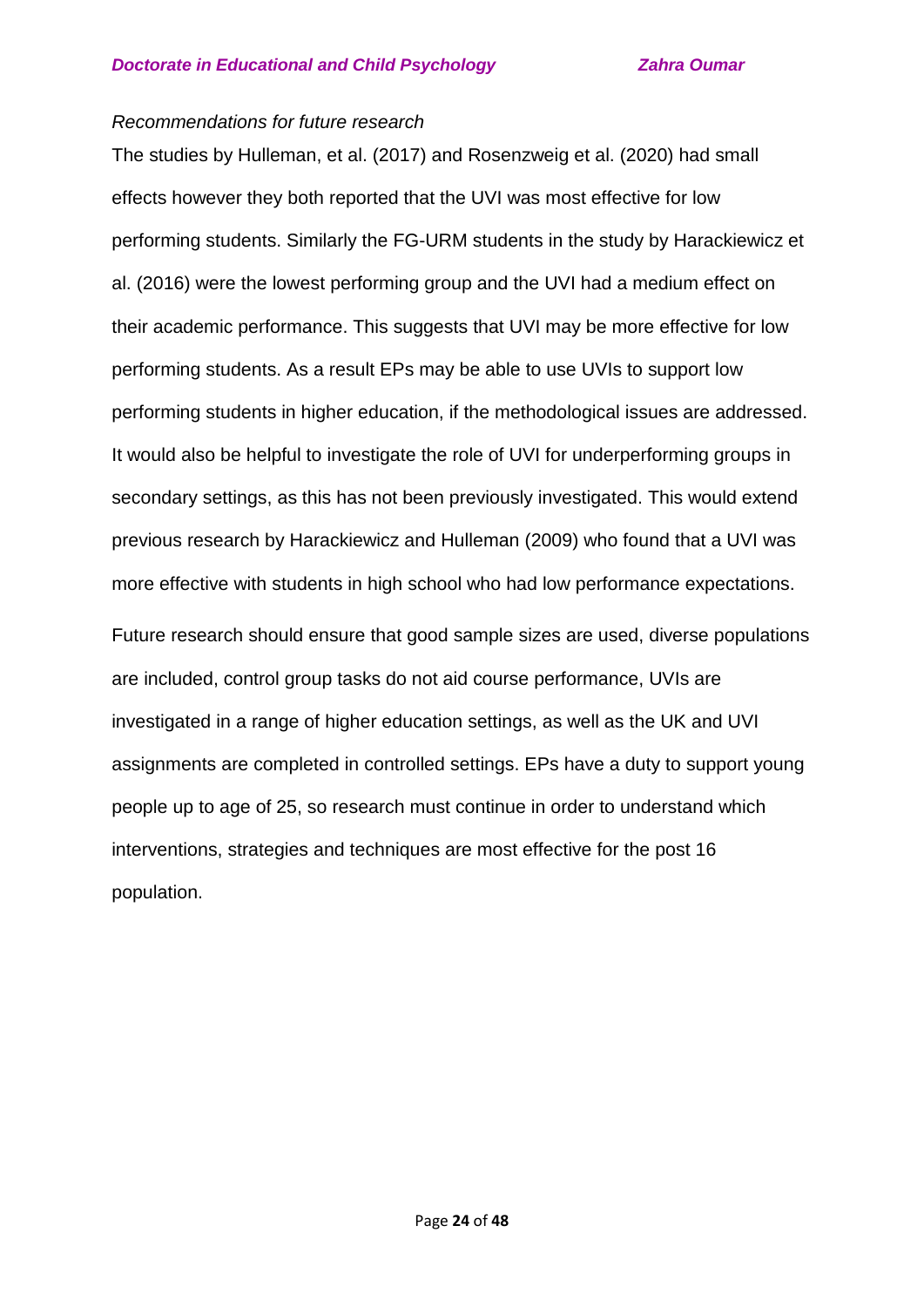### **References**

- Atkinson, C., Dunsmuir, S., Lang, J., & Wright, S. (2015). Developing a competency framework for the initial training of educational psychologists working with young people aged 16–25. *Educational Psychology in Practice,* 31(2), 159–173.
- Bacon, D. R., & Bean, B. (2006). GPA in research studies: An invaluable but neglected opportunity. *Journal of Marketing Education*, *28*(1), 35-42.
- Baxter, J. & Frederickson, N. (2005). Every child matters: Can educational psychology contribute to radical reform?, *Educational Psychology in Practice*, 21(2), 87-102.
- Brown, E. R., Smith, J. L., Thoman, D. B., Allen, J. M., & Muragishi, G. (2015). From bench to bedside: A communal utility value intervention to enhance students' biomedical science motivation. *Journal of Educational Psychology*, *107*(4), 1116.
- Bustamante, J. (2019). *College Enrollment & Student Demographic Statistics.*  Retrieved February 01, 2020, from https://educationdata.org/college-enrollmentstatistics/
- Butz, W. P., Bloom, G. A., Gross, M. E., Kelly, T. K., Kofner, A., & Rippen, H. E. (2003). Is there a shortage of scientists and engineers? How would we know. *Santa Monica, Calif.: RAND Corporation, IP-241-OSTP*.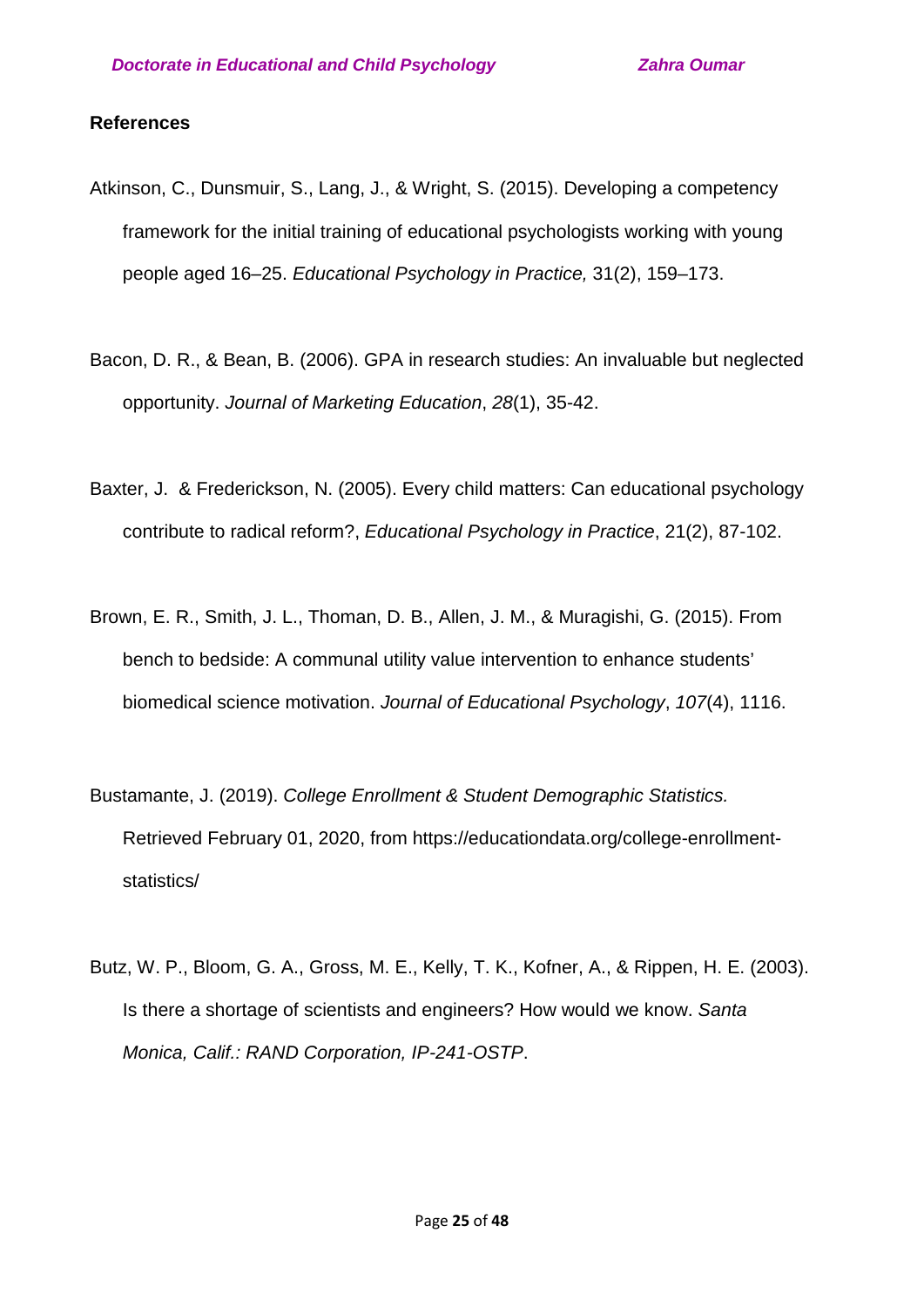- Canning, E. A., & Harackiewicz, J. M. (2015). Teach it, don't preach it: The differential effects of directly-communicated and self-generated utility–value information. *Motivation Science*, 1 (1), 47-71.
- Canning, E. A., Harackiewicz, J. M., Priniski, S. J., Hecht, C. A., Tibbetts, Y., & Hyde, J. S. (2018). Improving performance and retention in introductory biology with a utilityvalue intervention. *Journal of Educational Psychology*, *110*(6), 834.
- Carroll, C., Patterson, M., Wood, S., Booth, A., Rick, J., & Balain, S. (2007). A conceptual framework for implementation fidelity. *Implementation science*, *2*(1), 40.
- Chen, X. (2013). STEM Attrition: College Students' Paths into and out of STEM Fields. Statistical Analysis Report. NCES 2014-001. *National Center for Education Statistics*.
- Cochrane Collaboration (2011). *Cochrane handbook for systematic review of interventions.* Retrieved January 20, 2020, from [http://handbook.cochrane.org](http://handbook.cochrane.org/)
- Cohen, J. (1988). *Statistical power analysis for the behavioral sciences.* Academic Press.
- Confederation of British Industry. (2016). *The right combination: CBI/Pearson Education and Skills Survey 2016*. Retrieved January 20, 2020, from https://epale.ec.europa.eu/sites/default/files/cbi-education-and-skillssurvey2016.pdf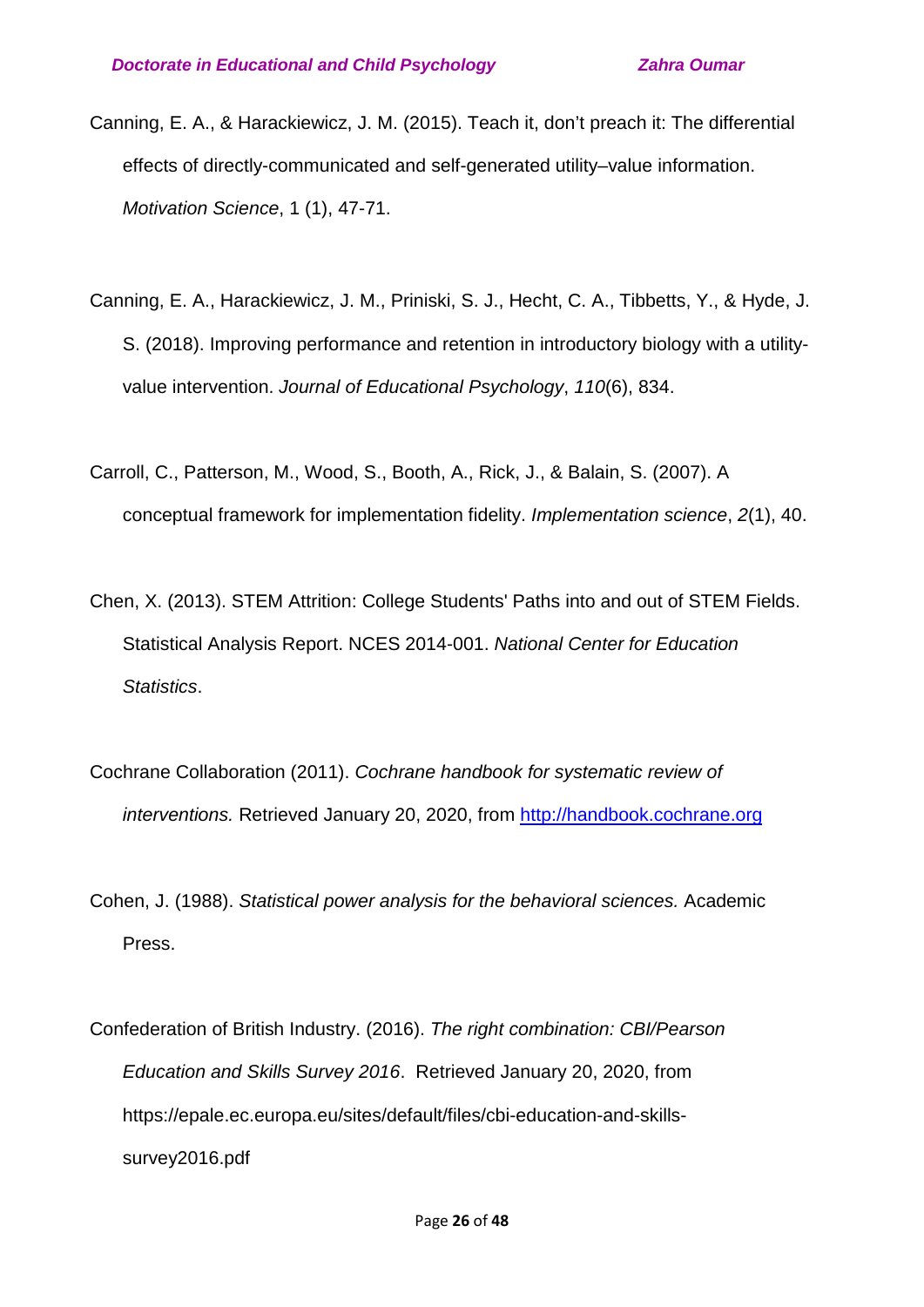Department for Education (DfE). (2014). *The Children and Families Act.* London: DfE.

- Department for Education (DfE). (2019). *Attitudes towards STEM subjects by gender at KS4*, Social Science in Government. Reference: DFE-RB891. Retrieved January 21, 2020, from [https://assets.publishing.service.gov.uk/government/uploads/system/uploads/attach](https://assets.publishing.service.gov.uk/government/uploads/system/uploads/attachment_data/file/777458/Attitudes_towards_STEM_subjects_by_gender_at_KS4.pdf)
	- ment data/file/777458/Attitudes\_towards\_STEM\_subjects\_by\_gender\_at\_KS4.pdf
- Didier, T., Kreiter, C., Buri, R., & Solow, C. (2006). Investigating the utility of a GPA institutional adjustment index. *Advances in Health Science Education*, 11, 145–153.
- Dunlosky, J., Rawson, K. A., Marsh, E. J., Nathan, M. J., & Willingham, D. T. (2013). Improving students' learning with effective learning techniques: Promising directions from cognitive and educational psychology. *Psychological Science in the Public Interest,* 14, 4–58.
- Eccles, J., Adler, T. F., Futterman, R., Goff, S. B., Kaczala, C. M., Meece, J. L., & Midgley, C. (1983). Expectations, values and academic behaviors. In J. T. Spence (Ed.), *Perspective on achievement and achievement motivation (pp. 75–146).* San Francisco, CA: Freeman.
- Eccles, J. S., & Wigfield, A. (1995). In the mind of the achiever: The structure of adolescents' academic achievement related-beliefs and self-perceptions. *Personality and Social Psychology Bulletin*, *21*(3), 215-225.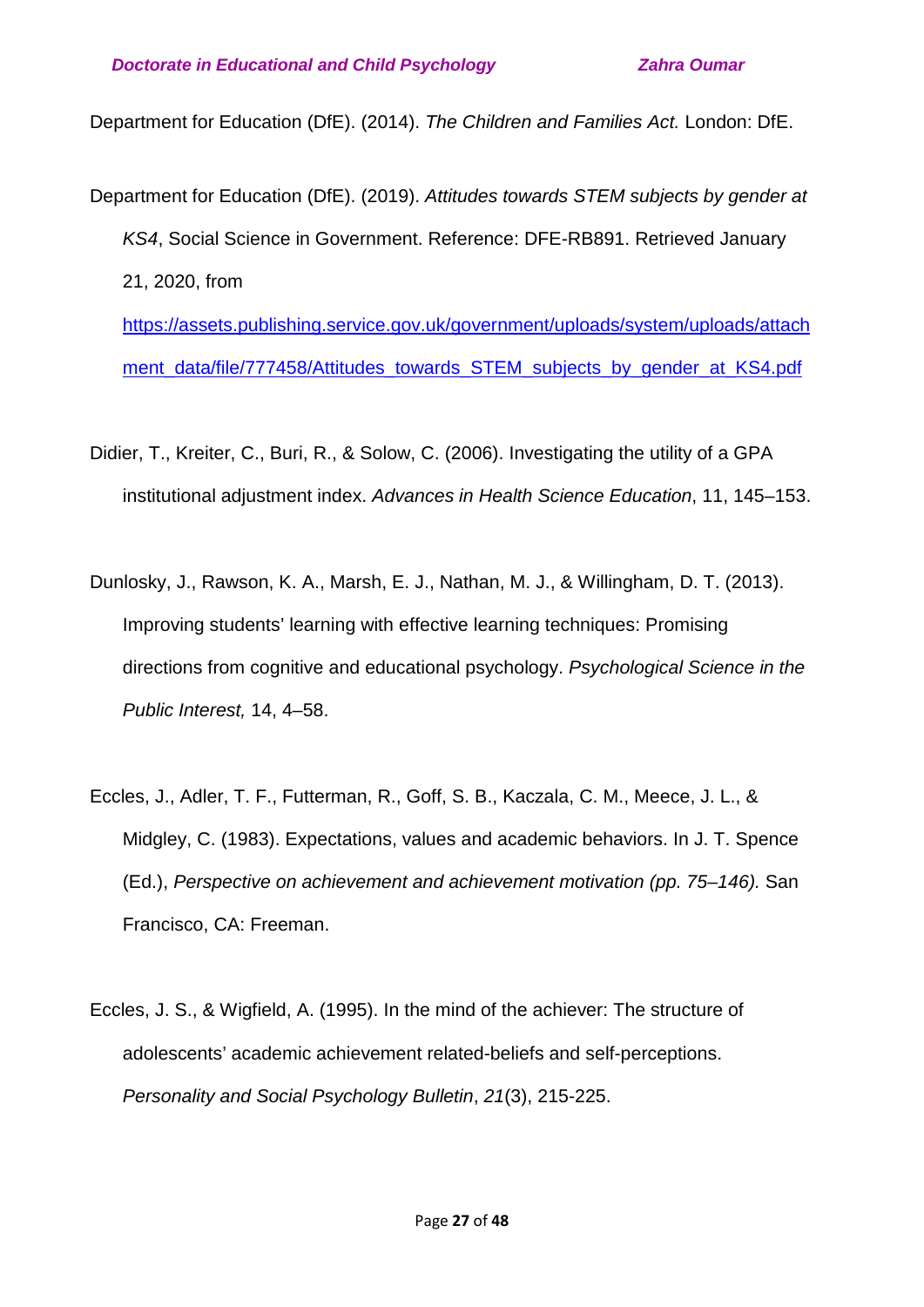- Eccles, J. S., & Wigfield, A. (2002). Motivational beliefs, values, and goals. *Annual review of psychology*, *53*(1), 109-132.
- Gaspard, H., Dicke, A. L., Flunger, B., Brisson, B. M., Häfner, I., Nagengast, B., & Trautwein, U. (2015). Fostering adolescents' value beliefs for mathematics with a relevance intervention in the classroom. *Developmental psychology*, *51*(9), 1226.
- Gersten, R., Fuchs, L. S., Compton, D., Coyne, M., Greenwood, C., & Innocenti, M. S. (2005). Quality indicators for group experimental and quasi-experimental research in special education. *Exceptional children*, *71*(2), 149-164.
- Gough, D. (2007). Weight of evidence: a framework for the appraisal of the quality and relevance of evidence. *Research papers in education*, *22*(2), 213-228.
- Harackiewicz, J. M., Canning, E. A., Tibbetts, Y., Priniski, S. J., & Hyde, J. S. (2016). Closing achievement gaps with a utility-value intervention: Disentangling race and social class. *Journal of personality and social psychology*, *111*(5), 745.
- Hecht, C. A., Harackiewicz, J. M., Priniski, S. J., Canning, E. A., Tibbetts, Y., & Hyde, J. S. (2019). Promoting Persistence in the Biological and Medical Sciences: An Expectancy-Value Approach to Intervention. *Journal of Educational Psychology*, *111*(8), 1462–1477.
- Higher Education Statistics Agency (2018). *Proposed STEM Status of HECoS Subjects.* Retrieved January 21, 2020, from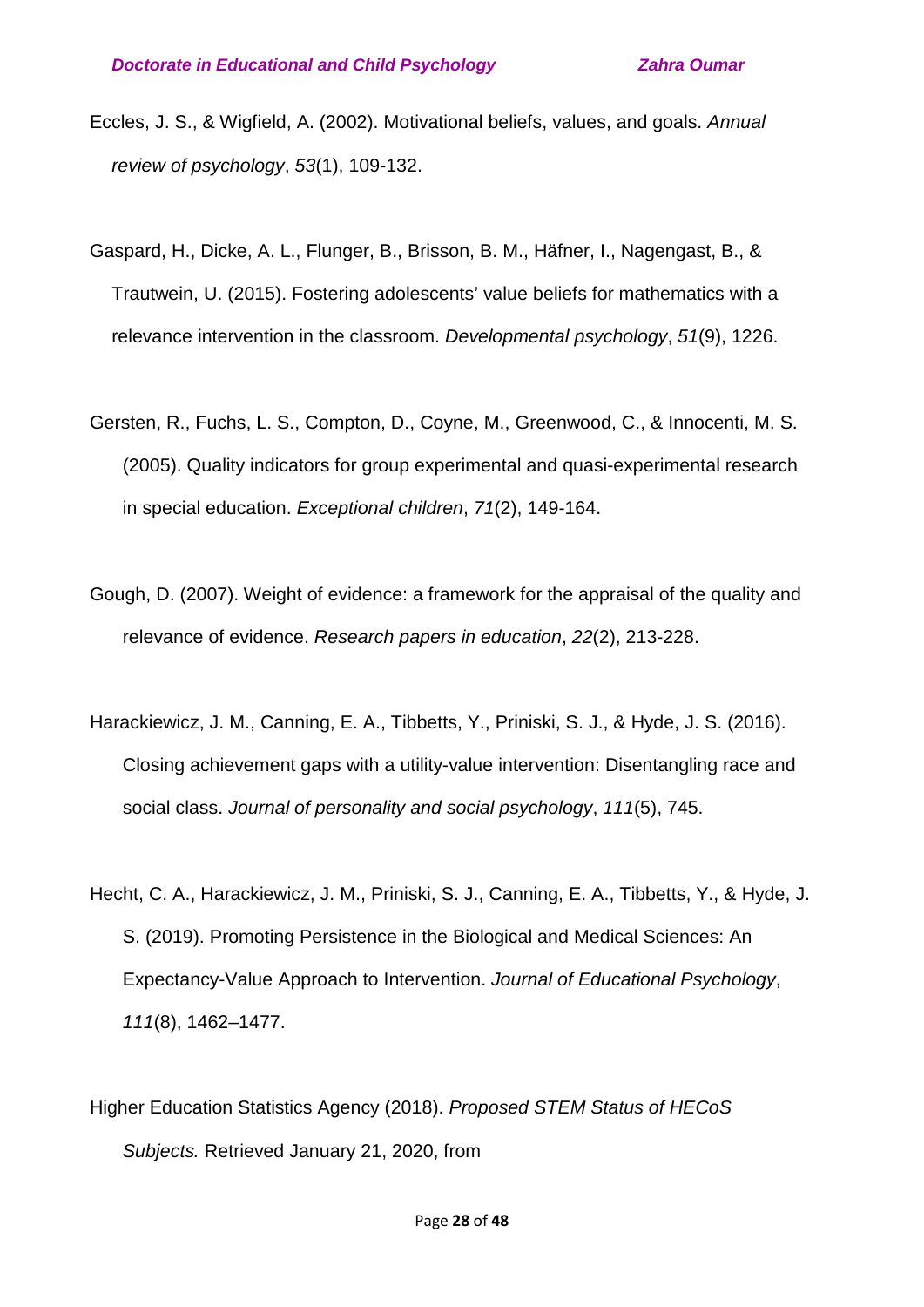[http://www.sfc.ac.uk/web/FILES/guidance\\_sfcgd212019/HECOS\\_STEM\\_Definition.](http://www.sfc.ac.uk/web/FILES/guidance_sfcgd212019/HECOS_STEM_Definition.pdf) [pdf.](http://www.sfc.ac.uk/web/FILES/guidance_sfcgd212019/HECOS_STEM_Definition.pdf)

- HM Government (2017). *Building Our Industrial Strategy*, Green Paper. London: HM Government.
- Hulleman, C. S., Durik, A. M., Schweigert, S. B., & Harackiewicz, J. M. (2008). Task values, achievement goals, and interest: An integrative analysis. *Journal of educational psychology*, *100*(2), 398.
- Hulleman, C. S., & Harackiewicz, J. M. (2009). Promoting interest and performance in high school science classes. *science*, *326*(5958), 1410-1412.
- Hulleman, C. S., Kosovich, J. J., Barron, K. E., & Daniel, D. B. (2017). Making connections: Replicating and extending the utility value intervention in the classroom. *Journal of Educational Psychology, 109*(3), 387–404.
- Klebanov, B. B., Burstein, J., Harackiewicz, J. M., Priniski, S. J., & Mulholland, M. (2017). Reflective Writing About the Utility Value of Science as a Tool for Increasing STEM Motivation and Retention–Can AI Help Scale Up?. *International Journal of Artificial Intelligence in Education*, *27*(4), 791-818.
- Marginson, S., Tytler, R., Freeman, B., & Roberts, K. (2013). STEM: Country comparisons: International comparisons of science, technology, engineering and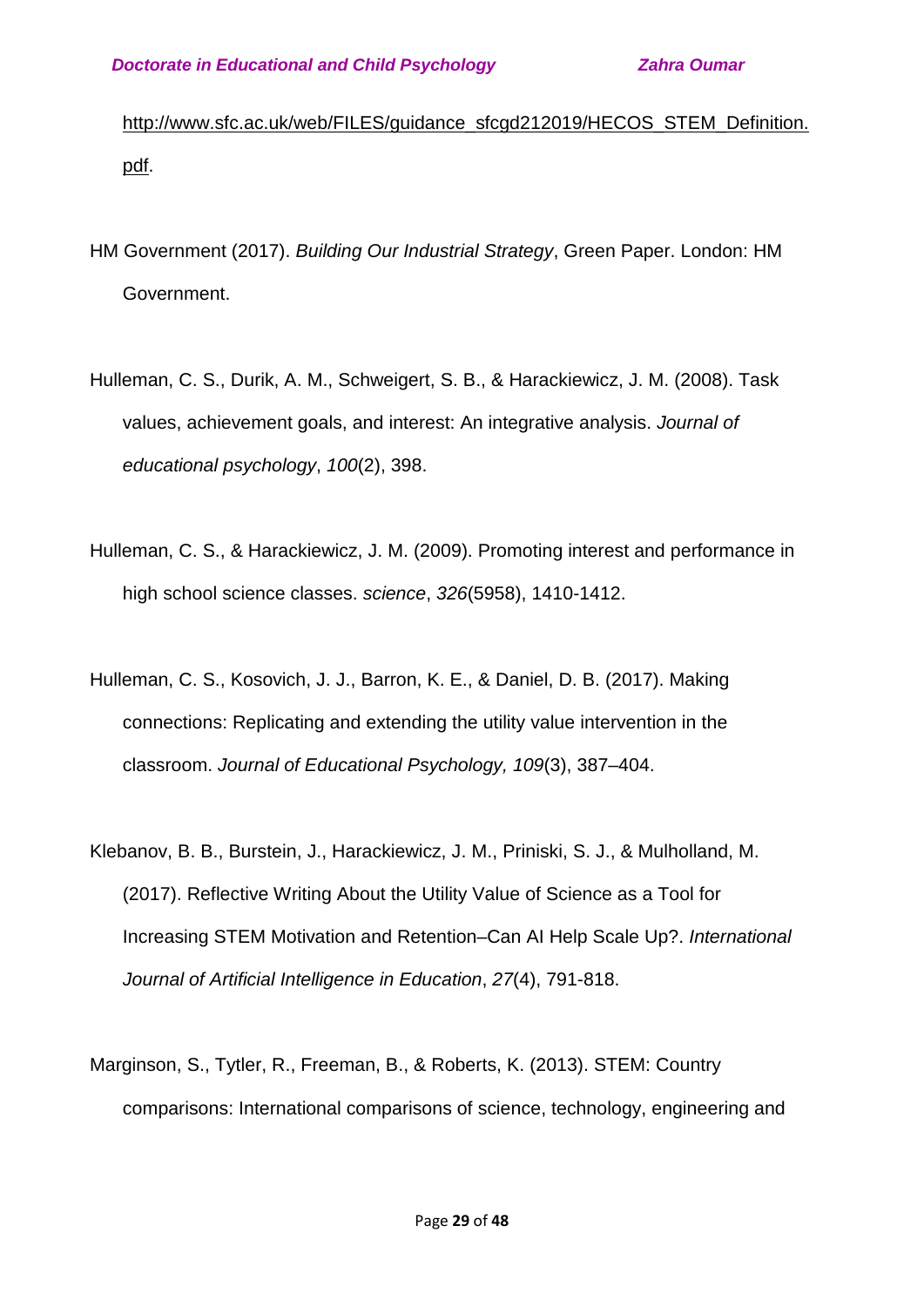mathematics (STEM) education. Melbourne, Victoria: Australian Council of Learned Academies.

- Organisation for Economic Cooperation and Development. (2015). *Education policy outlook 2015: Making reforms happen.* Retrieved 20 January, 2020, from <http://www.oecd.org/edu/education-policy-outlook-2015-9789264225442-en.htm>
- Pajares, F. (1996). Self-efficacy beliefs in academic settings. *Review of educational research*, *66*(4), 543-578.
- Petticrew, M., & Roberts, H. (2003). Evidence, hierarchies, and typologies: Horses for courses*. Journal of Epidemiology and Community Health*, 57(7), 527–529.

Prados, J. W. (1998). *Engineering education in the United States: past, present and future.* Retrieved 18 January, 2020, from [www.ineer.org/Events/ICEE1998/Icee/papers/255.pdf](http://www.ineer.org/Events/ICEE1998/Icee/papers/255.pdf)

- Priniski, S. J., Rosenzweig, E. Q., Canning, E. A., Hecht, C. A., Tibbetts, Y., Hyde, J. S., & Harackiewicz, J. M. (2019). The benefits of combining value for the self and others in utility-value interventions. *Journal of Educational Psychology, 111*(8), 1478–1497.
- Richardson, M., Abraham, C., & Bond, R. (2012). Psychological correlates of university students' academic performance: a systematic review and meta-analysis.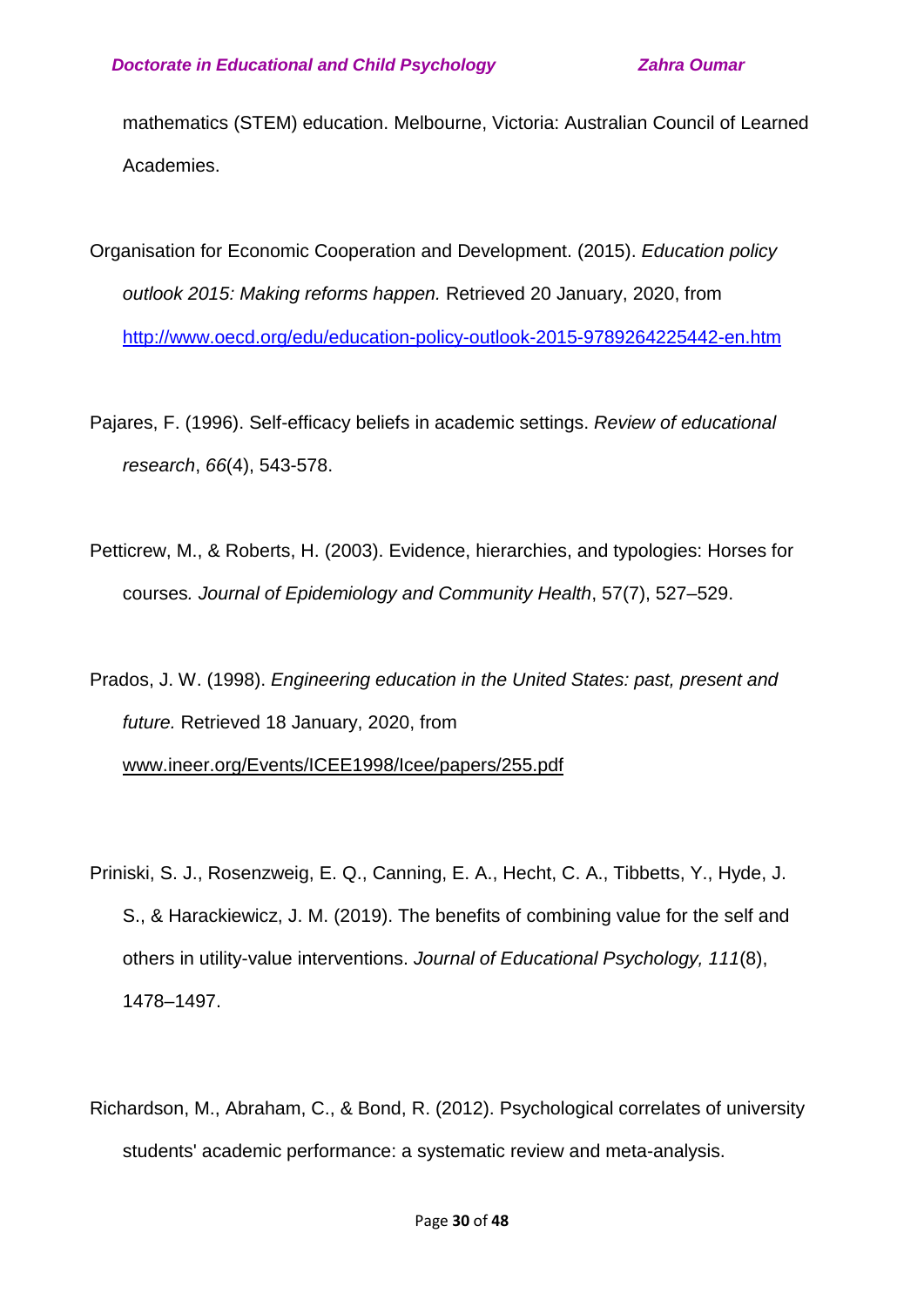*Psychological bulletin*, *138*(2), 353.

- Rosenzweig, E. Q., Harackiewicz, J. M., Priniski, S. J., Hecht, C. A., Canning, E. A., Tibbetts, Y., & Hyde, J. S. (2019). Choose your own intervention: Using choice to enhance the effectiveness of a utility-value intervention. *Motivation Science, 5*(3), 269–276.
- Rosenzweig, E. Q., Wigfield, A., & Hulleman, C. S. (2020). More useful or not so bad? Examining the effects of utility value and cost reduction interventions in college physics. *Journal of Educational Psychology, 112*(1), 166–182.
- Seymour, E. and Hewitt, N. M. (1997). *Talking about leaving: why undergraduates leave the sciences*, Boulder, CO: Westview Press.
- Wigfield, A., & Eccles, J. S. (1992). The development of achievement task values: A theoretical analysis. *Developmental Review*, 12, 1–46.
- Wigfield, A., & Cambria, J. (2010). Students' achievement values, goal orientations, and interest: Definitions, development, and relations to achievement outcomes. *Developmental Review*, 30, 1–35.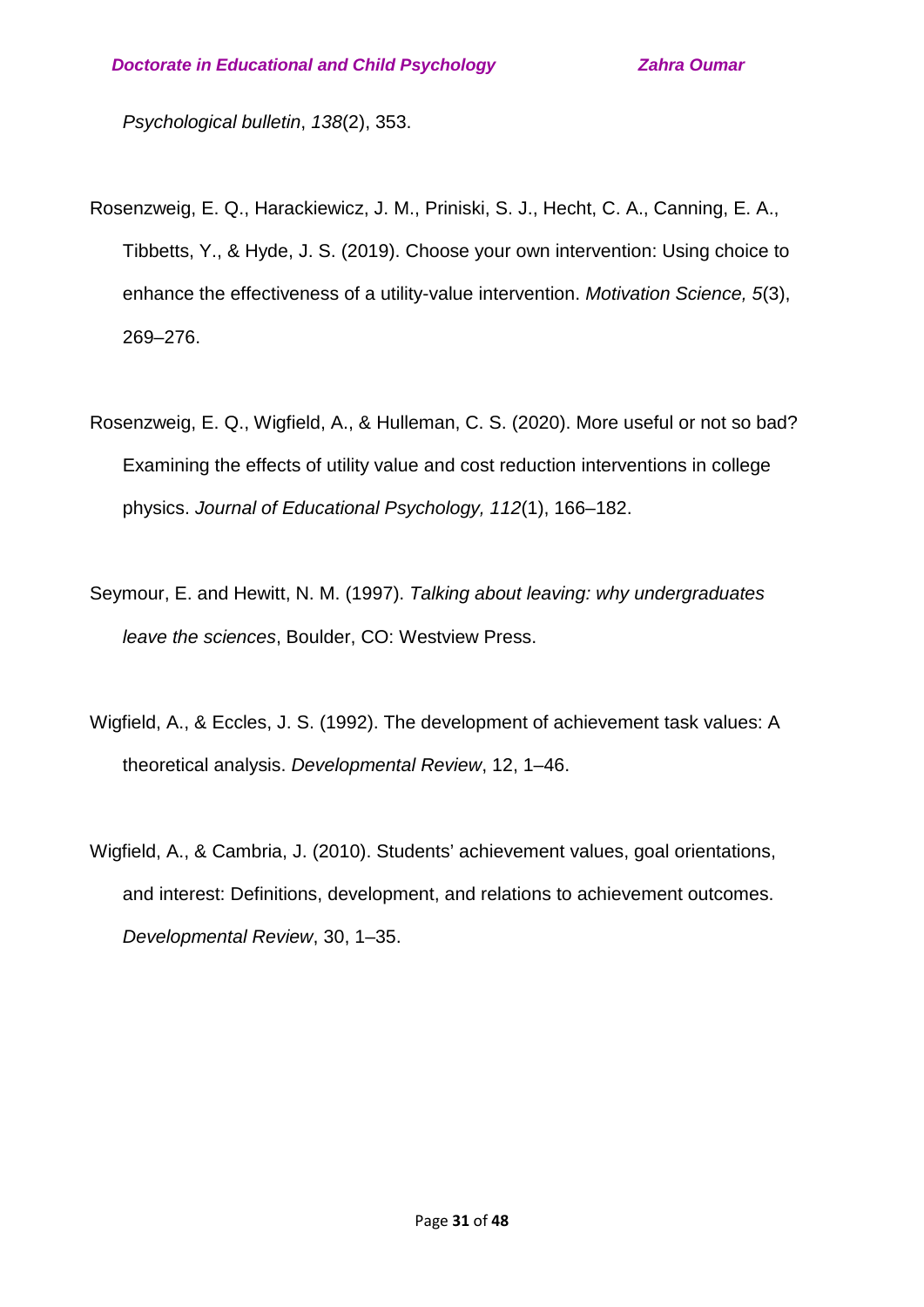# **Appendices**

## **Appendix A: Excluded Studies at the Full Article Reading Stage, with Rationale**

|                                                                                                                                                                                                                                                                                                                                             | <b>Excluded Research</b>                                                                                                                          |  |  |  |  |  |  |
|---------------------------------------------------------------------------------------------------------------------------------------------------------------------------------------------------------------------------------------------------------------------------------------------------------------------------------------------|---------------------------------------------------------------------------------------------------------------------------------------------------|--|--|--|--|--|--|
| <b>Reference</b>                                                                                                                                                                                                                                                                                                                            | <b>Rationale for Exclusion</b>                                                                                                                    |  |  |  |  |  |  |
| Rozek, C. S., Hyde, J. S., Svoboda, R. C.,<br>Hulleman, C. S., & Harackiewicz, J. M.<br>(2015). Gender differences in the effects of a<br>utility-value intervention to help parents<br>motivate adolescents in mathematics and<br>science. Journal of Educational Psychology,<br>107(1), 195-206.                                          | Intervention does not target STEM<br>degrees which are taught at university                                                                       |  |  |  |  |  |  |
| Beigman Klebanov, B., Burstein, J.,<br>Harackiewicz, J. M., Priniski, S. J., &<br>Mulholland, M. (2017). Reflective writing about<br>the utility value of science as a tool for<br>increasing STEM motivation and retention-<br>Can AI help scale up? International Journal of<br>Artificial Intelligence in Education, 27(4), 791-<br>818. | Any other designs which is not group-<br>based or publications which are not<br>experimental e.g. reviews. Follow up<br>studies are also excluded |  |  |  |  |  |  |
| Hecht, C. A., Harackiewicz, J. M., Priniski, S.<br>J., Canning, E. A., Tibbetts, Y., & Hyde, J. S.<br>(2019). Promoting Persistence in the<br><b>Biological and Medical Sciences: An</b><br>Expectancy-Value Approach to Intervention.<br>Journal of Educational Psychology, 111(8),<br>1462-1477.                                          | Any other designs which is not group-<br>based or publications which are not<br>experimental e.g. reviews. Follow up<br>studies are also excluded |  |  |  |  |  |  |
| Brown, E. R., Smith, J. L., Thoman, D. B.,<br>Allen, J. M., & Muragishi, G. (2015). From<br>bench to bedside: A communal utility value<br>intervention to enhance students' biomedical<br>science motivation. Journal of Educational<br>Psychology, 107(4), 1116-1135.                                                                      | Study has outcome variable which<br>does not measure academic<br>achievement                                                                      |  |  |  |  |  |  |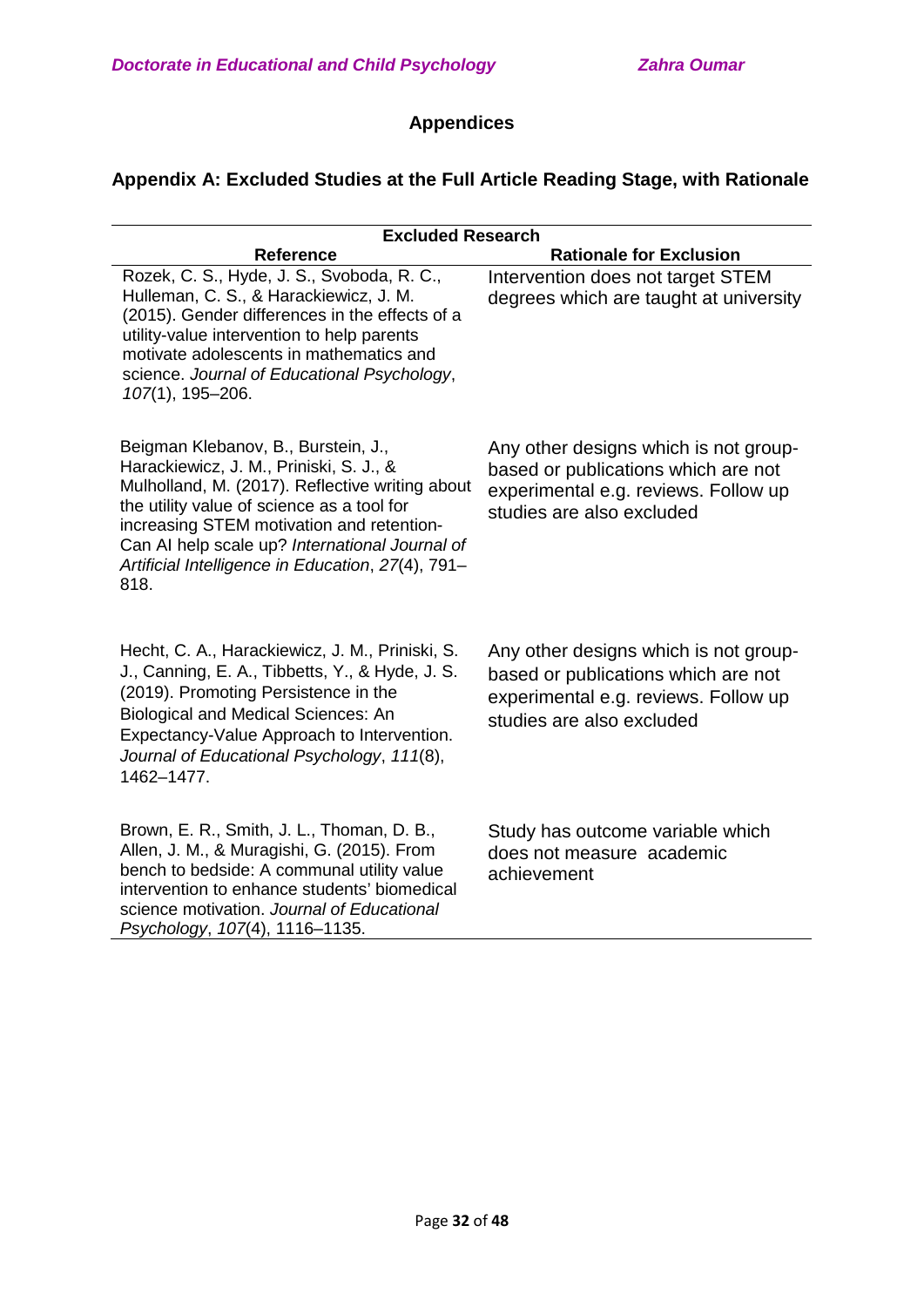# **Appendix B: Mapping the Field**

| <b>Authors</b>                    | <b>Participants/Setting</b>                                                                                                                                                 | <b>Intervention</b>                                                                                                                                                                                                                                                                                                                                                                                  | <b>Design</b>                                                                                                                       | Pre-<br><i>intervention</i><br>measures | Post-<br>intervention<br>measures |
|-----------------------------------|-----------------------------------------------------------------------------------------------------------------------------------------------------------------------------|------------------------------------------------------------------------------------------------------------------------------------------------------------------------------------------------------------------------------------------------------------------------------------------------------------------------------------------------------------------------------------------------------|-------------------------------------------------------------------------------------------------------------------------------------|-----------------------------------------|-----------------------------------|
| Canning et al.<br>(2018)          | 577 students who<br>were enrolled on an<br>introductory biology<br>course at a large<br>university in the US                                                                | There were 3 sessions, with a 5 week gap<br>between each. Students in the UV condition<br>wrote about the relevance of course<br>material to their lives or the lives of others.<br>Students in control condition wrote an<br>essay related to content that was covered in<br>a lecture. The number and timing of the UVI<br>assignments varied.                                                     | <b>RCT</b> with eight<br>conditions testing<br>dosage $(0, 1, 2$ or $3$<br>UV) and timing of<br>the UVI (early in<br>the semester). | <b>GPA</b>                              | Final biology<br>course<br>grades |
| Harackiewicz,<br>et al.<br>(2016) | 1040<br>underrepresented<br>minority ethnic and/or<br>first generation<br>students who were<br>enrolled on an<br>introductory biology<br>course at a large US<br>university | Students in the UVI completed three UV<br>assignments across the semester which<br>asked them to discuss the relevance of the<br>course material to their own or others' lives.<br>Students in the control condition<br>summarised course material. Students in<br>the value affirmation (VA) condition wrote<br>about personal values that were important<br>to them and students in the VA control | RCT with 4<br>conditions (UV, UV<br>control group, VA<br>and VA control<br>group                                                    | <b>GPA</b>                              | Final biology<br>grades           |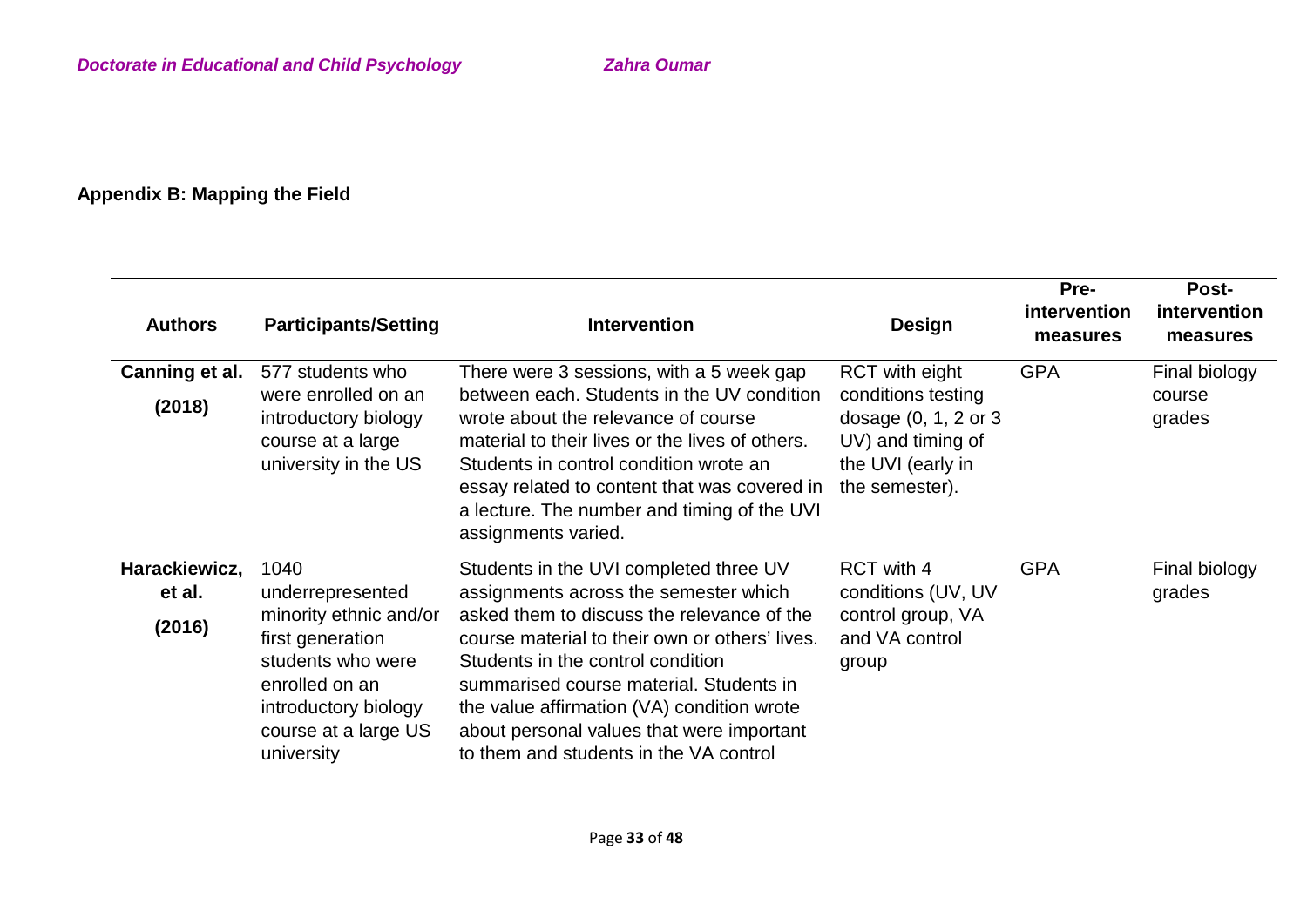| <b>Authors</b>                      | <b>Participants/Setting</b>                                                                                                                                           | <b>Intervention</b>                                                                                                                                                                                                                                                                                                                                                                                                                                                                                                                                                                                              | Design                                                                                                                                                                                  | Pre-<br>intervention<br>measures | <b>Post-</b><br>intervention<br>measures |  |
|-------------------------------------|-----------------------------------------------------------------------------------------------------------------------------------------------------------------------|------------------------------------------------------------------------------------------------------------------------------------------------------------------------------------------------------------------------------------------------------------------------------------------------------------------------------------------------------------------------------------------------------------------------------------------------------------------------------------------------------------------------------------------------------------------------------------------------------------------|-----------------------------------------------------------------------------------------------------------------------------------------------------------------------------------------|----------------------------------|------------------------------------------|--|
|                                     |                                                                                                                                                                       | condition were asked to write about values<br>that were not important to them.                                                                                                                                                                                                                                                                                                                                                                                                                                                                                                                                   |                                                                                                                                                                                         |                                  |                                          |  |
| <b>Hulleman et</b><br>al.<br>(2017) | 357 students on an<br>introductory<br>psychology class at a<br>midsized university in<br>the US. 84% were<br>white. The mean age<br>of participants was<br>18.7 years | Three writing assignments over the course<br>of a semester. Students in the control<br>condition were asked to summarise course<br>material. Students in the other two<br>conditions were asked to relate what they<br>had learnt to their lives. Students in the<br>EUV condition had to complete a further 3<br>prompts that were aimed at increasing the<br>UV of their subject area, this was in addition<br>to completing the same task as the UV<br>condition. They also completed questions<br>that prompted reflection of the<br>implementation strategies that they<br>discussed from intervention one. | RCT with 3<br>conditions:<br>enhanced UVI, UVI<br>and control group                                                                                                                     | Class Exam<br>Score              | <b>Class Exam</b><br>Score               |  |
| Priniski et al.<br>(2019)           | 590 students who<br>were enrolled on an<br>introductory biology<br>course at a large<br>university in the US.<br>The mean age was<br>19.61                            | 3 writing assignments over the course of a<br>semester. The control group summarised<br>course material. Students in the other five<br>conditions completed UV assignments<br>relating either to themselves or/and others<br>depending on the condition that they were<br>in.                                                                                                                                                                                                                                                                                                                                    | RCT with 6<br>conditions: control,<br>UVIs -self-focused.<br>other focused<br>choice between self<br>or group -focused,<br>self and other<br>focused UVI in that<br>order and the other | <b>GPA</b>                       | Final course<br>grades                   |  |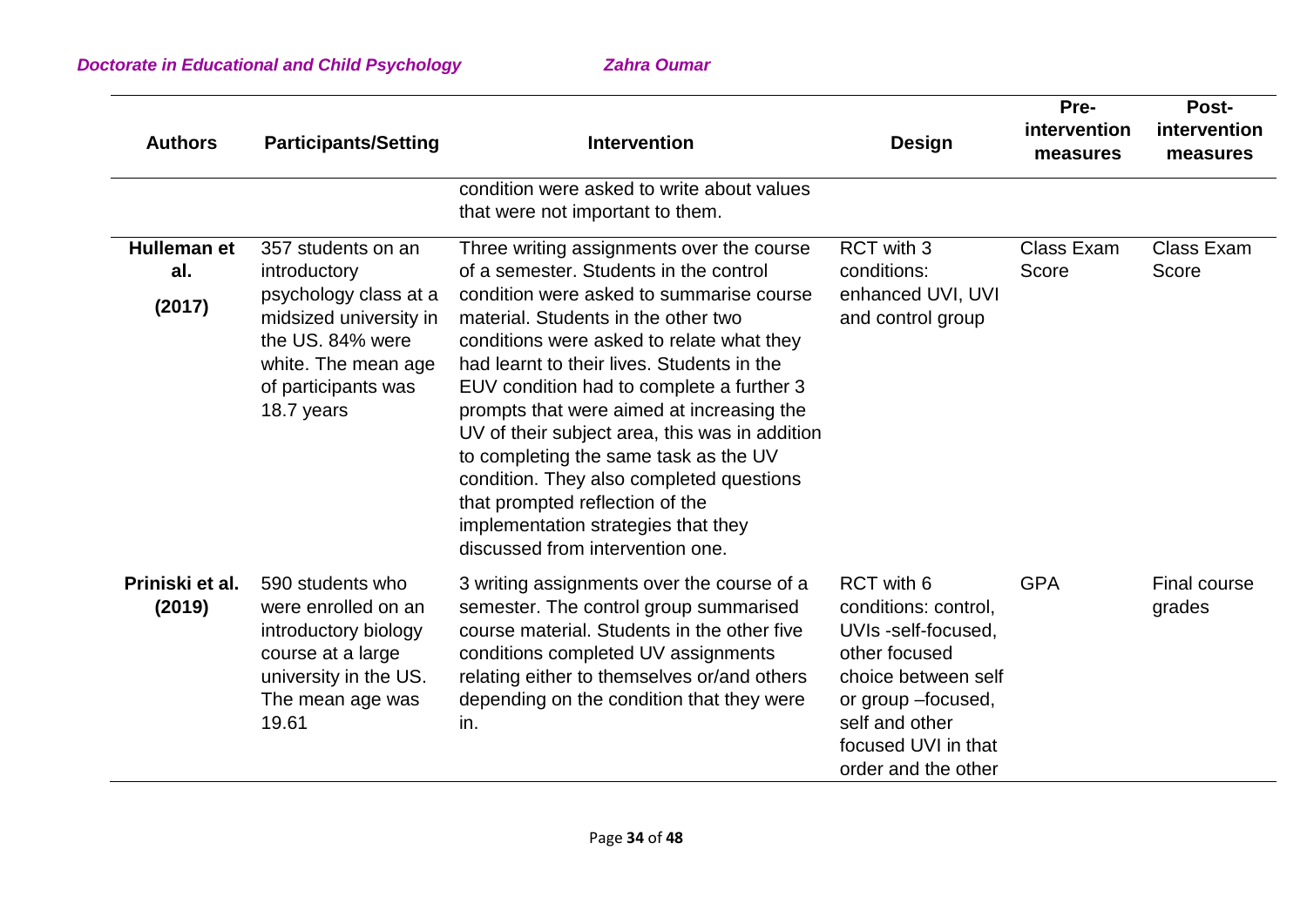| <b>Authors</b>                 | <b>Participants/Setting</b>                                                                                                                                                                                                                                     | <b>Intervention</b>                                                                                                                                                                                                                                                                                                                                                                                                                                                                                                                   | <b>Design</b>                                                                                              | Pre-<br>intervention<br>measures             | Post-<br>intervention<br>measures                                                                                        |
|--------------------------------|-----------------------------------------------------------------------------------------------------------------------------------------------------------------------------------------------------------------------------------------------------------------|---------------------------------------------------------------------------------------------------------------------------------------------------------------------------------------------------------------------------------------------------------------------------------------------------------------------------------------------------------------------------------------------------------------------------------------------------------------------------------------------------------------------------------------|------------------------------------------------------------------------------------------------------------|----------------------------------------------|--------------------------------------------------------------------------------------------------------------------------|
|                                |                                                                                                                                                                                                                                                                 |                                                                                                                                                                                                                                                                                                                                                                                                                                                                                                                                       | and self-focused<br><b>UVI</b>                                                                             |                                              |                                                                                                                          |
| Rosenzweig<br>et al.<br>(2019) | 406 students with a<br>mean age of 19.19<br>who were enrolled on<br>an introductory<br>biology course at a<br>large U.S. university.<br>First-generation<br>college students and<br>underrepresented<br>racial/ethnic minority<br>students, were not<br>include | The UVI comprised of three writing<br>assignments over the course of a semester.<br>Students in the high-choice UVI condition<br>had the option of choosing essay or letter<br>formats for each of the 3 writing<br>assignments. Students in the two low-<br>choice UVI conditions were asked to<br>complete either an essay and then a letter<br>or a letter and then an essay. They were<br>able to choose the format for the third<br>assignment. Students in the control<br>condition were given course material to<br>summarise. | <b>RCT</b> with four<br>conditions: high<br>UVI, two different<br>low UVI conditions<br>or a control group | <b>GPA</b>                                   | Course<br>grades                                                                                                         |
| Rosenzweig<br>et al.<br>(2020) | 148 students who<br>were enrolled on an<br>introductory physics<br>course at a large mid-<br>Atlantic U.S.<br>university                                                                                                                                        | The UVI comprised of three writing<br>assignments over the course of a semester.<br>Students in the UVI and CRI conditions<br>read and evaluated quotations from<br>students and wrote quotations in response.<br>The UVI quotations related course material<br>to student's lives. The CRI quotations<br>described challenges students faced in<br>physics classes and they were overcome.<br>There were two control groups. One control                                                                                             | <b>RCT</b> with three<br>conditions: UVI,<br>cost reduction<br>intervention or<br>control group            | 1 <sup>st</sup> Course<br><b>Exam Grades</b> | Average<br>score from<br>two exams.<br>Exam 2 after<br>the first<br>session and<br>Exam 3 after<br>the third<br>session. |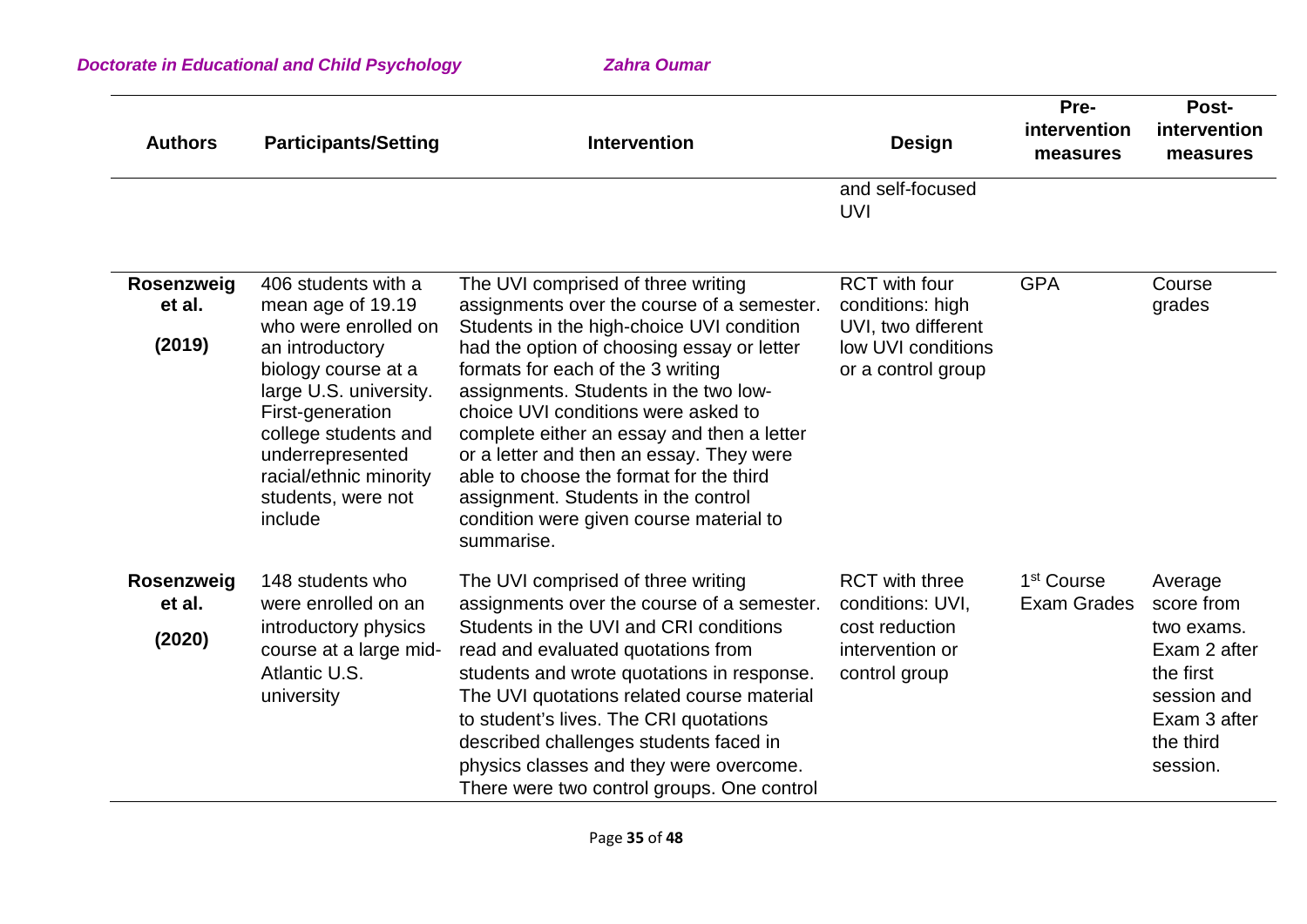|                | <b>Doctorate in Educational and Child Psychology</b> | <b>Zahra Oumar</b>                                                  |               |                                  |                                   |
|----------------|------------------------------------------------------|---------------------------------------------------------------------|---------------|----------------------------------|-----------------------------------|
| <b>Authors</b> | <b>Participants/Setting</b>                          | <b>Intervention</b>                                                 | <b>Design</b> | Pre-<br>intervention<br>measures | Post-<br>intervention<br>measures |
|                |                                                      | group did not do anything and the other was<br>a summary condition. |               |                                  |                                   |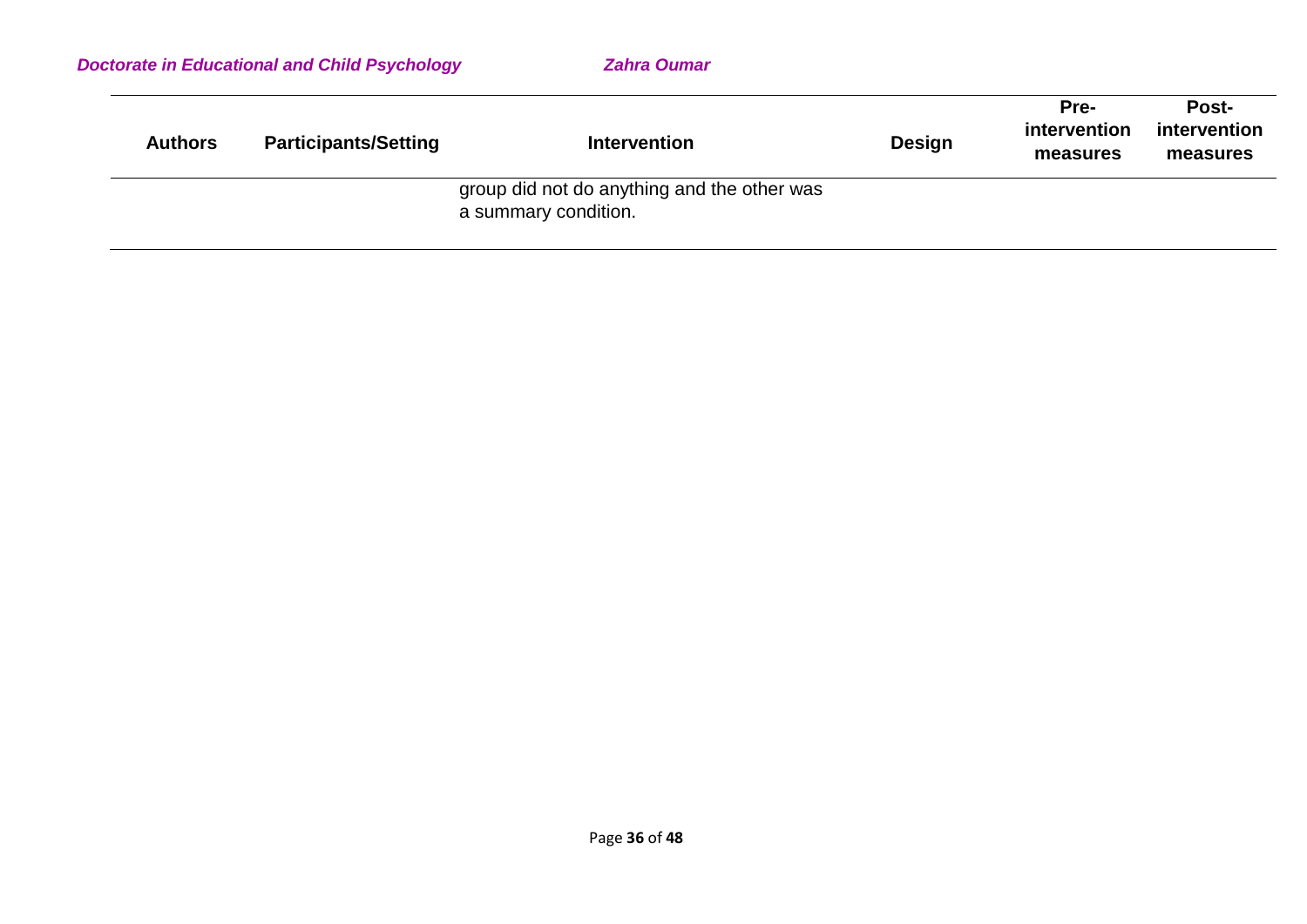## **Appendix C – Weight of Evidence (WoE)**

## *WoE A: Methodological quality*

The Gersten et al. (2005) coding protocol was used to critically appraise the methodological quality of the studies that were included. Each study was rated for both essential and desirable quality indicators. The table below illustrates the cut off points that were used. One question on the protocol was changed from "Was sufficient information provided to determine/confirm whether the participants demonstrated the disability (ies) or difficulties presented?" to "Was the sample population appropriate for the research hypothesis/hypotheses?". The rationale for this was that the focus of the review is typically developing children and not children with special educational needs.

| <b>WoE A Rating</b> | <b>Criteria</b>                                                     |
|---------------------|---------------------------------------------------------------------|
| 3                   | The study meets at least 9 essential<br>1.<br>criteria              |
| (High)              | 2. The study meets four or more<br>desirable criteria               |
| $\mathbf{2}$        | 1. The study meets at least 9 essential<br>criteria                 |
| (Medium)            | 2. The study meets at least 1 and less<br>than 4 desirable criteria |
| 1                   | The study meets less than 9<br>1.<br>essential criteria             |
| (Low)               |                                                                     |

**Weighting criteria for WoE A:** 

Based on recommendations from Gersten et al. (2005)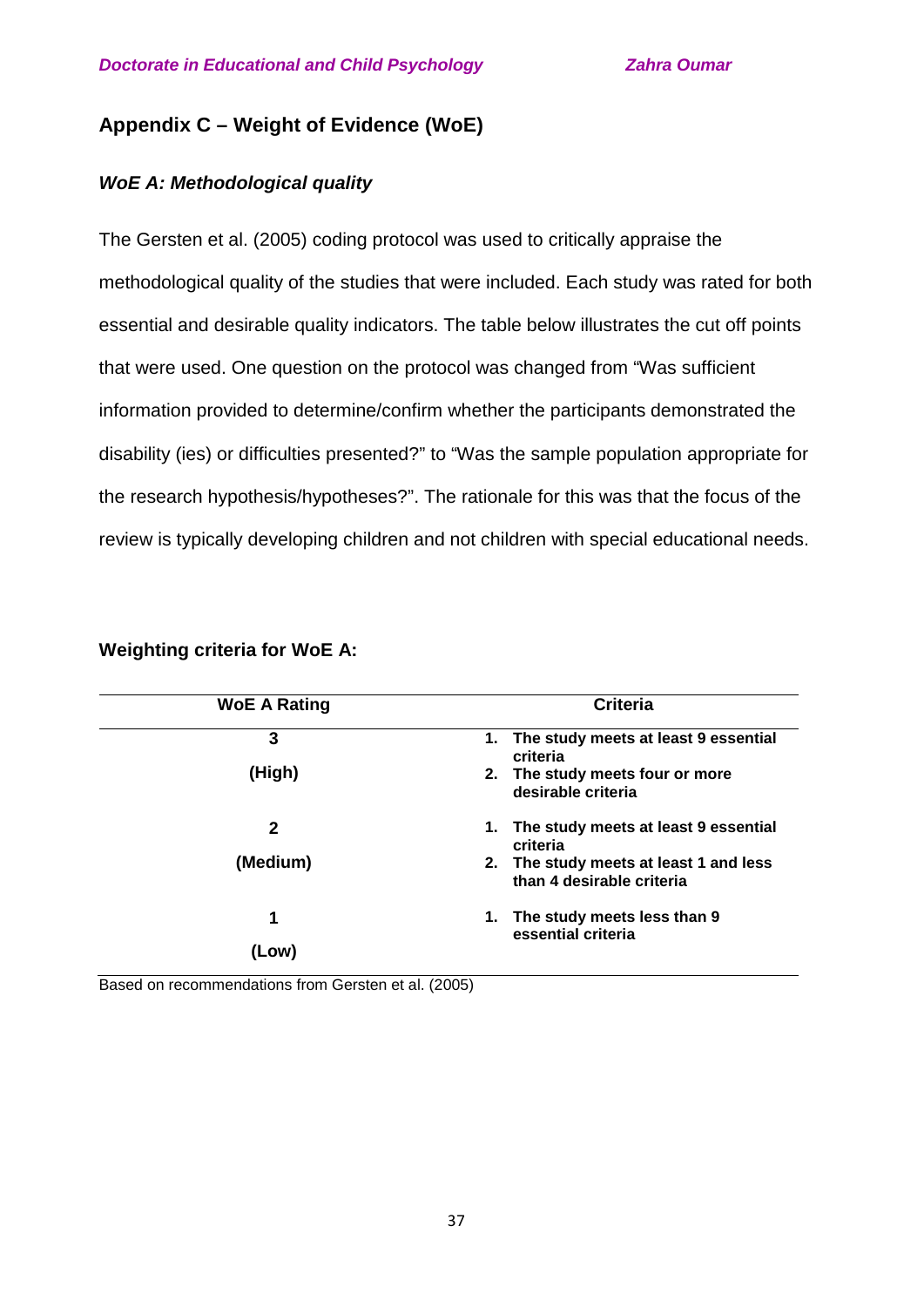| <b>Research</b>                | <b>Essential Criteria</b> | <b>Desirable Criteria</b> |                     |
|--------------------------------|---------------------------|---------------------------|---------------------|
|                                |                           |                           | <b>WoE A Rating</b> |
| Canning et al.<br>(2018)       | 9                         | 5                         | 3<br>(High)         |
| Harackiewicz, et<br>al. (2016) | 10                        | 4                         | 3<br>(High)         |
| Hulleman et al.<br>(2017)      | 10                        | 6                         | 3<br>(High)         |
| Priniski et al.<br>(2019)      | 9                         | 5                         | 3<br>(High)         |
| Rosenzweig et al.<br>(2019)    | 7                         | 3                         | 1<br>(Low)          |
| Rosenzweig et al.<br>(2020)    | 10                        | 8                         | 3<br>(High)         |

# **Summary of Weight of Evidence (WoE A) Ratings**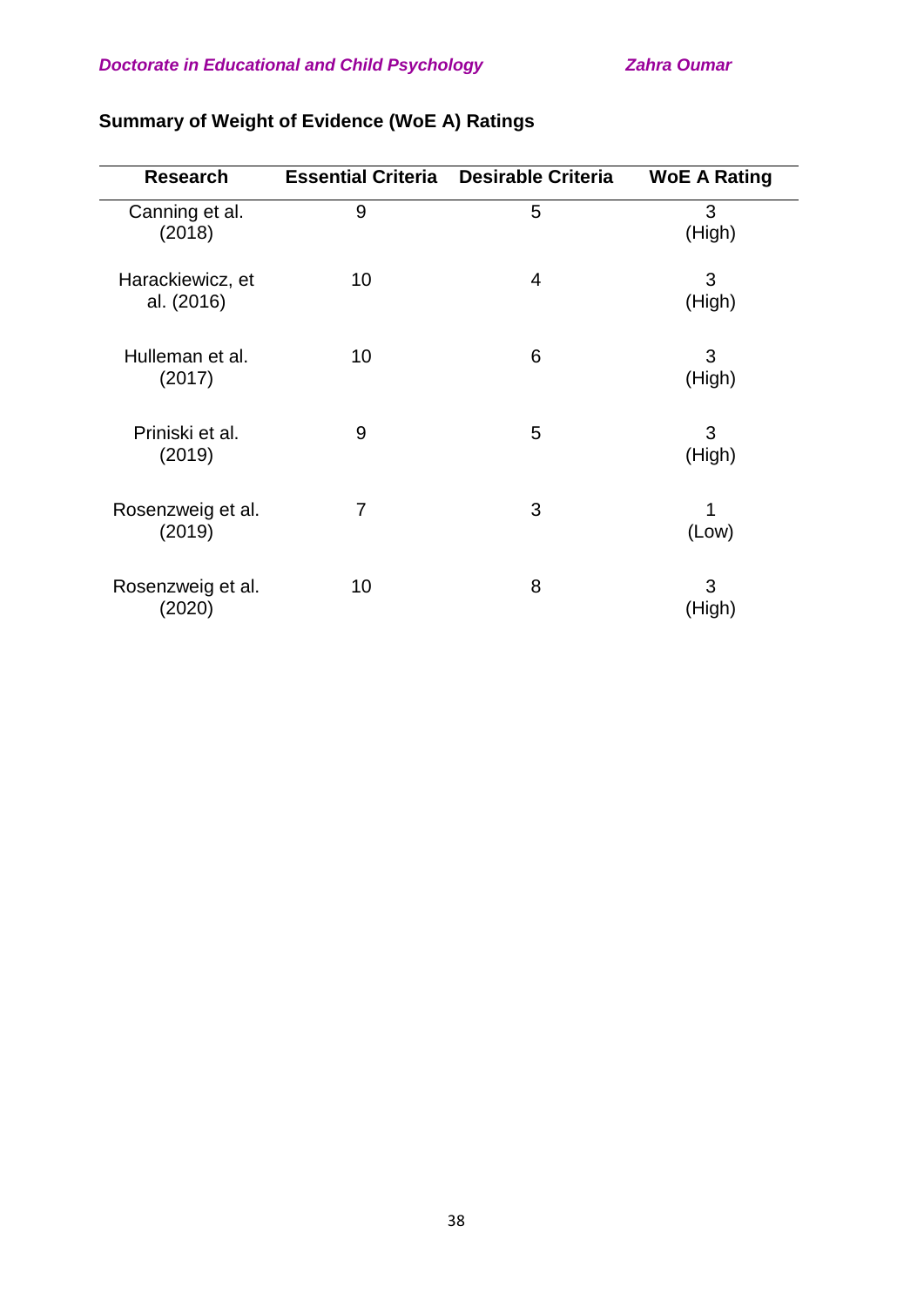## *WoE B: Methodological Relevance to the review question*

The methodological relevance of the studies considered how appropriate the design of each study was for answering the review question.

| High $(3)$                             | Medium (2)                                             | Low $(1)$                                                               |
|----------------------------------------|--------------------------------------------------------|-------------------------------------------------------------------------|
| <b>Randomised control</b><br>trials    | <b>Quasi-experimental and</b><br><b>Cohort designs</b> | <b>Non-experimental</b><br>designs                                      |
| -Pre-test/post-test data<br>collection | -Pre-test/post-test data<br>collection                 | -Single-variable research<br>-Correlational                             |
| -Control/comparison<br>group           | -Control/comparison<br>group                           | -Quasi-experimental<br>studies (with no<br>control/comparison<br>group) |
|                                        |                                                        | -Qualitative studies                                                    |

The criteria is based on recommendations from Petticrew and Roberts (2003) for research that is best suited for studying the 'effectiveness' of interventions

## *Summary of WoE B ratings:*

| <b>Research</b>             | <b>WoE B Rating</b> |  |
|-----------------------------|---------------------|--|
| Canning et al. (2018)       | 3                   |  |
|                             | (High)              |  |
| Harackiewicz, et al. (2016) | 3                   |  |
|                             | (High)              |  |
| Hulleman et al. (2017)      | 3                   |  |
|                             | (High)              |  |
| Priniski et al. (2019)      | 3                   |  |
|                             | (High)              |  |
| Rosenzweig et al. (2019)    | 3                   |  |
|                             | (High)              |  |
| Rosenzweig et al. (2020)    | 3                   |  |
|                             | (High)              |  |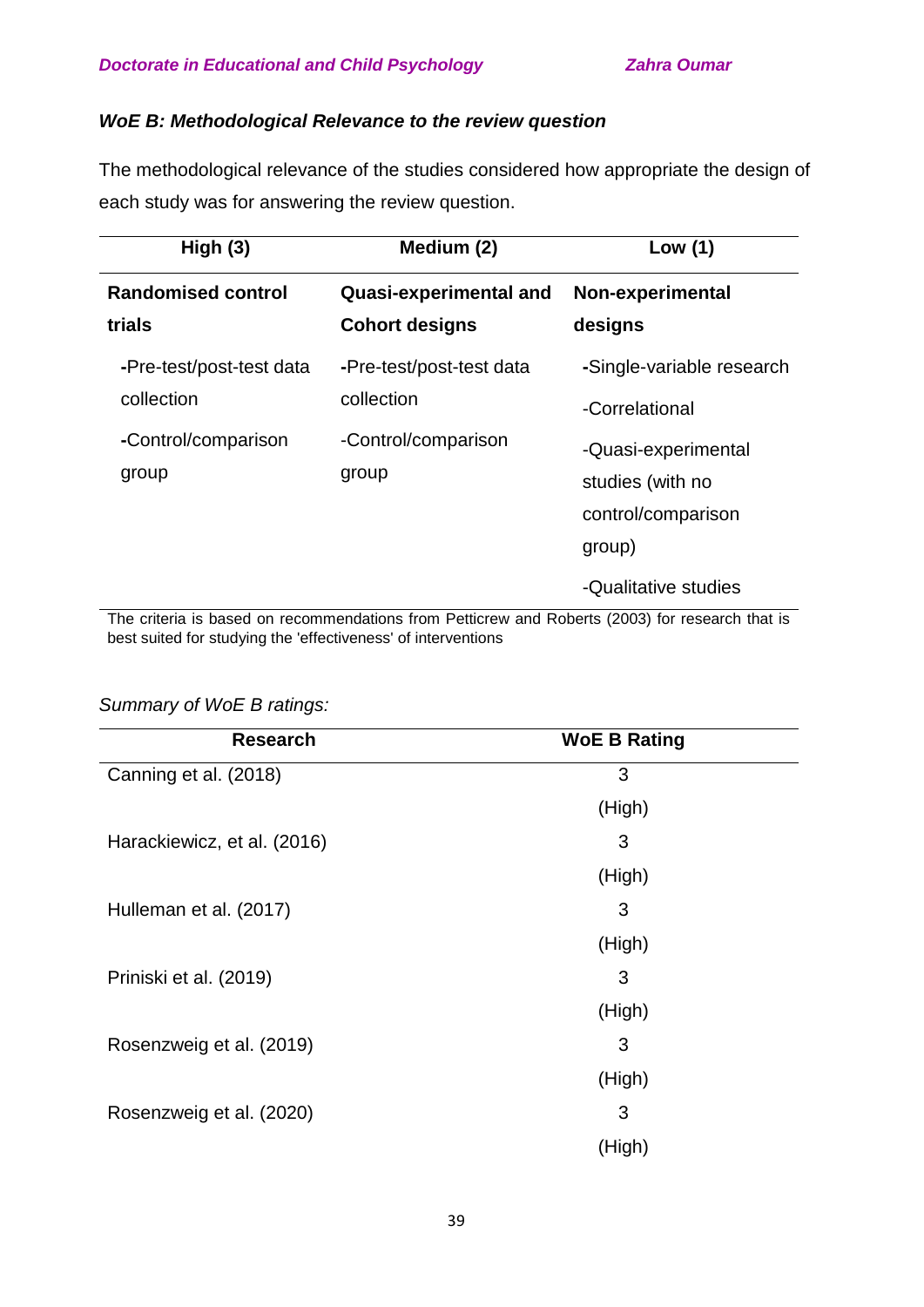# *WoE C: Relevance to the review question*

The table below outlines, the criteria, breakdown of ratings and rationale for WoE C:

| <b>Criteria</b>                 | <b>WoE C Rating</b>                                                                                                                                                                                                                                                                                                    | <b>Rationale</b>                                                                                                                                                                                                                               |  |
|---------------------------------|------------------------------------------------------------------------------------------------------------------------------------------------------------------------------------------------------------------------------------------------------------------------------------------------------------------------|------------------------------------------------------------------------------------------------------------------------------------------------------------------------------------------------------------------------------------------------|--|
| A. Level of<br>Description      | 3. The procedure of the UVI is described in<br>detail at each stage, including examples<br>of intervention instructions<br>The UVI is based on Eccles and<br>Wigfield's (1995) definition of UV                                                                                                                        | Detailed procedure<br>allows for replicability<br>of the research.                                                                                                                                                                             |  |
|                                 | 2. The procedure of the UVI is described at<br>each stage, not including examples of<br>intervention instructions<br>- The UVI is based on Eccles Wigfield's<br>(1995) definition of UV                                                                                                                                |                                                                                                                                                                                                                                                |  |
|                                 | 1. The procedure of the UVI is not described<br>in enough detail to allow for replication                                                                                                                                                                                                                              |                                                                                                                                                                                                                                                |  |
|                                 | The UVI is not based on Eccles definition<br>of UV                                                                                                                                                                                                                                                                     |                                                                                                                                                                                                                                                |  |
| B. Age of<br>Participants       | 3. The age range of participants is<br>included and it is between 18-25, the<br>mean age is included with standard<br>deviations<br>2. The mean age of participants is included<br>and it is between 18-25. The year that the<br>students are in university is included.<br>1. The age of participants is not included | The review aims to<br>understand the<br>effectiveness of UVIs<br>for students who are<br>18-25 as little is<br>known about how we<br>can support this age<br>group, therefore it is<br>valuable to know the<br>age ranges that are<br>included |  |
| C. Ethnicity of<br>Participants | 3. The study will include participants from<br>a diverse range of ethnic backgrounds<br>(more than 3)<br>2. The study will not include participant from<br>a diverse range of ethnic backgrounds<br>1. The study will not include information<br>about the ethnic background of<br>participants                        | The reviews aims to<br>include interventions<br>that are applicable to<br>students from a range<br>of different ethnic<br>backgrounds                                                                                                          |  |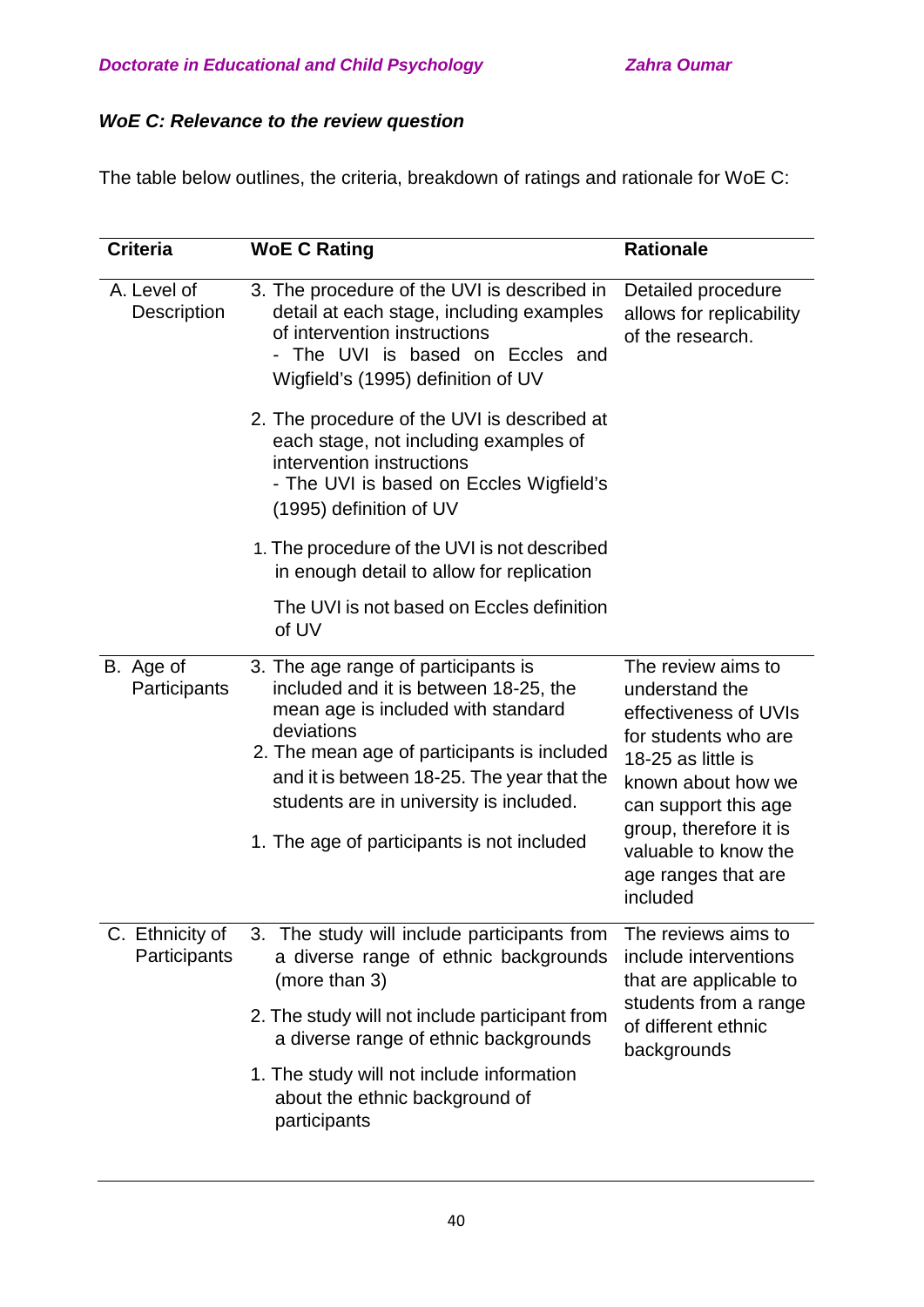| <b>Criteria</b> | <b>WoE C Rating</b>                                                                                                                                                                                                                                                                   | <b>Rationale</b>                                                                                                                                                                              |
|-----------------|---------------------------------------------------------------------------------------------------------------------------------------------------------------------------------------------------------------------------------------------------------------------------------------|-----------------------------------------------------------------------------------------------------------------------------------------------------------------------------------------------|
| D. Setting      | 3. The research will be conducted in a UK<br>university<br>2. The research will be conducted in a<br>university in a country that has similar<br>cultural norms to the UK<br>1. The research will be conducted in a<br>country that does not have similar<br>cultural norms to the UK | To increase the<br>generalisability of the<br>findings, as<br>participants in the UK<br>or those from<br>countries with similar<br>cultural norms are<br>likely to have shared<br>experiences |

# **Summary of WoE C ratings:**

| <b>Research</b>                      | A              | В            | C              | Е              | <b>WoEC</b><br>Rating |
|--------------------------------------|----------------|--------------|----------------|----------------|-----------------------|
| Canning et al.<br>(2018)             | 3              | 1            | $\overline{2}$ | $\overline{2}$ | $\mathbf 2$           |
| <b>Harackiewicz</b><br>et al. (2016) | 3              | 1            | $\mathbf{2}$   | $\mathbf{2}$   | $\mathbf{2}$          |
| Hulleman et al.<br>(2017)            | 3              | $\mathbf{2}$ | $\overline{2}$ | $\mathbf{2}$   | 2.3                   |
| Priniski et al.<br>(2019)            | $\overline{2}$ | 3            | 3              | $\mathbf{2}$   | 2.5                   |
| Rosenzweig et<br>al. (2019)          | $\overline{2}$ | 3            | $\overline{2}$ | 2              | 2.3                   |
| Rosenzweig et<br>al. (2020)          | 3              | 2            | 3              | 2              | $2.5\,$               |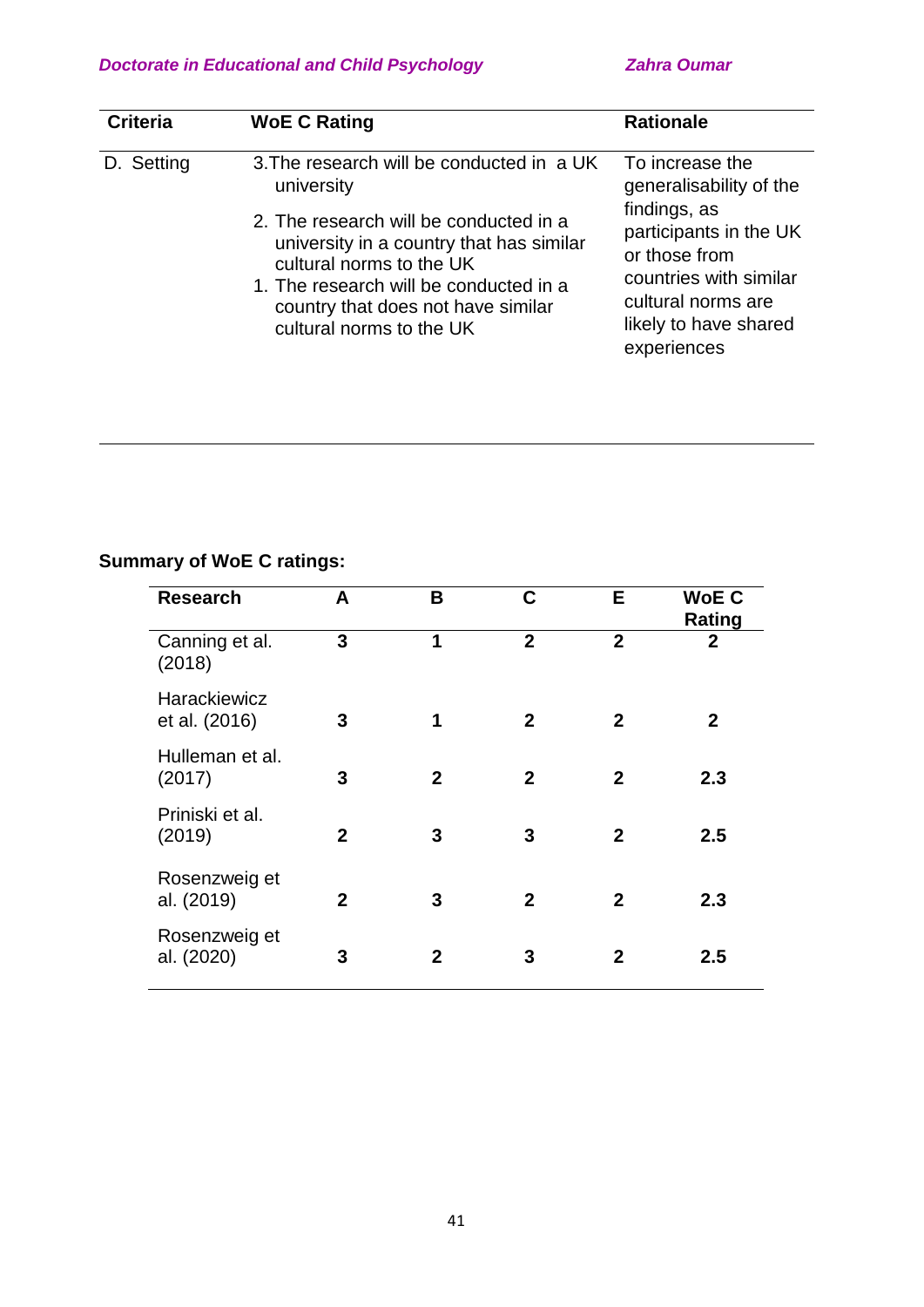## *WoE D: Overall Weight of Evidence Judgment*

An overall evidence rating for WoE D was established by calculating the mean value of WoE A, B and C. The scores of each WoE rating is illustrated below:

| <b>Research</b> | <b>WoE A</b> | <b>WoE B</b> | <b>WoE C</b>   | <b>WoED</b> |
|-----------------|--------------|--------------|----------------|-------------|
| Canning et al.  | 3            | 3            | $\overline{2}$ | 2.7         |
| (2018)          | (high)       | (high)       | (medium)       | (high)      |
| Harackiewicz,   | 3            | 3            | $\mathbf{2}$   | 2.7         |
| et al. (2016)   | (high)       | (high)       | (medium)       | (high)      |
| Hulleman et al. | 3            | 3            | 2.3            | 2.8         |
| (2017)          | (high)       | (high)       | (medium)       | (high)      |
| Priniski et al. | 3            | 3            | 2.5            | 2.8         |
| (2019)          | (high)       | (high)       | (high)         | (high)      |
| Rosenzweig et   | 1            | 3            | 2.3            | 2.1         |
| al. (2019)      | (low)        | (high)       | (medium)       | (medium)    |
| Rosenzweig et   | 3            | 3            | 2.5            | 2.8         |
| al. (2020)      | (high)       | (high)       | (high)         | (high)      |

**Please note: <1.4 (low), 1.5-2.4 (medium) and >2.4 (high)**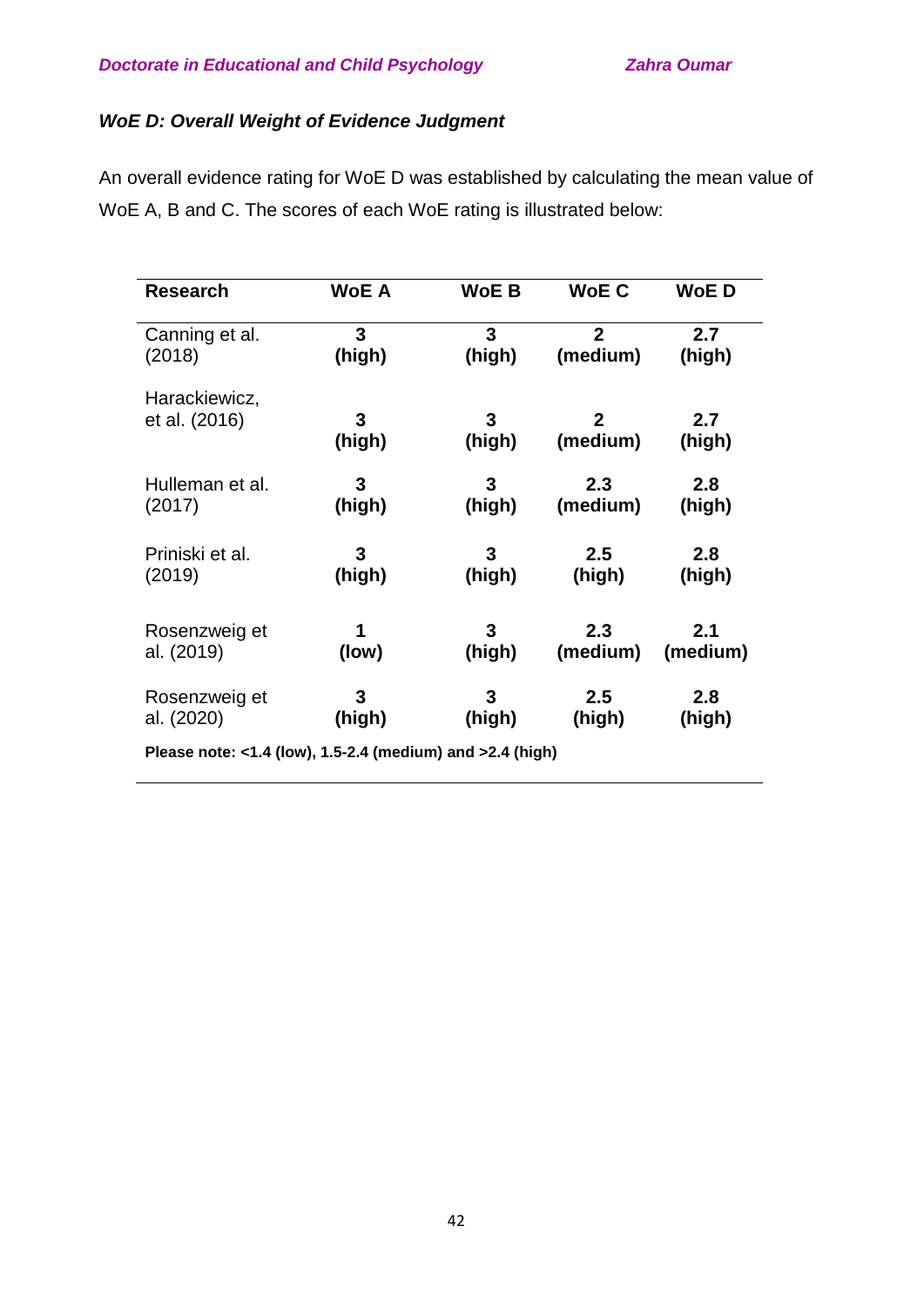# **Appendix D – Coding Protocol**

**Coding protocol**: Gersten, R., Fuchs, L. S., Compton, D., Coyne, M., Greenwood, C, & Innocenti, M. (2005). Quality indicators for group experimental and quasi-experimental research in special education. Exceptional Children, 71,149-164.

**Study**: Rosenzweig, E. Q., Wigfield, A., & Hulleman, C. S. (2020). More useful or not so bad? Examining the effects of utility value and cost reduction interventions in college physics. *Journal of Educational Psychology, 112*(1), 166–182.

## *Essential Quality Indicators - Quality indicators for describing participants*

Was the sample population appropriate for the research hypothesis/hypotheses?

☒Yes

☐No

 $\Box N/A$  -

☐Unknown/Unable to Code

Were appropriate procedures used to increase the likelihood that relevant characteristics of participants in the sample were comparable across conditions?

☒Yes

☐No

☐N/A

☐Unknown/Unable to Code

Was sufficient information given characterizing the interventionists or teachers provided? Did it indicate whether they were comparable across conditions?

☒Yes

☐No

☐N/A

☐Unknown/Unable to Code

## *Essential Quality Indicators - Quality indicators for Implementation of the Intervention and Description of Comparison Conditions*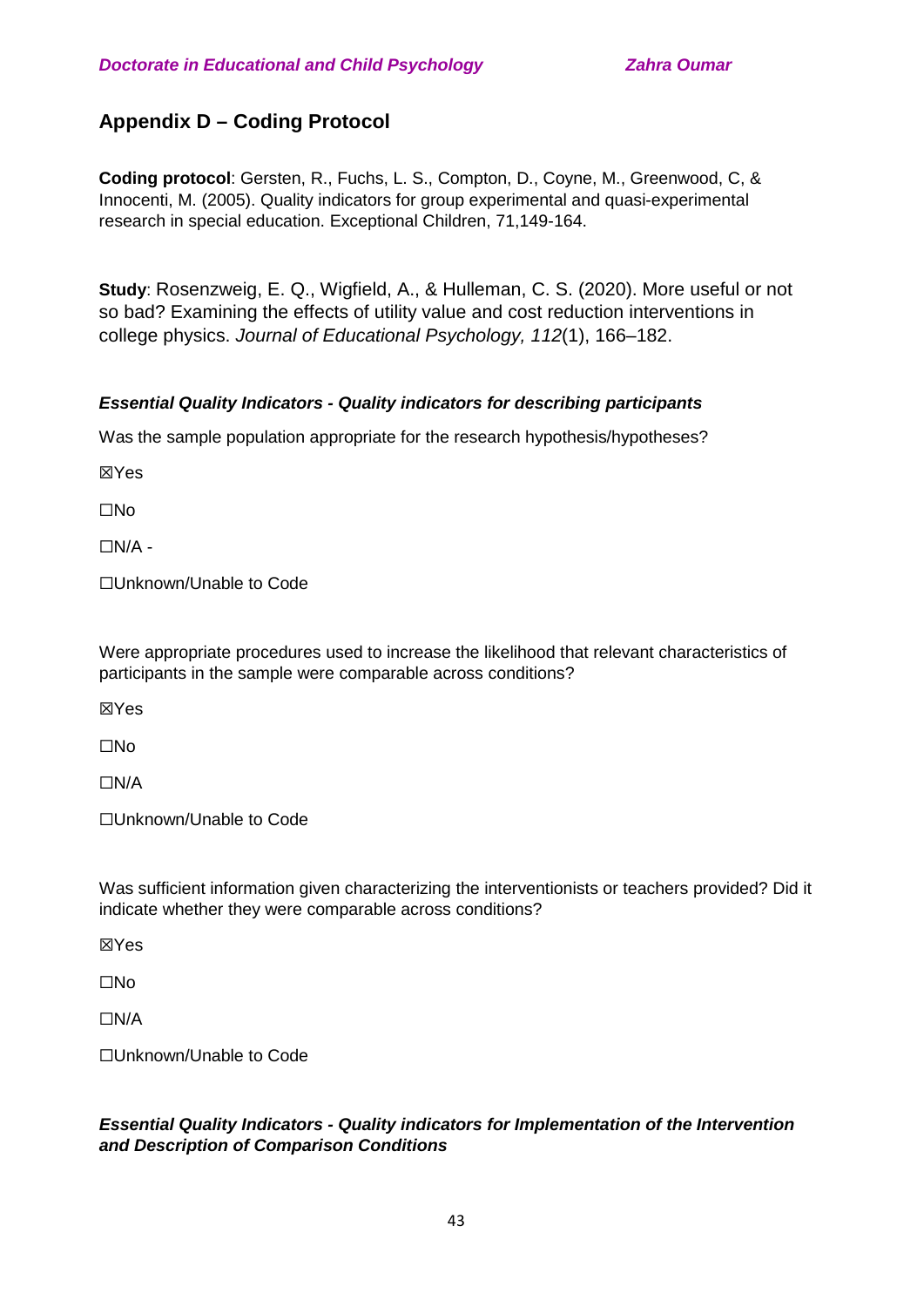Was the intervention clearly described and specified?

☒Yes

☐No

☐N/A

☐Unknown/Unable to Code

Was the fidelity of implementation described and assessed?

☒Yes - Level of engagement, time spent reading, ranking and evaluating the quotations was assessed

☐No

☐N/A

☐Unknown/Unable to Code

Was the nature of services provided in comparison conditions described?

☒Yes

☐No

☐N/A

☐Unknown/Unable to Code

## *Essential Quality Indicators – Quality Indicators for Outcome Measures*

Were multiple measures used to provide an appropriate balance between measures closely aligned with the intervention and measures of generalised performance?

☒Yes

☐No

 $\Box$ N/A

☐Unknown/Unable to Code

Were outcomes for capturing the intervention's effect measured at the appropriate times?

☒Yes

☐No

☐N/A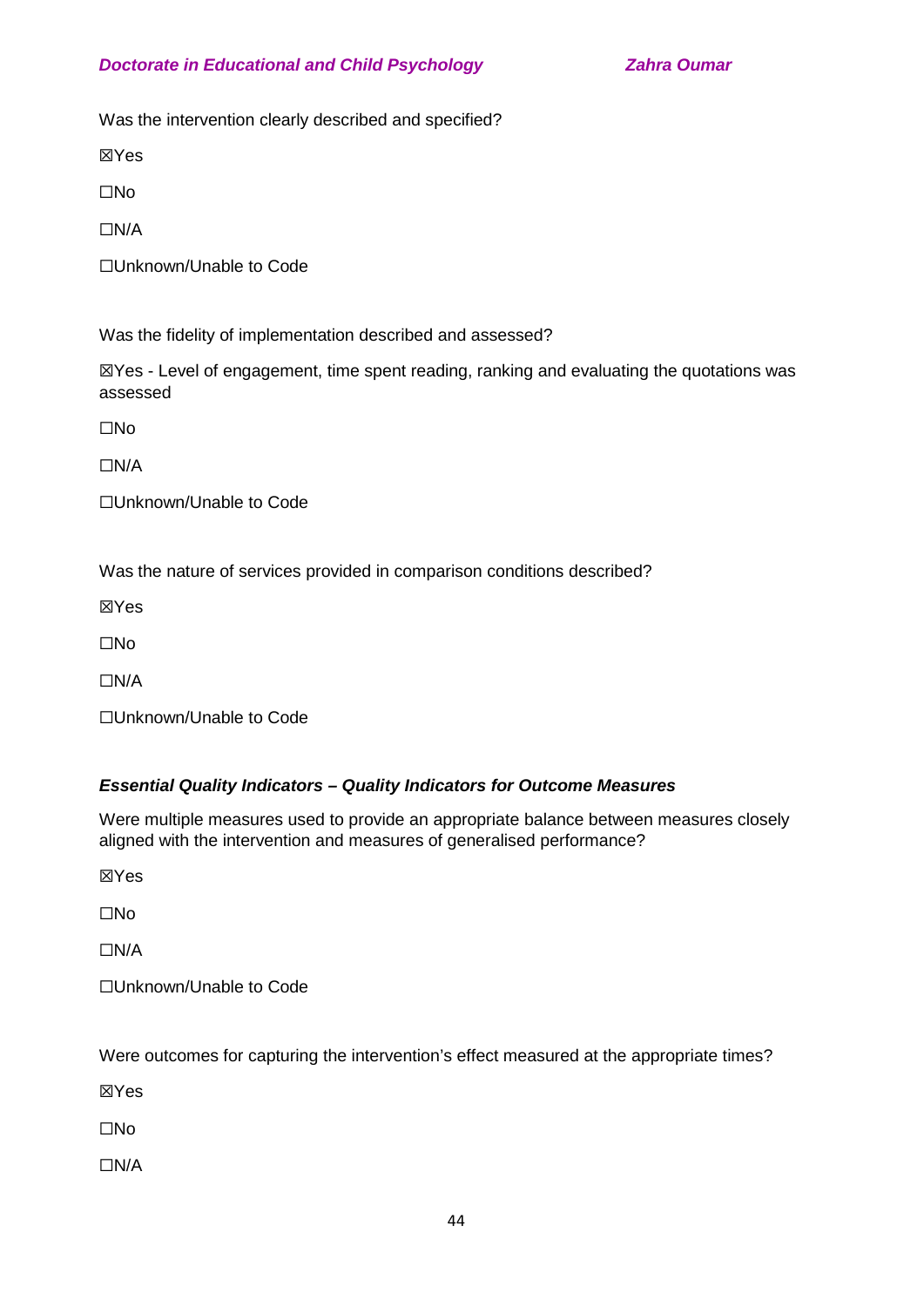☐Unknown/Unable to Code

## *Essential Quality Indicators – Quality Indicators for Data Analysis*

Were the data analysis techniques appropriately linked to key research questions and hypotheses? Were they appropriately linked to the limit of analysis in the study?

☒Yes

☐No

☐N/A

☐Unknown/Unable to Code

Did the research report include not only inferential statistics but also effect size calculations?

☒Yes

☐No

☐N/A

☐Unknown/Unable to Code

## **Desirable Quality Indicators**

Was data available on attrition rates among intervention samples? Was severe overall attrition documented? If so, is attrition comparable across samples? Is overall attrition less than 30%?

☒Yes

☐No

☐N/A

☐Unknown/Unable to Code

Did the study provide not only internal consistency reliability but also test-retest reliability and interrater reliability (when appropriate) for outcome measures? Were data collectors and/or scorers blind to study conditions and equally (un)familiar to examinees across study conditions?

☒Yes

☐No

☐N/A

☐Unknown/Unable to Code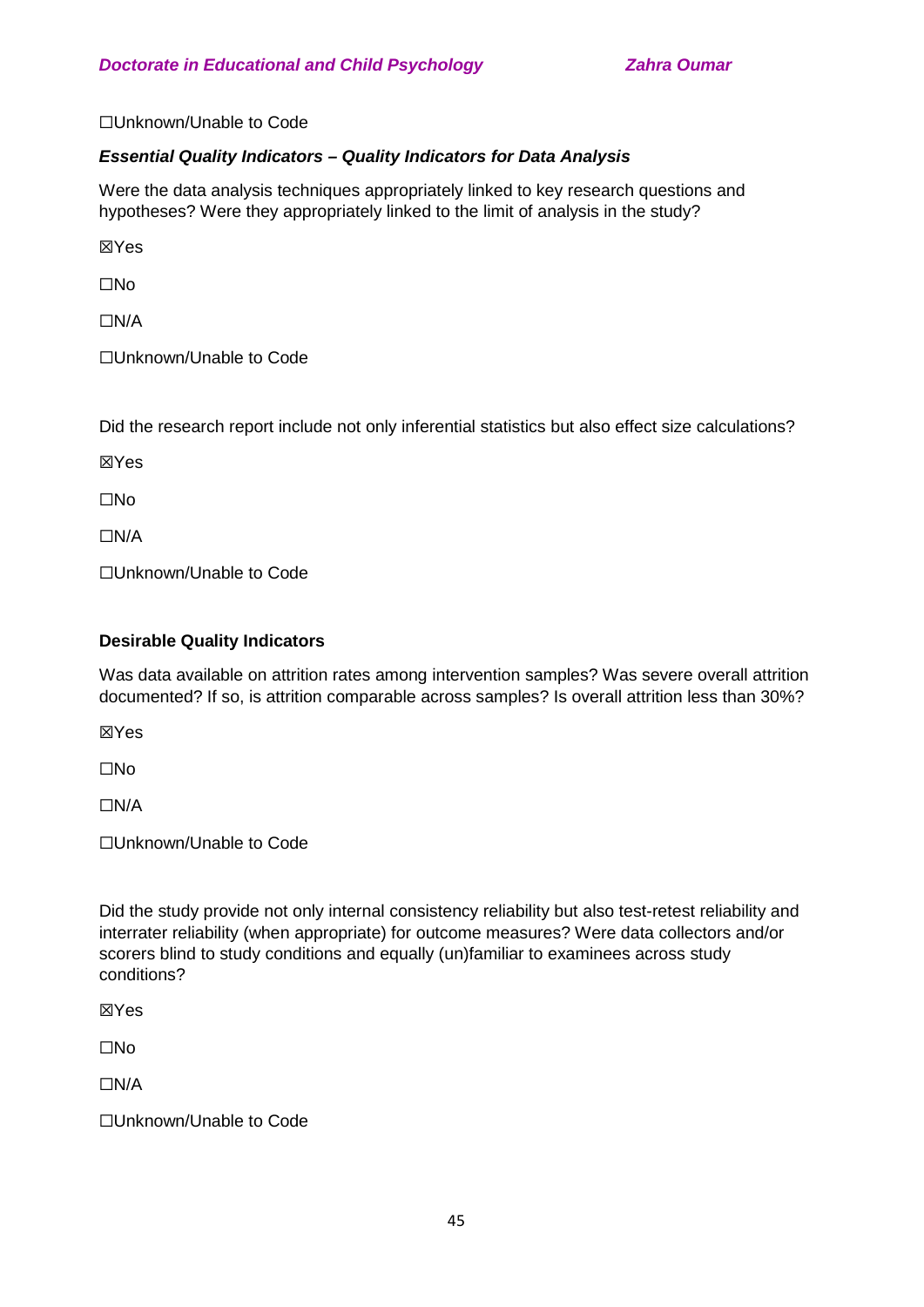Were outcomes for capturing the intervention's effect measured beyond an immediate posttest?

☒Yes

☐No

☐N/A

☐Unknown/Unable to Code

Was evidence of the criterion-related validity and construct validity of the measures provided?

☒Yes

☐No

☐N/A

☐Unknown/Unable to Code

Did the research team assess not only surface features of fidelity implementation (e.g. number of minutes allocated to the intervention or teacher/interventionist following procedures specified), but also examine quality of implementation?

☒Yes

☐No

☐N/A

☐Unknown/Unable to Code

Was any documentation of the nature of instruction or series provided in comparison conditions?

☒Yes

☐No

☐N/A

☐Unknown/Unable to Code

Did the research report include actual audio or videotape excerpts that capture the nature of the intervention?

☐Yes

 $\boxtimes$ No – Not for all of the studies